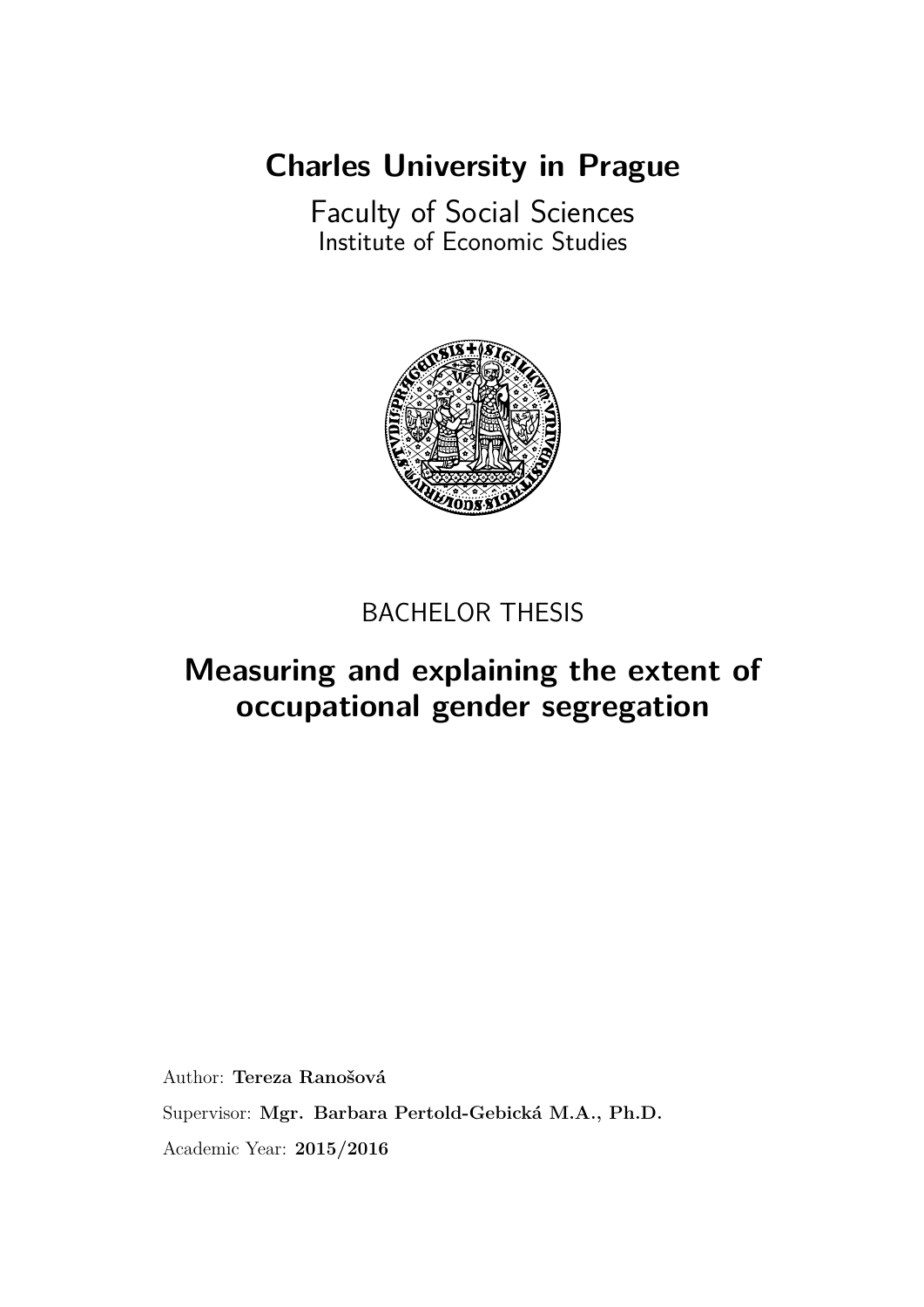### **Bibliographic note**

RANOSOVÁ, Tereza. Measuring and explaining the extent of occupational *gender segregation.* 50 p. Bachelor thesis. Charles University, Fakulty of Social Sciences, Institut of Economic Studies. Supervisor Mgr. Barbara Pertold-Gebická M.A., Ph.D.

### **Abstract**

Occupational gender segregation is one of the most visible characteristics of labour markets all over the world, the Czech Republic is not an exception. In 2013 more than 57% of employed men or women would have to change their job so that the proportion of each gender could be the same in each occupation. The measure increases to 60.19% when housework is treated as another occupation. Moreover, men are often almost completely isolated from women – more than 18% of them work in an occupation with less than one percent of female colleagues. Unexpectedly, the youngest cohorts in the sample experience higher segregation than men and women in their thirties and forties. In the second half of the thesis occupations are characterised by their demanded abilities and work styles, contexts, values and interests (utilizing the O\*NET database). It is tested which of these characteristics actually matter for the concentration of men or women in an occupation. Altogether, eighteen characteristics proved significant. The most surprising result is that higher demanded levels of mathematics and memorization attract the opposite gender than is assumed in the literature.

**Keywords** Occupational gender segregation, Characteristics of occupations, Biological differences, Stereotypes, Czech Republic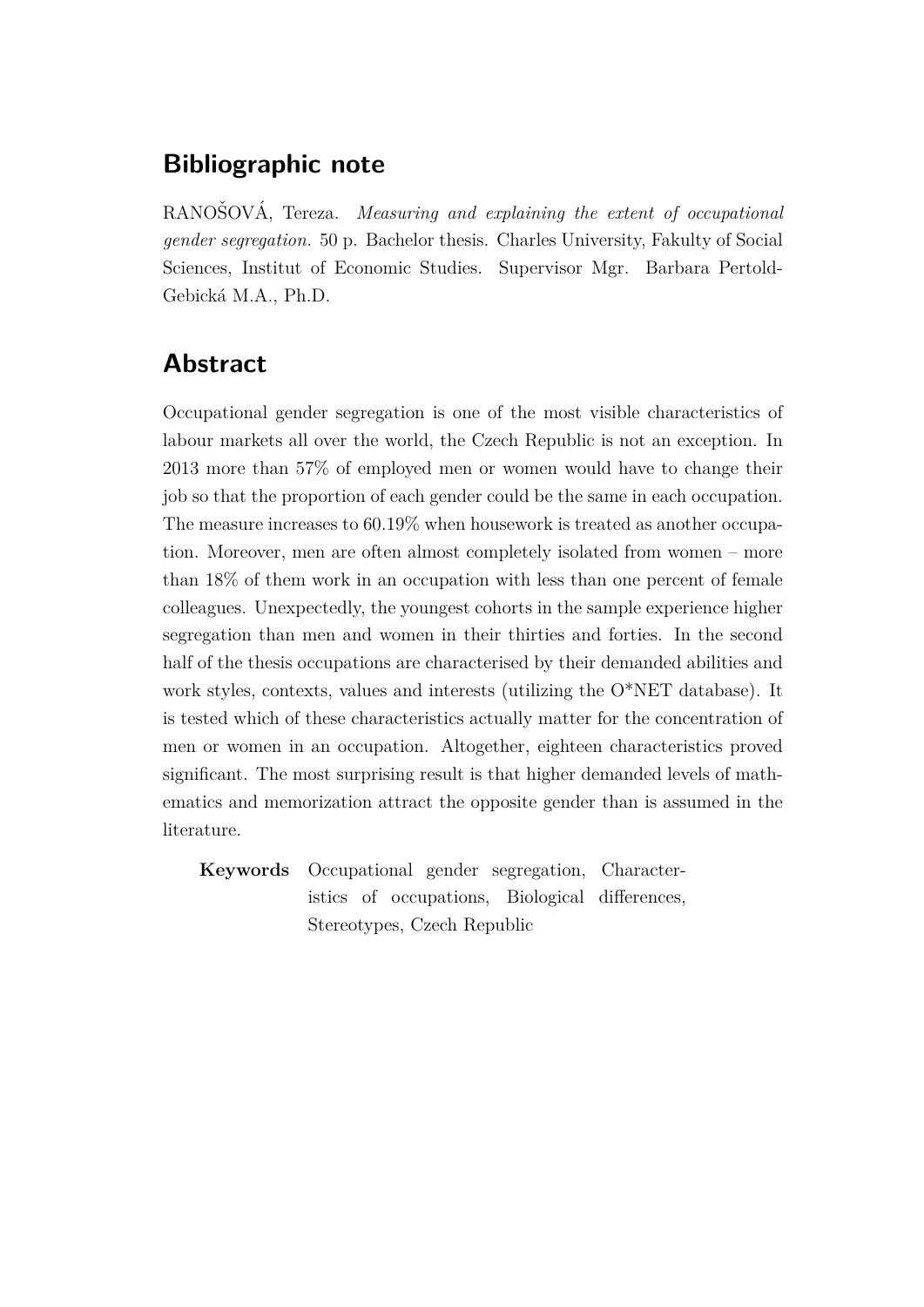### **Abstrakt**

Genderová segregace v zaměstnání je jednou z nejviditelnějších charakteristik trhu práce po celém světě, Česká republika není výjimkou. V roce 2013 by více než 57% všech žen nebo všech mužů muselo změnit práci, aby mohl být poměr obou pohlaví stejný v každém zaměstnání. Pokud přidáme péči o děti a práci v domácnosti mezi ostatní povolání, muselo by se přemístit více než  $60\%$  žen nebo mužů. V porovnání s ženami jsou navíc muži na trhu práce více izolováni –  $18\%$  z nich pracuje v zaměstnání s méně než jedním procentem žen. Proti všem očekáváním jsou navíc nejmladší kohorty vystaveny silnější segregaci než generace dnešních třicátníků a čtyřicátníků. V druhé polovině práce jsou zaměstnání charakterizována podle toho, jaké vyžadují schopnosti a způsoby, v jakém se odehrávají kontextu, či jaké jsou jejich zájmy a hodnoty (s využitím databáze O\*NET). Celkem 18 z těchto charakteristik prokázalo statisticky významný efekt na výsledný poměr mužů a žen v jednotlivých zaměstnáních. Nejpřekvapivějším výsledkem je fakt, že vyšší nároky na matematické uvažování zvyšují koncentraci žen, zatímco schopnost zapamatovat si větší množství informací zdá se straní mužům.

Klíčová slova Genderová segregace v zaměstnání, Charakteristiky zaměstnání, Biologické rozdíly, Stereotypy, Česká republika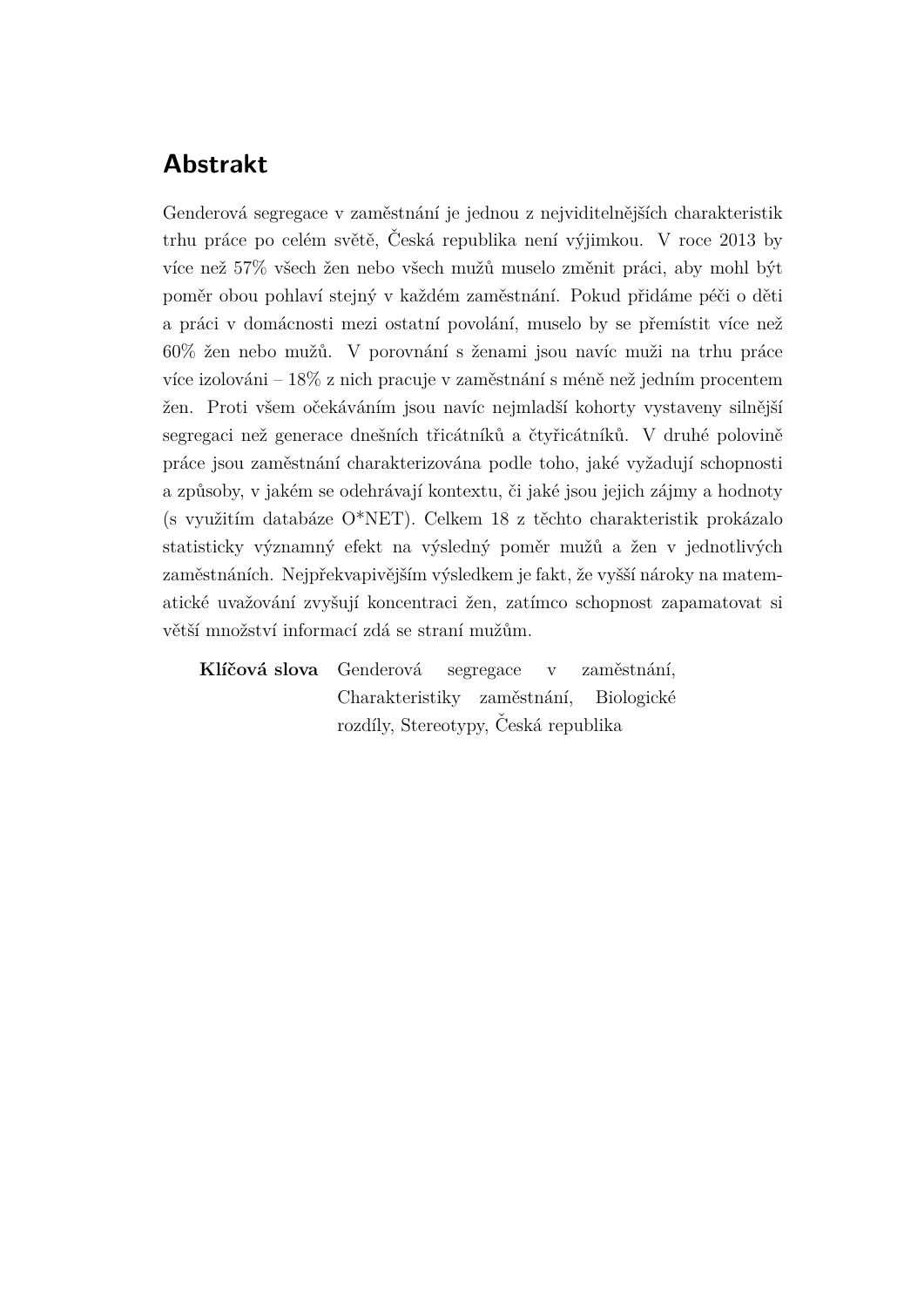### **Declaration of Authorship**

The author hereby declares that he compiled this thesis independently, using only the listed resources and literature. The author hereby declares that all the sources and literature used have been properly cited. The author hereby declares that the thesis has not been used to obtain a different or the same degree.

Prague, February 15, 2017

Signature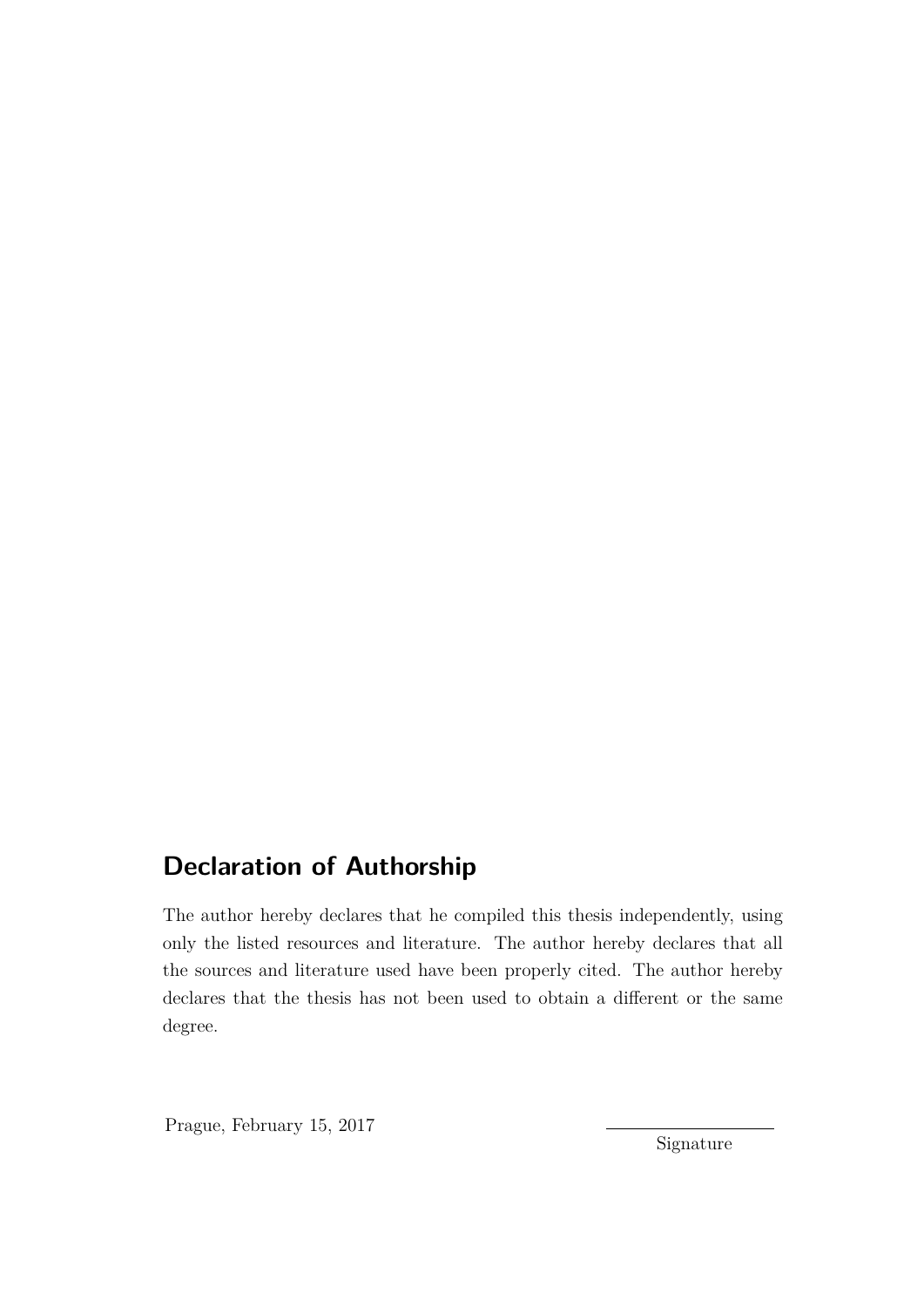### **Acknowledgments**

The author is grateful especially Mgr. Barbara Pertold-Gebická M.A., Ph.D. for her insights. The usual caveat applies.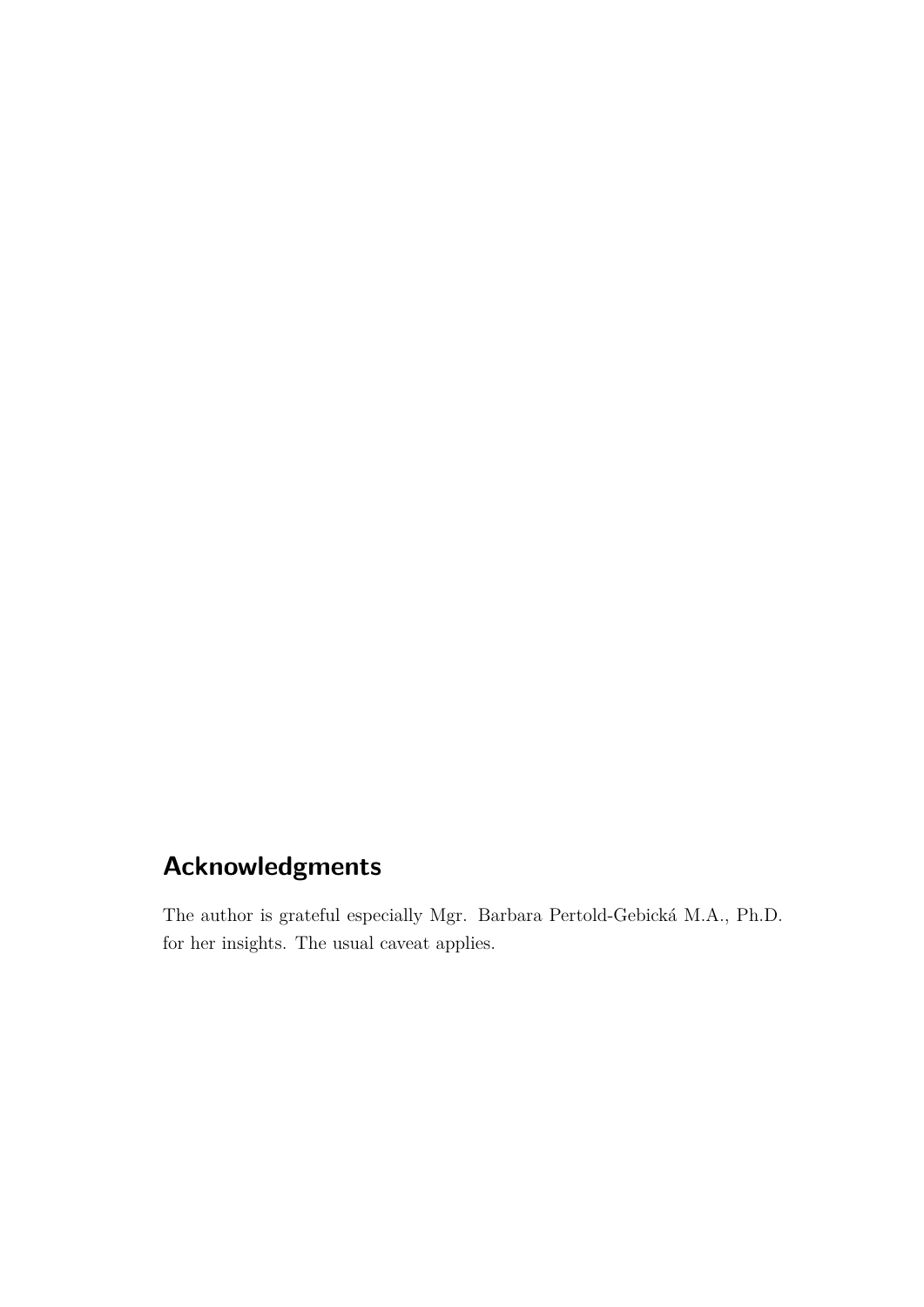## <span id="page-5-0"></span>**Bachelor Thesis Proposal**

| Author     | Tereza Ranošová                                                                |
|------------|--------------------------------------------------------------------------------|
| Supervisor | Mgr. Barbara Pertold-Gebická M.A., Ph.D.                                       |
|            | <b>Proposed topic</b> Measuring and explaining the extent of occupational gen- |
|            | der segregation                                                                |

**Preliminary topic characteristics** Occupational gender segregation (or the tendency of men and women to be concentrated in different occupations) is one of the topics discussed heavily in connection with discrimination on the labour market and the role of men and women in the economy in general. It is understood to be one of the determinants of the wage gap between man and women. In my thesis segregation will be approached from the perspective of characteristics of the (most segregated) occupations. After reviewing how occupation gender segregation is analysed in the literature, data from 2013 will be used to measure and interpret the extent of it in the Czech Republic. Subsequently, it will be examined how certain jobs characteristics (which could be said to be connected more easily with a specific gender) influence segregation. The goal is to analyse what proportion of segregation in the Czech Republic can be attributed to occupations with high requirements on specific skills or abilities (such as muscle strength, mathematical reasoning etc.), which are typically on a higher level among men or women, or specific working conditions (such as hazardous environment etc.).

Occupational gender segregation in the Czech Republic will be analysed using the SILC data from 2013 and measured by the standard Index of dissimilarity [\(Duncan & Duncan,](#page-57-0) [1955\)](#page-57-0). Characteristics of occupations will be taken from the occupational dictionary O\*NET and adjusted on the ISCO-88 classification of occupations.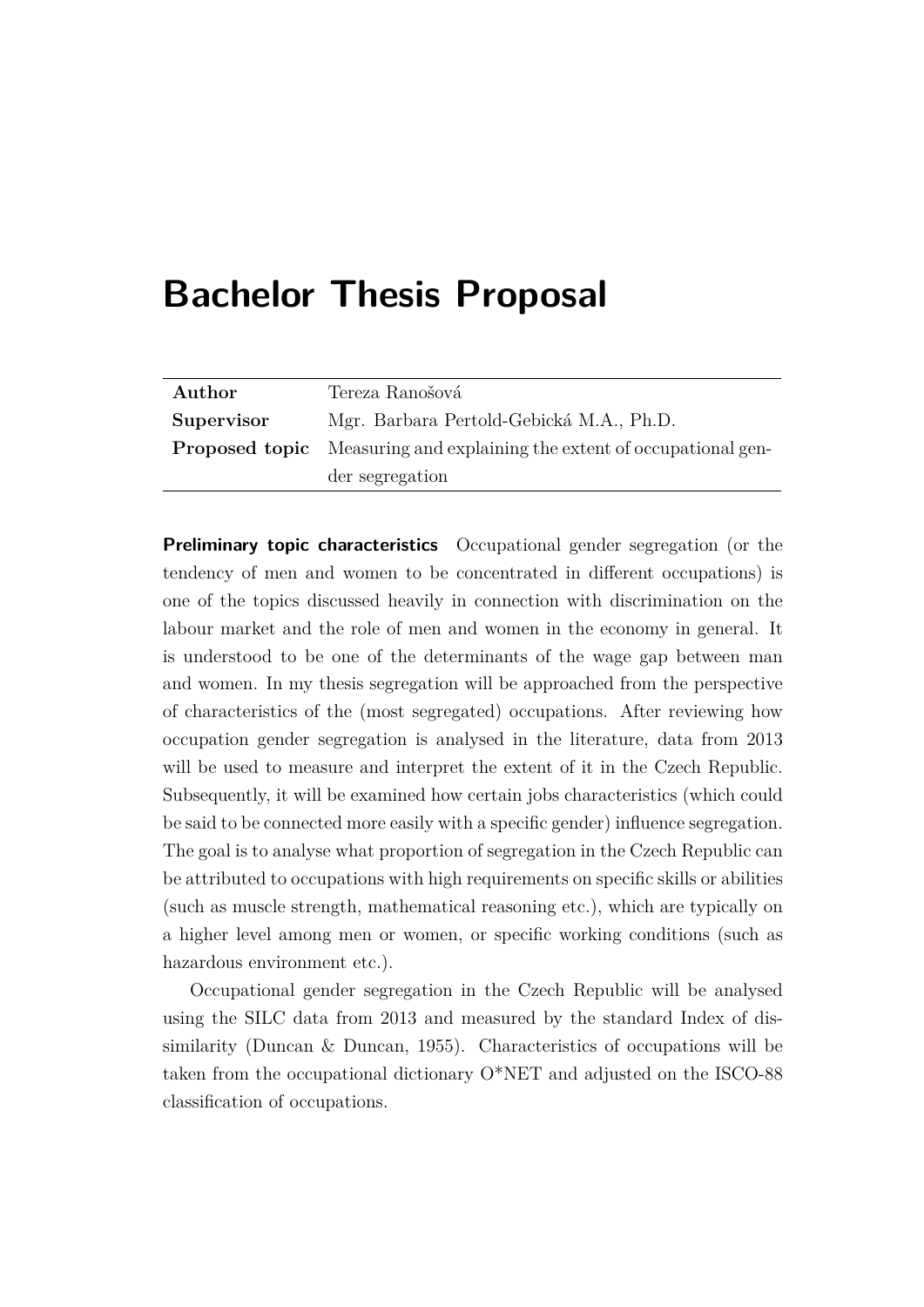#### **Outline**

- 1. Literature review methods and explanations
- 2. Measuring occupational gender segregation for 2013 in the Czech Republic
- 3. Occupational characteristics as explanatory factors
- 4. Conclusion

#### **Core bibliography**

- 1. ANKER, R. (1997: "Theories of occupational gender segregation by sex: An overview." *International Labour Review* **136(3)**: pp. 315–339.
- 2. BETTIO, F. & A. VARESHCHAGINA (2009): *Gender segregation in the labour market. Root causes, implications and policy responses in the EU.* Luxemburg: European Commission's Expert Group on Gender and Employment. European Commission, Directorate-General for Employment, Social Affairs and Equal Opportunities, Unit G1 [host]. Publications office of the EU.
- 3. BLAU, F. (2012): "Trends in Occupational Segregation by Gender 1970 2009" *Demography* **50(2)**: pp. 471–492.
- 4. BROWNE, K. R. (2006): "Evolved sex differences and occupational segregatio." *Journal of Organisational Behaviour* **27**: pp. 143–162.
- 5. DUNCAN, O. D. & B. DUNCAN (1955): "A Methodological Analysis of Segregation Indexes." *American Sociological Review* **20(2)**: pp. 210–217.
- 6. JURAJDA,  $\check{S}$ , & M. FRANTA (1997): "Occupational gender segregation in the Czech Republic." *Czech Journal of Economics and Finance* **57(5-6)**: pp. 255–271.
- 7. PRESTON, J. A. (1999): "Occupational gender segregation. Trends and explanations" *The Quarterly Review of Economics and Finance* **39**: pp. 611–624.

Author Supervisor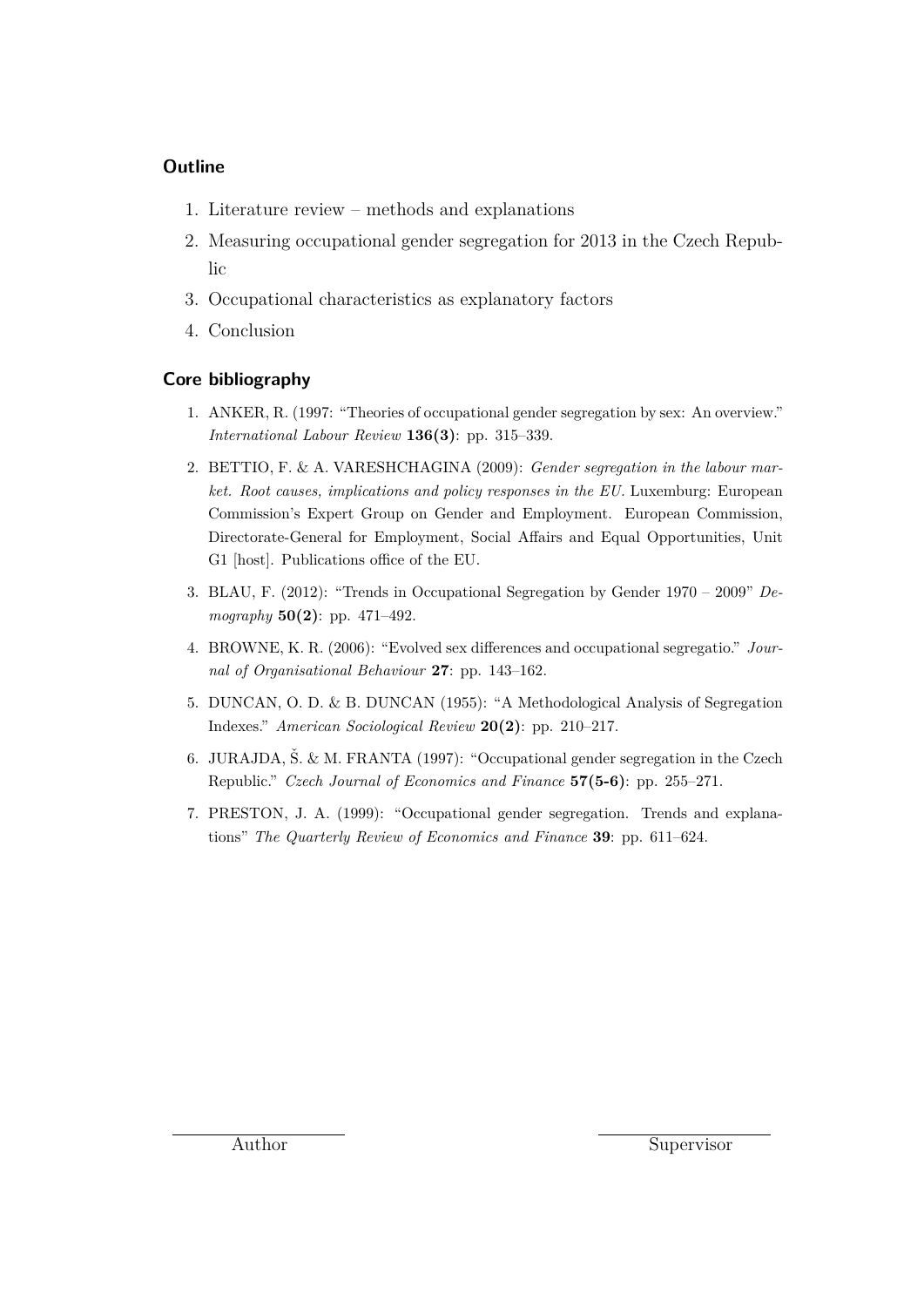# **Contents**

|                |        | <b>Thesis Proposal</b> |                                                                     | vi          |  |  |
|----------------|--------|------------------------|---------------------------------------------------------------------|-------------|--|--|
|                |        | List of Tables         |                                                                     | $\mathbf X$ |  |  |
|                |        | List of Figures        |                                                                     | xi          |  |  |
| $\mathbf{1}$   |        | Introduction           |                                                                     |             |  |  |
| $\overline{2}$ |        |                        | Describing occupational gender segregation in the Czech Re-         |             |  |  |
|                | public |                        |                                                                     | 3           |  |  |
|                | 2.1    |                        |                                                                     | 3           |  |  |
|                |        | 2.1.1                  | Introducing the concept of occupational segregation by              |             |  |  |
|                |        |                        |                                                                     | 3           |  |  |
|                |        | 2.1.2                  | Empirical findings about occupational gender segregation            | 8           |  |  |
|                | 2.2    |                        | Gender segregation in the Czech Republic                            | 12          |  |  |
|                |        | 2.2.1                  | Summary of the Czech labour market                                  | 12          |  |  |
|                |        | 2.2.2                  | Patterns of occupational segregation by gender in the               |             |  |  |
|                |        |                        |                                                                     | $15\,$      |  |  |
| 3              |        |                        | Social stereotypes and biological differences shaping occupa-       |             |  |  |
|                |        |                        | tional gender segregation                                           | 22          |  |  |
|                | 3.1    |                        |                                                                     | 22          |  |  |
|                |        | 3.1.1                  | Building blocks and root causes of gender segregation               | 23          |  |  |
|                |        | 3.1.2                  | Gender role differences in abilities and preferences                | 28          |  |  |
|                | 3.2    |                        | Model building and data available                                   | 30          |  |  |
|                |        | 3.2.1                  | Data structuring $\ldots \ldots \ldots \ldots \ldots \ldots \ldots$ | 30          |  |  |
|                |        | 3.2.2                  | Selecting explanatory variables                                     | 31          |  |  |
|                | 3.3    |                        | Testing characteristics of occupations $-$ estimation and results.  | 35          |  |  |
|                | 3.4    |                        |                                                                     | 41          |  |  |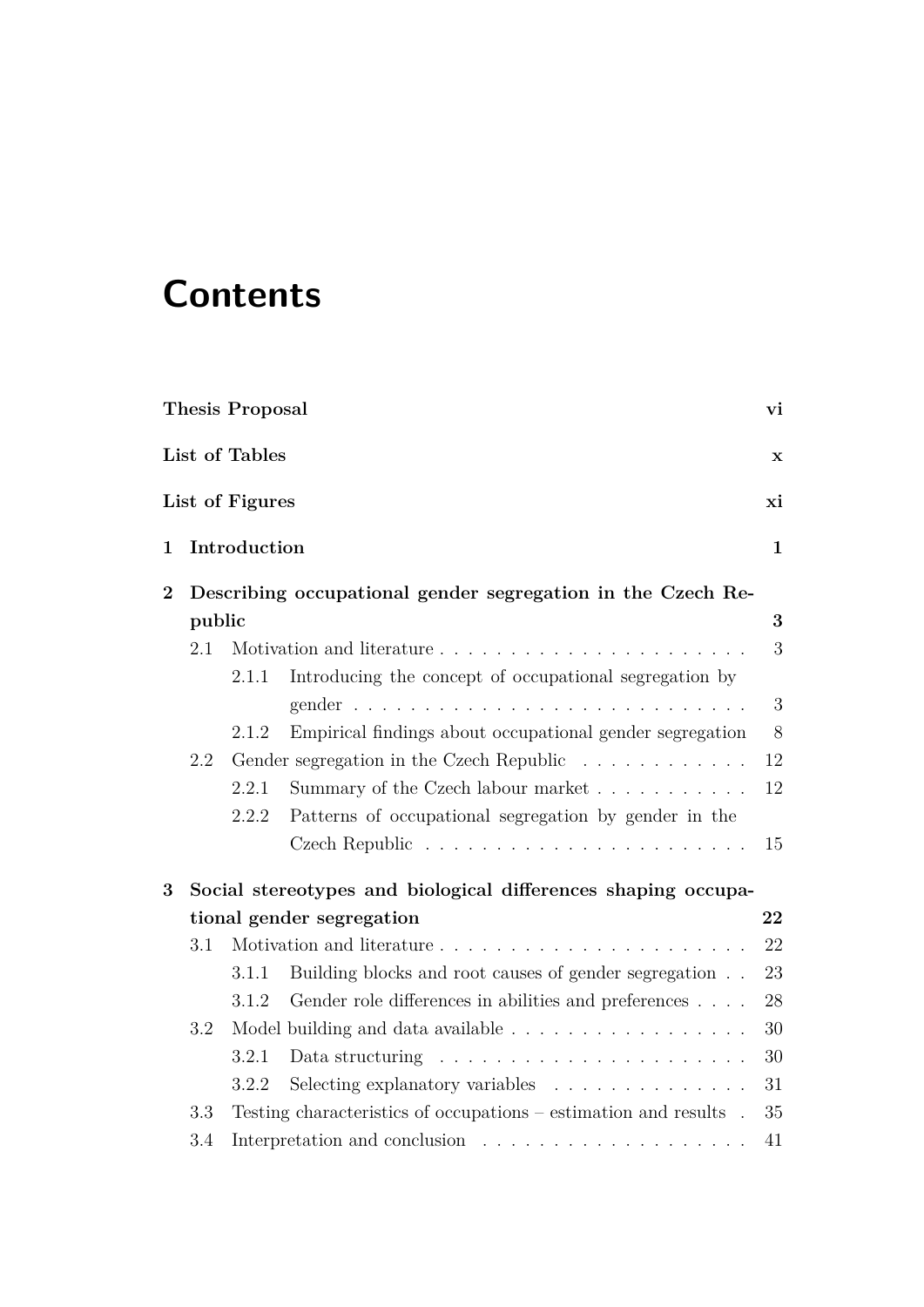| 4 Conclusion                           | 43 |
|----------------------------------------|----|
| <b>Bibliography</b>                    | 50 |
| A Choosing the right estimation method |    |
| <b>B</b> Supportive tables             |    |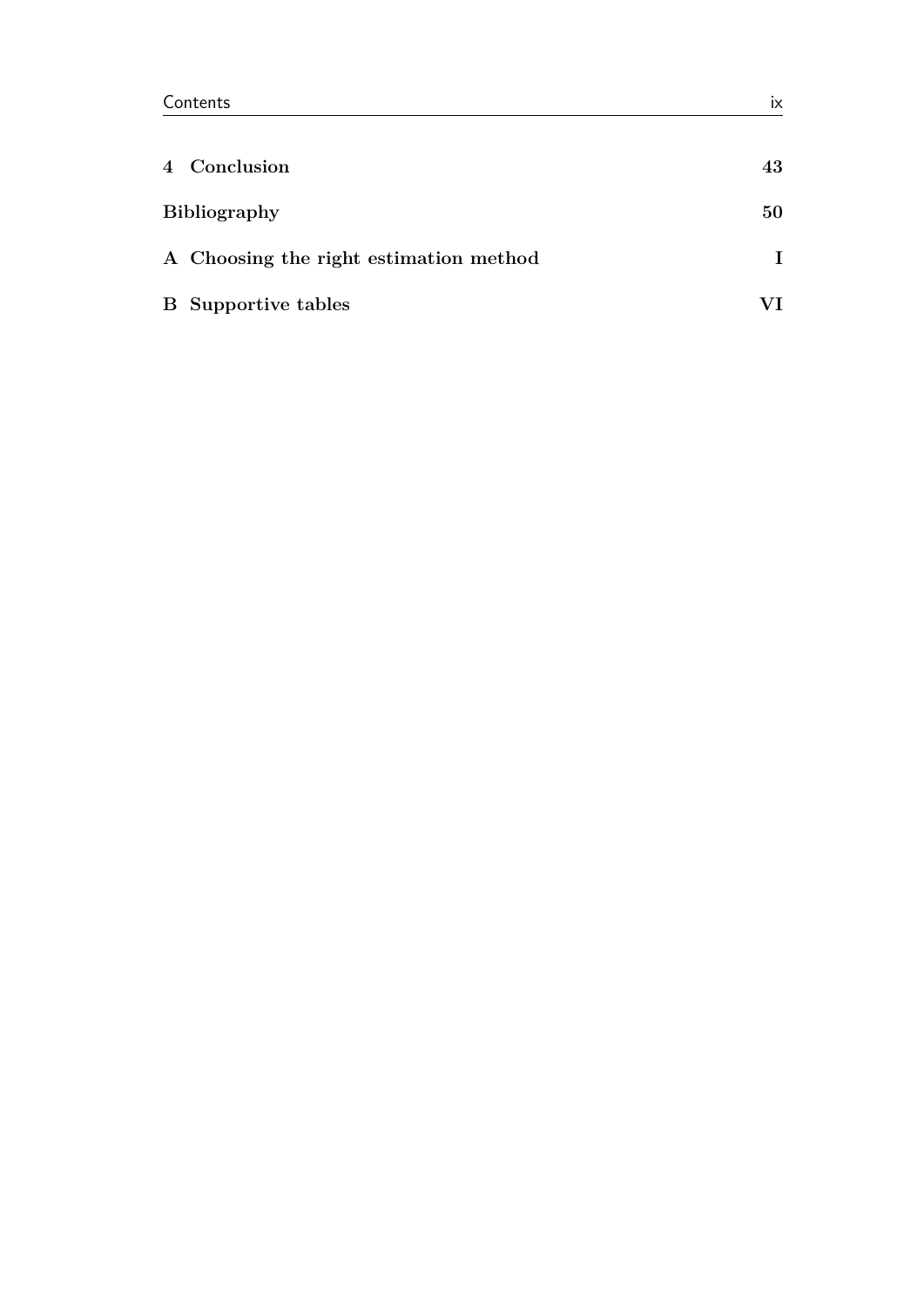# <span id="page-9-0"></span>**List of Tables**

| 2.1        | Czech labour market – statistics $\ldots \ldots \ldots \ldots \ldots \ldots$                | 13 |
|------------|---------------------------------------------------------------------------------------------|----|
| 2.2        | Summary of the Czech labour market                                                          | 14 |
| 2.3        | Most common occupations for men and women $\dots \dots$                                     | 16 |
| 2.4        | Index of dissimilarity for the Czech Republic                                               | 16 |
| 2.5        | Index of dissimilarity by age, education and hours of work $\dots$                          | 19 |
| 2.6        | Index of dissimilarity by 5-years cohorts $\ldots \ldots \ldots \ldots$                     | 20 |
| 3.1        | The role of abilities in occupation gender-segregation, point es-                           |    |
|            |                                                                                             | 36 |
| 3.2        | The role of job characteristics in occupational gender-segregation                          |    |
|            | - point estimates and average marginal effects $\ldots \ldots \ldots$                       | 38 |
| A.1        | The effect of weights $\dots \dots \dots \dots \dots \dots \dots \dots \dots$               | Ш  |
| B.1        | Employed population – the level of education $\ldots \ldots \ldots \ldots$ VI               |    |
| B.2        | Employment among men/women $15-59$ excluding students $\ldots$ VI                           |    |
| <b>B.3</b> | Index of dissimilarity by the level of education $\ldots \ldots \ldots \ldots$ VII          |    |
| B.4        | Index of dissimilarity by marital status VII                                                |    |
| B.5        | Index of dissimilarity by the degree of urbanization $\dots \dots$ VII                      |    |
| B.6        |                                                                                             |    |
| B.7        | Cross-correlation table $\ldots \ldots \ldots \ldots \ldots \ldots \ldots \ldots \ldots$ IX |    |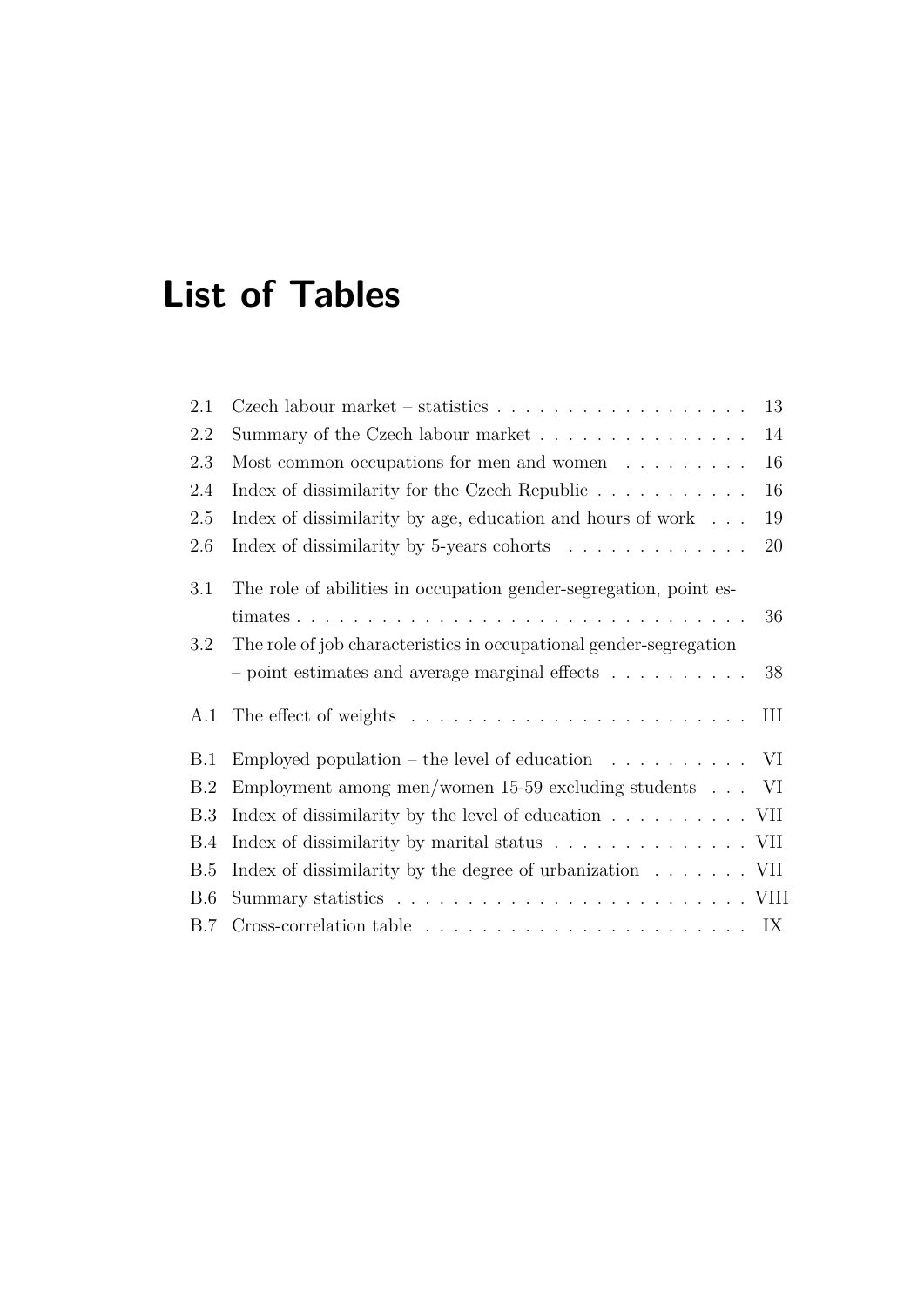# <span id="page-10-0"></span>**List of Figures**

| Distribution of men and women into occupations sorted by the<br>2.1 |                                                                                                                                                                                                                                                                                                                                                                                               |
|---------------------------------------------------------------------|-----------------------------------------------------------------------------------------------------------------------------------------------------------------------------------------------------------------------------------------------------------------------------------------------------------------------------------------------------------------------------------------------|
|                                                                     |                                                                                                                                                                                                                                                                                                                                                                                               |
| Regions of the Czech Republic by the index of dissimilarity mea-    |                                                                                                                                                                                                                                                                                                                                                                                               |
|                                                                     |                                                                                                                                                                                                                                                                                                                                                                                               |
|                                                                     |                                                                                                                                                                                                                                                                                                                                                                                               |
| A.1 Distribution of the dependent variable (the share of men in an  |                                                                                                                                                                                                                                                                                                                                                                                               |
|                                                                     |                                                                                                                                                                                                                                                                                                                                                                                               |
| A.2 Comparison of predicted means from 3 regression methods -       |                                                                                                                                                                                                                                                                                                                                                                                               |
| OLS, Tobit and GLM with logit link with and without using           |                                                                                                                                                                                                                                                                                                                                                                                               |
|                                                                     |                                                                                                                                                                                                                                                                                                                                                                                               |
| A.3 Comparison of failing to capture non-linearity by OLS, Tobit    |                                                                                                                                                                                                                                                                                                                                                                                               |
|                                                                     |                                                                                                                                                                                                                                                                                                                                                                                               |
|                                                                     |                                                                                                                                                                                                                                                                                                                                                                                               |
|                                                                     |                                                                                                                                                                                                                                                                                                                                                                                               |
|                                                                     | percentage of women $\ldots \ldots \ldots \ldots \ldots \ldots \ldots \ldots 17$<br>Causes of occupational gender segregation $\ldots \ldots \ldots \ldots$ 27<br>and GLM with logit link (with or without weights) $\ldots \ldots \ldots$<br>B.1 Scatter plot of regions of the Czech Republic – women labour<br>force participation versus the index of dissimilarity $\ldots$ . $\ldots$ X |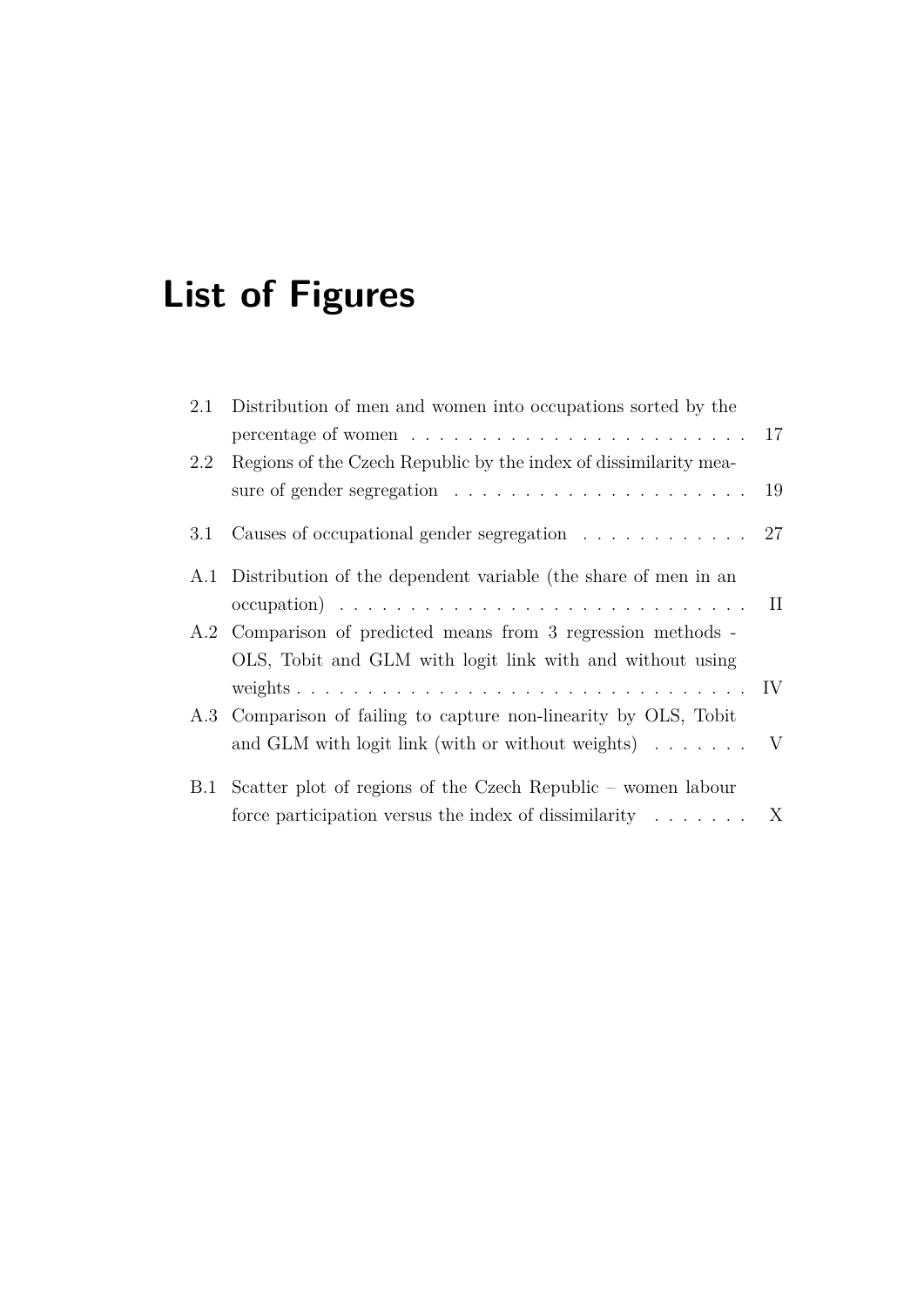# <span id="page-11-0"></span>**Chapter 1**

### **Introduction**

One of the most persistent features of the labour market is the tendency of men and women to be employed in different occupations - usually described by the term occupational gender segregation. Unlike gender pay gap, lower labour force participation of women or the disproportionate representation in politics, management or academia, occupational gender segregation in the EU does not seem to follow a declining trend [\(Bettio & Veraschchagina,](#page-56-1) [2009\)](#page-56-1). Moreover, it is more complicated than the other gender issues. Its horizontal component does not necessarily have only negative implications in the labour market and in some cases the fact that there are more men or women in an occupation can have a purely natural and rational explanation (for example a wet nurse can hardly be a career for men). On the other hand, it can be a representation of irrational stereotypes, caused by discrimination of men or women in certain jobs or ostracism of the minority. It is therefore clear that to evaluate occupational gender segregation, we need to analyse its causes. This thesis aims to quantify the extent of gender segregation in the Czech Republic and investigate the link between characteristics of occupations and the percentage of men and women in these occupations. The Occupational Information Network (O\*NET) database is used to characterize occupations in terms of their demand for abilities and personality traits, their work contexts, interests and values. The results can guide politicians who want to reduce gender segregation to target their effort to specific differences or stereotypes. In addition, it should provoke further research on reasons why a specific job characteristic does or does not have the expected effect on the labour market.

The thesis is divided into two chapters. [Chapter 2](#page-13-0) introduces the concept of occupational gender segregation and summarizes the main empirical findings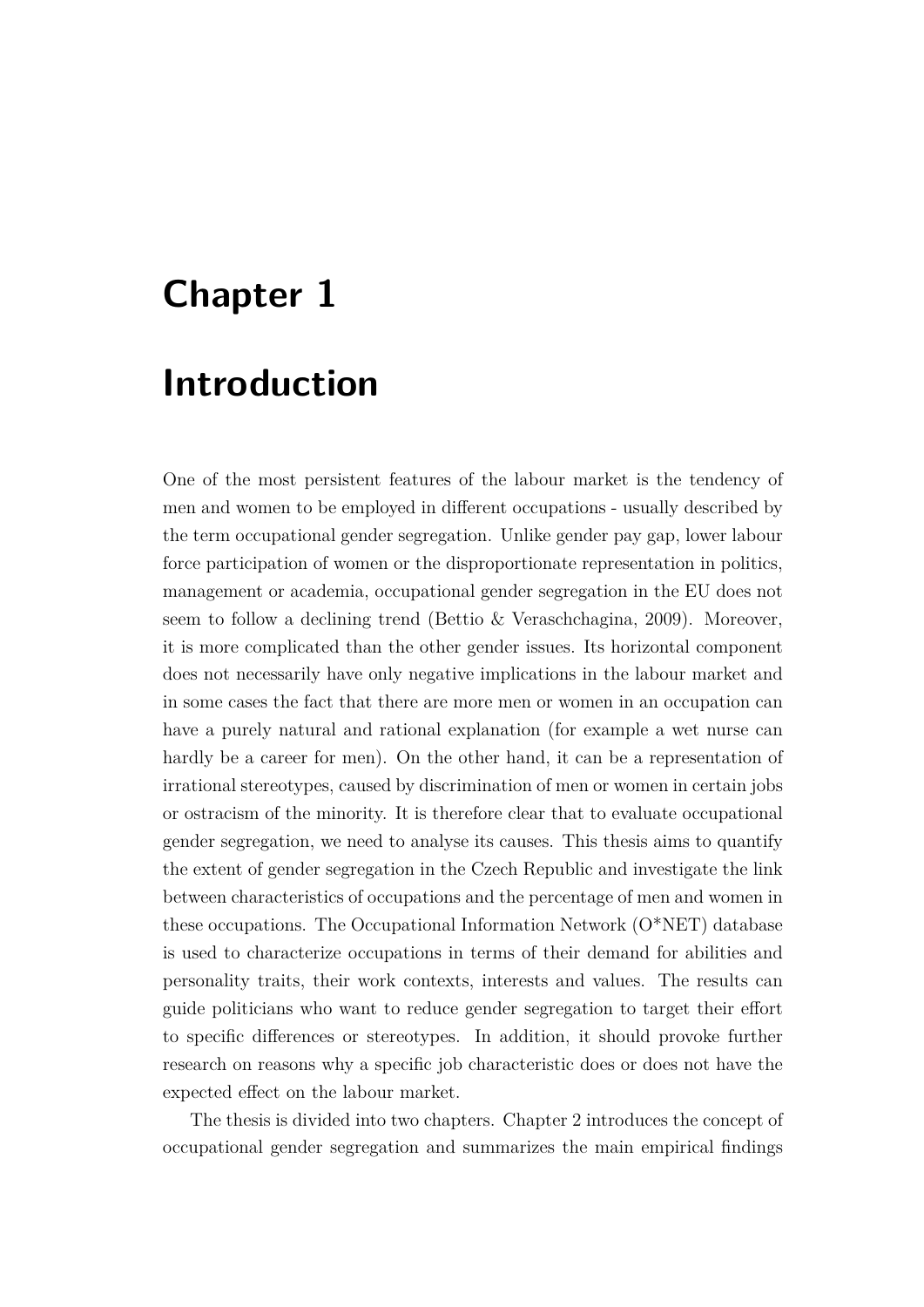about it. In the second half of the chapter, the status of men and women in the Czech labour market is characterized and finally occupational gender segregation is quantified with the use of the index of dissimilarity. [Chapter 3](#page-32-0) aims to dig deeper into the causes of gender segregation. Firstly, the main theoretical findings are put together into one scheme. One of the conclusions is that no matter what the root sources, a necessary precondition of occupational gender segregation is that occupations (as well as genders) must differ in their characteristics. The last section aims to test what job characteristics matter in today's labour market. Various demanded abilities, work values, contexts and styles are tested. The results bring several surprising conclusions that are a clear call for more thorough research of the sources of occupational gender segregation.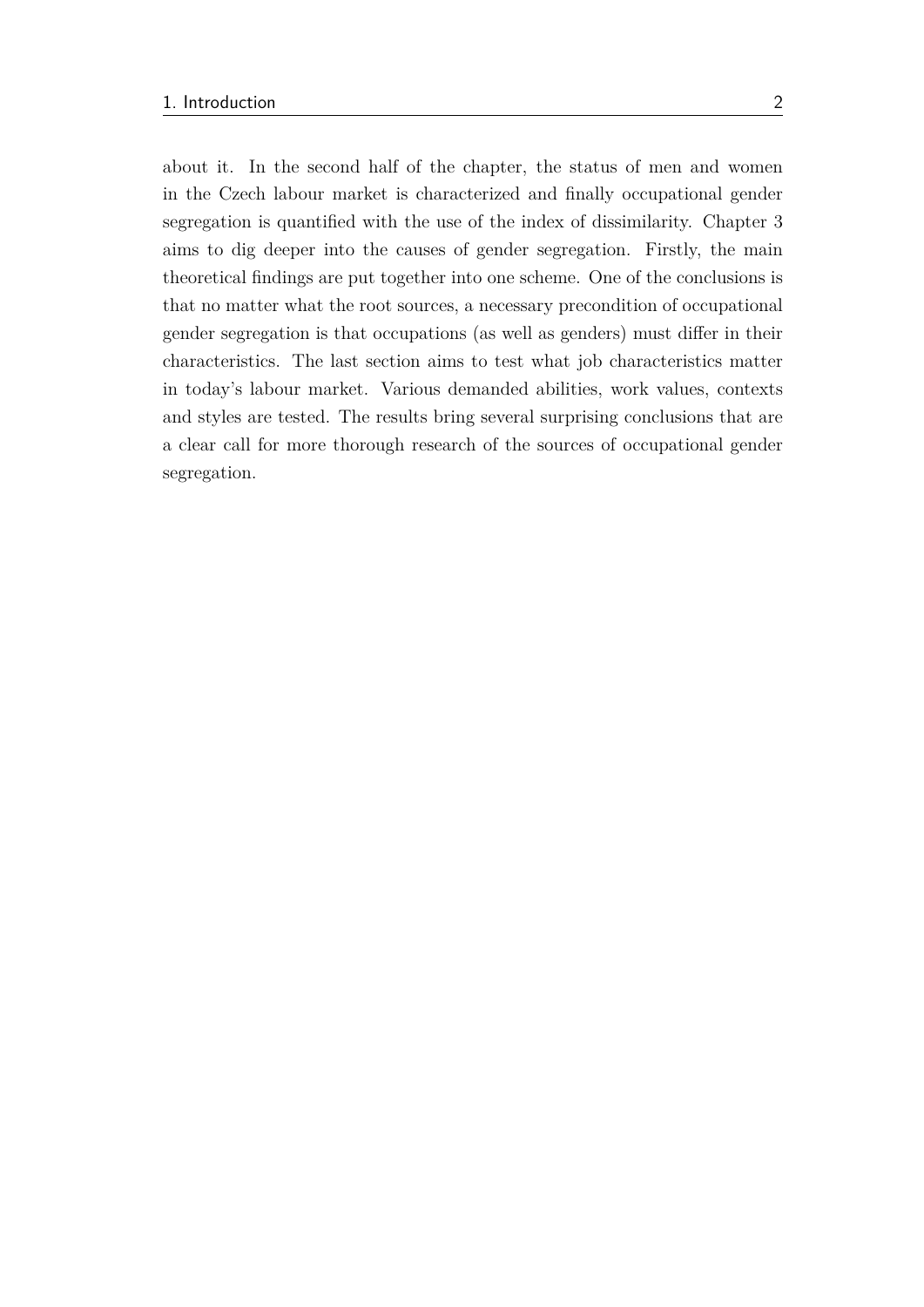## <span id="page-13-0"></span>**Chapter 2**

# **Describing occupational gender segregation in the Czech Republic**

#### <span id="page-13-1"></span>**2.1 Motivation and literature**

### <span id="page-13-2"></span>**2.1.1 Introducing the concept of occupational segregation by gender**

One of the most visible as well as most persistent characteristics of the market for labour is that men and women tend to be concentrated in different occupations. This general tendency can be summarized under the term *occupational gender segregation*[1](#page-13-3) .

To assess its practical consequences it is convenient to distinguish (at least theoretically) its horizontal and vertical component. Horizontal segregation describes the under/over representation of a given group in occupations not ordered by any qualitative criterion. On the other hand, vertical segregation describes the situation when men and women are disproportionately distributed in occupations ordered by a chosen desirable attribute. This is most typically pay, but possibly also prestige or power. One of the questions discussed in the literature is then whether the segregation we observe is only of the horizontal

<span id="page-13-3"></span> $1$  This is an established term. Nonetheless, the word segregation might cause substantial confusion in this context. In common language the word can have negative connotations of forcing individuals to separate in different groups (as for example with racial segregation under the apartheid regime in South Africa). However, in discussions about labour markets it is used to describe situations of disproportional concentration according to a given characteristic without necessarily implying any involuntary or irrational behaviour of market participants. A good example may be the discussion about segregation according to hours of work in [Sparreboom](#page-59-0) [\(2014\)](#page-59-0).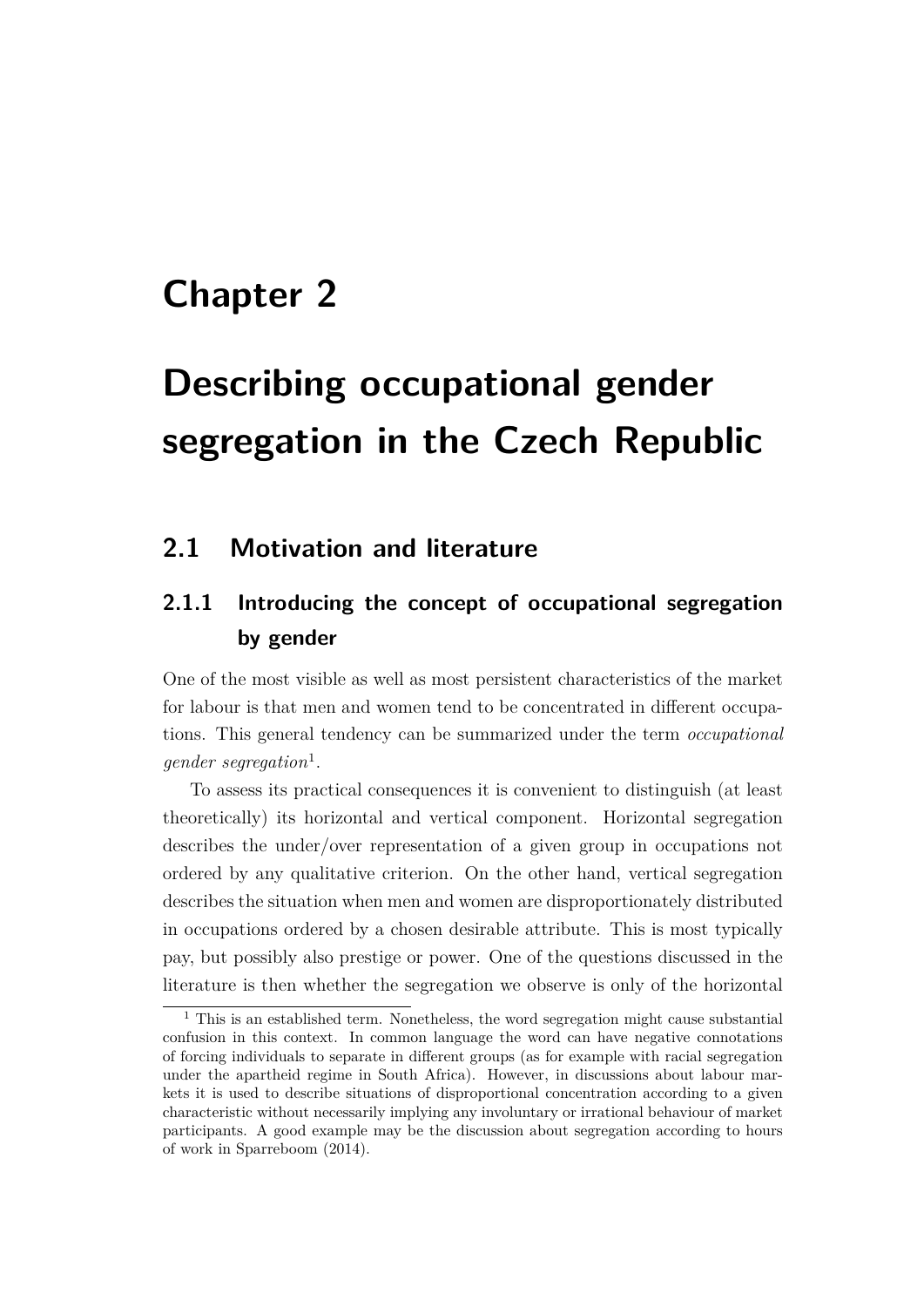nature or whether "men's work, whatever it is, tends to be most highly regarded in most societies, and that highly regarded work seems to be reserved for men" [\(Epstein,](#page-58-0) [1970,](#page-58-0) p. 162). This distinction obviously opens up the debate about choosing the desirable criterion. Moreover, it is questionable whether it is even possible to rank all occupations or just those where the order is visible in real life interactions (such as with doctors and nurses). Sometimes this hierarchical component can be distinguished from vertical segregation as a separate category. This is a situation when men and women are concentrated on different parts of the hierarchical ladders within occupational groups [\(Bettio &](#page-56-1) [Veraschchagina,](#page-56-1) [2009,](#page-56-1) p. 30).

The above presented categorization points to an important clarification. Although they are often discussed together, occupational gender segregation must be distinguished from gender inequality (as stressed out e.g. by [Anker](#page-56-2) [\(1997\)](#page-56-2)). This is especially important since various factors or external shocks can have opposite effects on the two phenomenons. For example the boom of the service industry in the twentieth century created new opportunities for women entering the labour market, since some of the booming jobs made it possible to utilize skills possessed by housewives. While these possibilities suppressed wealth inequalities between men and women, they also facilitated occupational gender segregation [\(Semuonov,](#page-59-1) [1999\)](#page-59-1). Whether occupational gender segregation is a symptom of gender inequality depends crucially on what actually caused the disproportionate concentration. A great deal of possible causes and their interactions is discussed in the literature. They are a subject of a separate subsection in [Chapter 3.](#page-32-0) As a result, there is an ongoing debate about the possibility of women being "equal, but separate" [\(Charles & Bradley,](#page-57-1) [2002\)](#page-57-1) in the labour market. This also brings up the question of whether we can speak of a specific group being segregated (typically women), or whether occupational gender segregation should be analyzed symmetrically to both sexes. Since the latter seems to be the trend, it will also be the approach of this thesis. However, sometimes it is apparent that not all phenomena related to occupational gender segregation can be understood as completely symmetric.

Segregation and inequality are often discussed together, because segregation is understood to actually facilitate some of the unequal outcomes of men and women in the labour market [\(Sparreboom,](#page-59-0) [2014\)](#page-59-0). When men and women work separately (performing different tasks for different employers), their negotiations regarding wage and other job parameters are also more independent. Therefore if there is a systematic tendency of female wages to be lower than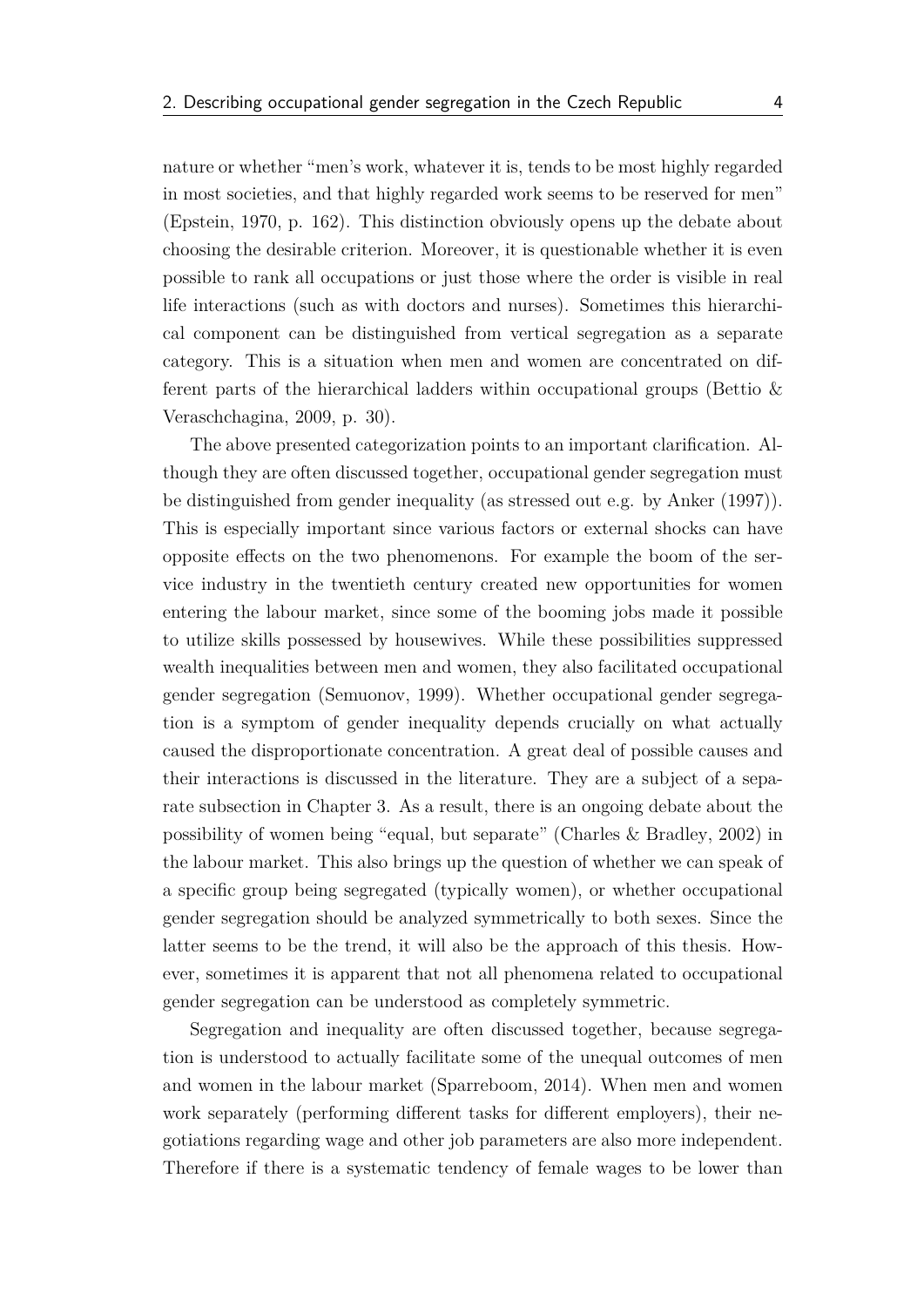wages of men (which is not caused by difference in productivity and is therefore an inefficiency on the labour market), occupational gender segregation helps

to protect the status quo. Segregated labour market is an environment, where the pressure to close the gender pay gap is much weaker. In addition, if it is more difficult for men or women to access certain occupations, this mechanism limits their individual choice. Even with zero effect on pay gap, occupational gender segregation decreases workers' utility by leaving them with lower variety of careers to pick from. Last but not least, systematic fragmentation of occupations between men and women interferes with an efficient functioning of the labour market. It makes the market less flexible. The demand for certain categories of jobs can change rapidly in time (because of a new technology available or a change in the consumer demand structure) and distribution of men and women needs to adjust. When the shift in demand on the labour market occurs, excluding part of the labour force from access to occupations reduces the pool of talent. As a result, it is almost inevitable that labour and skill shortages take longer to be resolved. The situation would be most severe in strongly sex-typed occupations. European Commision's Expert Group on Gender and Employment analyzed in which occupations this is a real danger for the EU in the foreseeable future. The results suggest that significant shortages are expected in both male and female dominated occupations. Only female dominated occupations will be most probably in demand of low skilled labour, while male dominated occupations will seek high skilled workers [\(Bettio & Ve](#page-56-1)[raschchagina,](#page-56-1) [2009,](#page-56-1) p. 55). To sum up, even if the distribution of men and women over occupations was perfectly efficient today, occupational gender segregation might cause significant dynamic inefficiencies in the future. However, it would be nearsighted to interpret occupational gender segregation as purely harmful to women (or men). As a labour market rigidity, it can keep outcomes from being efficient. On the other hand, it can sometimes shield certain vulnerable groups from harmful effects of negative external shocks. For example, concentration of low skilled women in public sector service jobs protected some of them from layoffs during the 2008 crisis [\(Burchel](#page-57-2) *et al.*, [2014\)](#page-57-2).

Men and women tend to be disproportionately concentrated not only in different occupations, but also in other categories describing the labour market outcomes. Therefore we speak also about segregation according to sectors of the economy, employment contracts, hours of work or workplaces [\(Burchel](#page-57-2) *[et al.](#page-57-2)*, [2014\)](#page-57-2). Whether segregation should be analyzed primarily on the occupational or rather on the sectoral level depends mostly on our belief about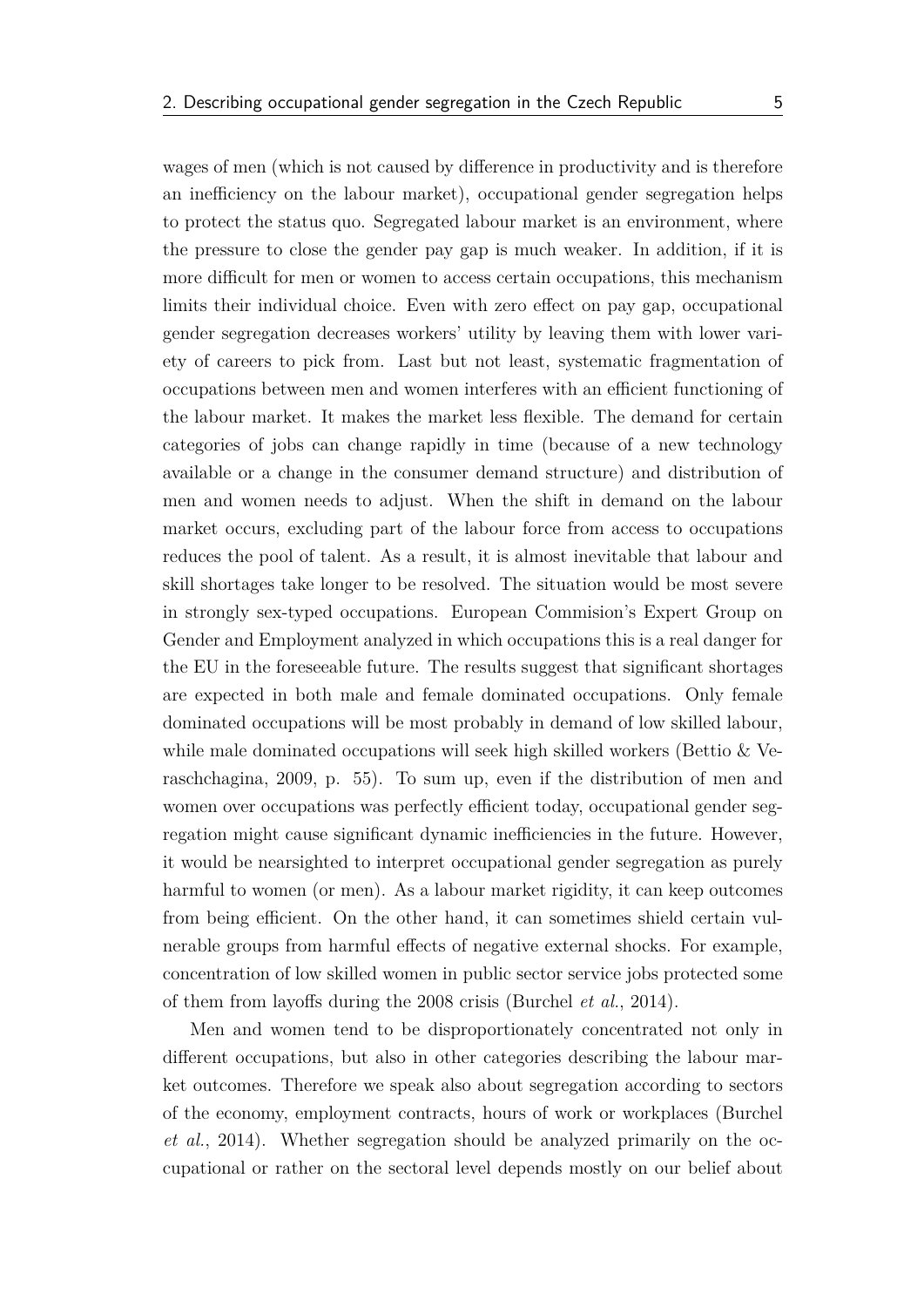how employment decisions are made. It seems that people primarily care about what occupation they have rather then in which sector they work. The reason is that tasks performed in a job are usually closer within occupations than within sectors (for example office clerks can quite easily find a job in many sectors, but it is not easy to switch from a an IT specialist to a payroll accountant within one firm) [\(Bettio & Veraschchagina,](#page-56-1) [2009\)](#page-56-1). Therefore it seems reasonable to focus on the occupational structure.

To assess the extent of occupational gender segregation in the Czech Republic, we must choose an appropriate measure. To do that, it is necessary to define, what is understood by zero segregation. There are two conflicting approaches [\(Burchel](#page-57-2) *et al.*, [2014\)](#page-57-2). The first understands segregation in absolute terms. An occupation is completely integrated, if half of the workers are men and half are women. However, this interpretation is rather inconvenient if the two groups are of a different size. Then the zero segregation level could never be attained<sup>[2](#page-16-0)</sup>. The second and most frequently used approach is to understand segregation as relative – zero occupational segregation means that in each occupation the proportion of men and women is the same as in the whole labour force (or as in the whole employed population). Most measures are based on this definition. Despite its convenience for groups of a different size, this understanding of zero occupational segregation might lead to some counterintuitive results. Let us imagine two economies – one has a very low participation rate of women (most of them are taking care of households), in the other all the additional women are employed in completely segregated female dominated occupations. The percentage of women in most of the occupations is exactly the same in both economies. However, the second one will look much more segregated according to the measures based on the relative definition of zero segregation. It is therefore crucial to understand that almost all measures of occupational gender segregation capture only the segregation within the working population in the labour market. They omit entirely the preceding process of sorting between housework and paid jobs.

The most frequently used measure is the Index of Dissimilarity (ID) [\(Dun](#page-57-0)[can & Duncan,](#page-57-0) [1955\)](#page-57-0) given by the formula<sup>[3](#page-16-1)</sup>:

$$
ID = \sum_{i=1}^{k} |M_i/M - F_i/F|/2
$$

<span id="page-16-1"></span><span id="page-16-0"></span><sup>2</sup>And so it is almost never used for other categories than gender, such as race or religion.

<sup>&</sup>lt;sup>3</sup> Where  $k$  is the number of occupations,  $M_i$  is the number of men working in an occupation *i* and *M* is the total number of working men (symmetrically for women).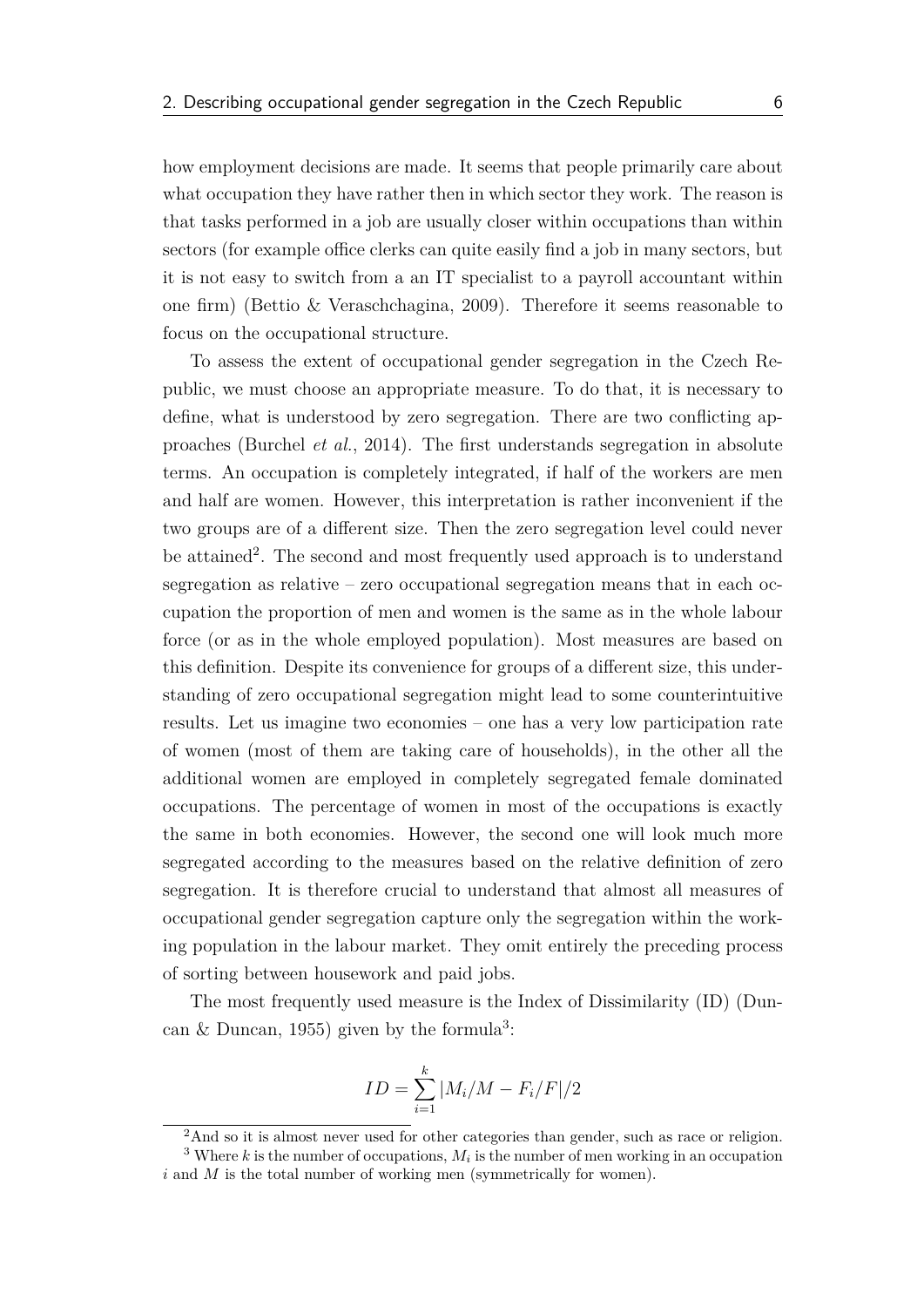ID ranges from 0 to 1. Multiplied by one hundred it can be interpreted as a percentage of men (or women) who would have to change their occupation, so that there would be zero (relative) segregation. As was already mentioned, the advantage of such measure is that it can be used to compare levels of segregation in economies with different proportions of men and women currently employed. However, when tracking the trends in time, it seems quite sensitive to the participation rates [\(Blackburn](#page-56-3) *et al.*, [1995\)](#page-56-3). Moreover, the index of dissimilarity is very sensitive to the occupational classification and the level of disaggregation used. In general, every aggregation of occupational categories hides some segregation. By combining male and female dominated tasks in one occupational category, it underestimates the level of segregation in an economy. Increasing the level of aggregation magnifies the extent of such measurement error. By definition ID cannot increase when occupations are more aggregated. On the other hand, it is a very convenient measure, because of its intuitive interpretation. To conclude, the index of dissimilarity seems to be an appropriate measure of determining the extent of occupational gender segregation in an economy, but other possibilities should be considered when trying to explain cross-country difference or changes in time.

To deal with some of the weaknesses of ID, other measures were suggested. The IP index proposed by [Karmel & Maclachlan](#page-58-1) [\(1988\)](#page-58-1) and used recently by [Bettio & Veraschchagina](#page-56-1) [\(2009\)](#page-56-1) is algebraically similar to the ID (and therefore also shares its weaknesses being even more explicitly dependent on women employment rate). It is interpreted as the share of employed population, who would have to change occupations in order to bring about zero relative segregation. It ranges from zero to twice the male share of employment multiplied by the female share. The maximum 0*.*5 is possible only when the number of men and women employed is the same. Other indices include Hakim's *Sex ratio* or *Somer's D* [\(Bridges,](#page-57-3) [2003\)](#page-57-3), the *τ* measure which allows for more than two groups [\(Baunach,](#page-56-4) [2002\)](#page-56-4) and the method of *marginal matching* [\(Blackburn](#page-56-3) *[et al.](#page-56-3)*, [1995\)](#page-56-3). Some of the authors decide to avoid indices altogether and employ softer descriptions of the labour market, such as defining male and female dominated occupations and observe how they grow or shrink over time [\(Bau](#page-56-4)[nach,](#page-56-4) [2002\)](#page-56-4). [Burchel](#page-57-2) *et al.* [\(2014\)](#page-57-2) define three categories – female and male dominated as well as mixed occupations (between  $40\%$  and  $60\%$  of women) – and observe the outcomes of men and women in them. One of the advantages of such approaches is the flexibility of switching between absolute and relative definitions of segregation. Measures of OGS are often complemented by anal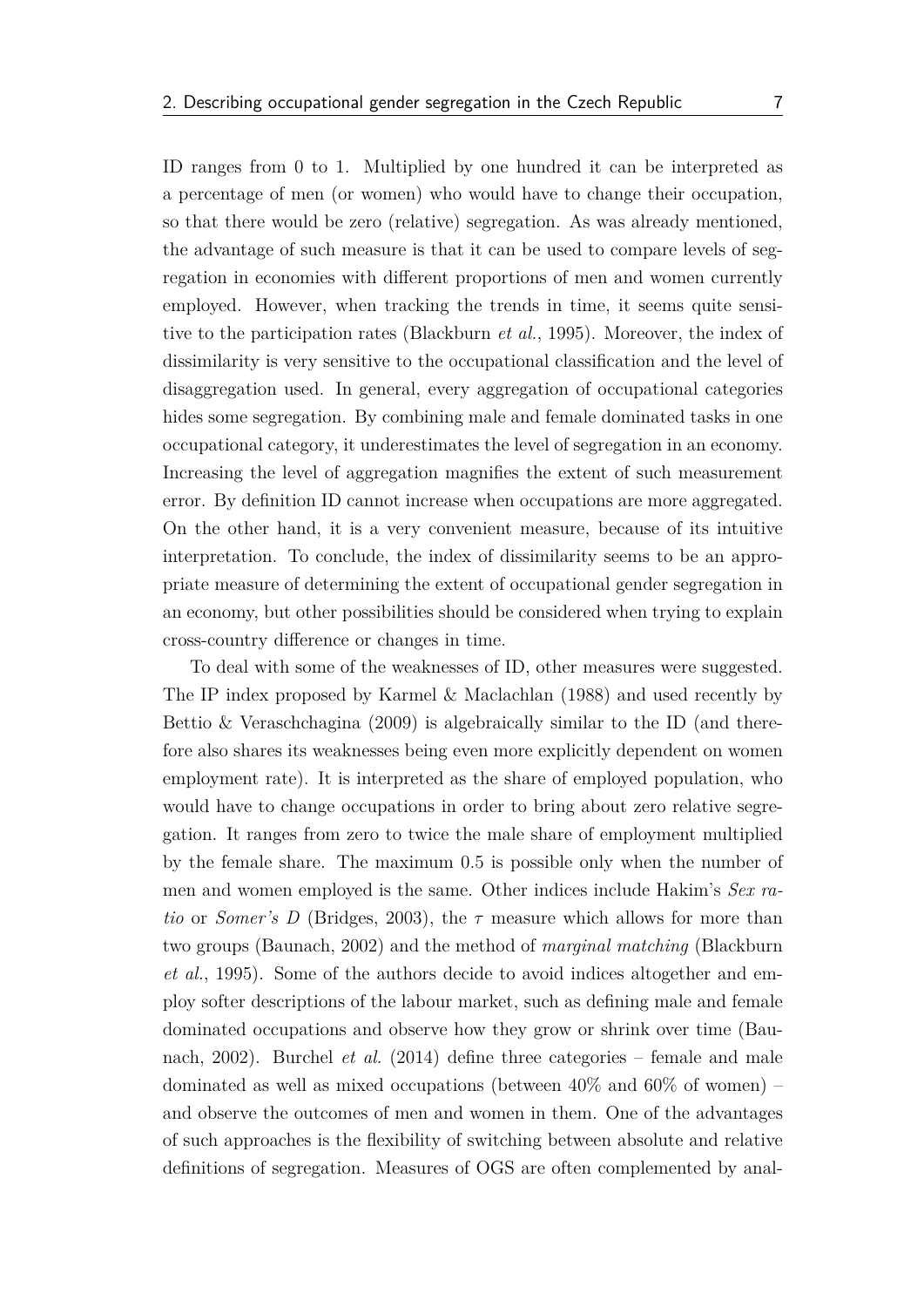ysis of related phenomena, such as concentration and isolation. Concentration on the labour market happens when many men or women are employed in relatively few occupations. Moreover, if the two groups are not of the same size, it can happen that part of the labour force is completely isolated from the other gender. Isolation can be measured as a probability that a man shares his occupation with a woman (or the other way around) and concentration can be described as a proportion of men or women who would have to change occupations to be evenly distributed across categories [\(Baunach,](#page-56-4) [2002\)](#page-56-4). It is crucial to notice that unlike segregation neither of the phenomena is symmetric. With the same level of segregation, one gender can be more isolated or more concentrated than the other. Some authors also try to measure the vertical component of segregation by ranking occupations according to wage, education or prestige (e.g. by the *Index od net differences* in [Semuonov](#page-59-1) [\(1999\)](#page-59-1)).

### <span id="page-18-0"></span>**2.1.2 Empirical findings about occupational gender segregation**

As other phenomena describing the interaction of men and women in the labour market, occupational gender segregation has been changing rather dramatically in the modern history. As for now, we restrict ourselves to the USA and Western Europe, since there the process is most thoroughly described. Although it is expected that there has always been division of labour between men and women, it makes little sense to speak about occupational segregation before a formal labour market is developed. This process started with the industrial revolution. [Preston](#page-59-2) [\(1999\)](#page-59-2) describes how industrialization created many new jobs, which became either predominantly male or predominantly female very quickly. The first formal measures she reports are from 1870 to 1900 and they show a rapid decline in the late nineteenth century. However, this decline might be rather artificial. When women started to work as factory workers, indices of segregation decreased. But that does not mean that men and women were working together. It seems that most of the factories were strictly segregated and some sectors (such as textiles) were female dominated while others were occupied by men [\(Preston,](#page-59-2) [1999\)](#page-59-2). This example points back to the discussion of sectoral versus occupational segregation and shows, how sectoral differences within occupations can becloud the picture.

Most studies start with the beginning of the twentieth century and they conclude that occupational gender segregation changed very little between 1900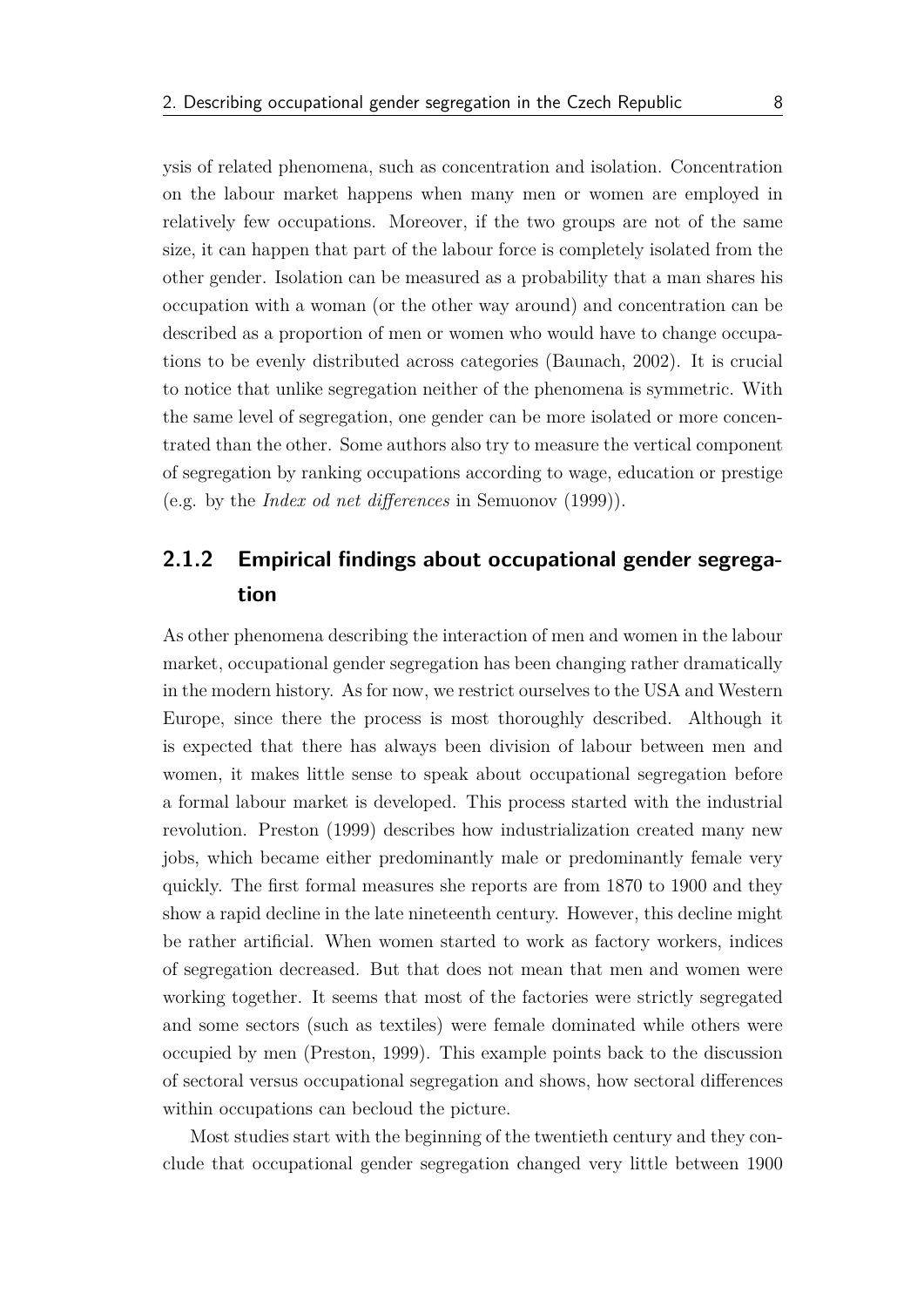and the 1970s (e.g. [Reskin,](#page-59-3) [1993\)](#page-59-3). This happened despite the fact that the rate of women participating in the labour force increased significantly during the world wars. However, after the wars were over, participation rates dropped again and the level of segregation remained stable (with ID around 67 as computed by [Preston](#page-59-2) [\(1999\)](#page-59-2) and [Reskin](#page-59-3) [\(1993\)](#page-59-3)). On the other hand, after the late 1960s, which marked the beginning of what is sometimes called the second wave of feminism, the situation changed rapidly. Women labour force participation rates increased (including now also married mothers) and women started to enter previously male dominated occupations [\(Blau,](#page-57-4) [2013\)](#page-57-4). However, there seems to be a significant slowdown of desegregation in the 1980s and especially after 1990 [\(Reskin,](#page-59-3) [1993\)](#page-59-3).

The explanation behind such dynamic changes lays in the way how desegregation in the 1970s took place. Firstly, the process was triggered primarily by women entering male dominated occupations (not the other way around). With low participation rate of women, most occupations are male dominated and segregation is decreased more easily. There is a lot to choose from. Naturally, women entered occupations that were closest to what they have been doing as housewives – white-collar and clustered in the service sectors. Bluecollar jobs (e.g. in construction) stayed segregated. However, when additional women were joining the labour force, they were not entering male dominated occupations anymore. The service sector (especially care taking or educating jobs) were already dominated by women. Therefore by joining such professions, women were actually increasing segregation. [Charles](#page-57-5) [\(2005\)](#page-57-5) describes how jobs that were "functionally and symbolically similar to women's traditional domestic activities" became "pink-collar" in the late twentieth century and created sometimes strictly segregated occupational ghettos.

When analyzing changes segregation, two forces might be the reason. Firstly, current occupations might hire higher or lower proportions of employed men compared to the proportion of employed women (here we see how increased labour participation might affect the measure without most occupation actually hiring or laying off). Secondly, segregated or integrated occupations might employ higher or lower shares of the labour force. Even if construction stays male dominated, segregation can decrease if construction becomes less important. Both of the streams are behind the decline in measures of OGS in the 1970s. Service occupations were desegregating as well as booming [\(Blau,](#page-57-4) [2013\)](#page-57-4). Nevertheless, once those occupations started to resegregate again (only this time they were female dominated), further boom of the service industry was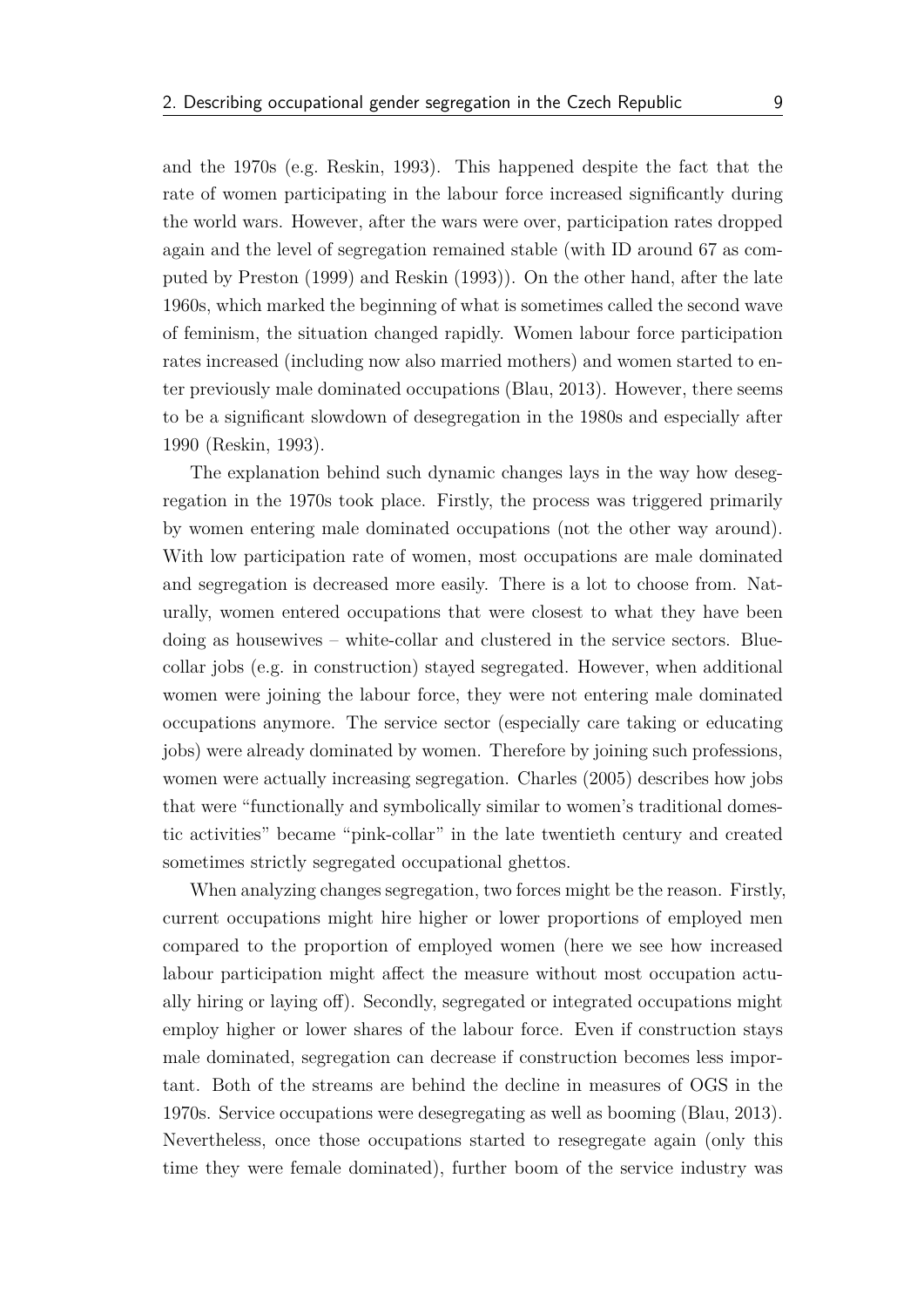pushing segregation indices up. This might be at least a partial explanation of why empirical cross-country studies find a positive link between occupational gender segregation and economic development [\(Blackburn](#page-56-5) *et al.*, [2002\)](#page-56-5) or technical progress [\(Racko & Burchell,](#page-59-4) [2013\)](#page-59-4). In such discussions, it is especially important to distinguish occupational gender segregation from gender inequality.

The description above holds also for the European Union after 1992. [Bettio](#page-56-1) [& Veraschchagina](#page-56-1) [\(2009\)](#page-56-1) report that between 1992 and 2000 segregation stagnated on average at the EU-15 level, and even increased slightly between 2000 and 2007 in the EU-27. In addition, segregation is stronger in Nordic countries (such as Finland) and some of the post-socialist countries (such as the Baltics, Slovakia, Hungary and Bulgaria). On the other hand, the seemingly least segregated countries are in Southern Europe (Greece, Romania, Malta and Italy). This might be quite surprising, since Scandinavian countries are usually regarded as having the most equal environment for men and women.

The division in Europe brings additional insight. Not only are often more developed countries also more segregated. But also countries, were the position of women is closer to the position of men in terms of pay and especially labour force participation, seem to be more segregated. Even though it seems reasonable to expect that more liberal values, low levels of fertility and an achievement-based system should push segregation and inequality in the same direction. Empirically observed positive relationship between segregation and labour force participation has been tested many times in the literature. [Charles](#page-57-6) [\(1992\)](#page-57-6), [Sparreboom](#page-59-0) [\(2014\)](#page-59-0) and [Bettio & Veraschchagina](#page-56-1) [\(2009\)](#page-56-1) confirm it, while [Preston](#page-59-2) [\(1999\)](#page-59-2) claims that it holds only in the short-run, but in the long run the relationship is negative. [Racko & Burchell](#page-59-4) [\(2013\)](#page-59-4) show that the positive link holds only for industrialized countries. The explanations point to the mechanism already mentioned above. Some of the housework and other services performed in the past often by women are in the process of marketization and professionalization. Women entering the labour force who would otherwise stay at home are hired primarily in such occupations and the measures of segregation increase, while the labour force participation increases as well [\(Charles,](#page-57-5) [2005\)](#page-57-5). Some of the authors speculate about other mechanisms, such as men leaving routinized tasks for better jobs and women filling those low skilled positions [\(Charles,](#page-57-6) [1992\)](#page-57-6), or social policies such as paid maternity leave which encourage women to enter the labour market while discouraging firms to hire women for high level occupations [\(Sparreboom,](#page-59-0) [2014\)](#page-59-0). The question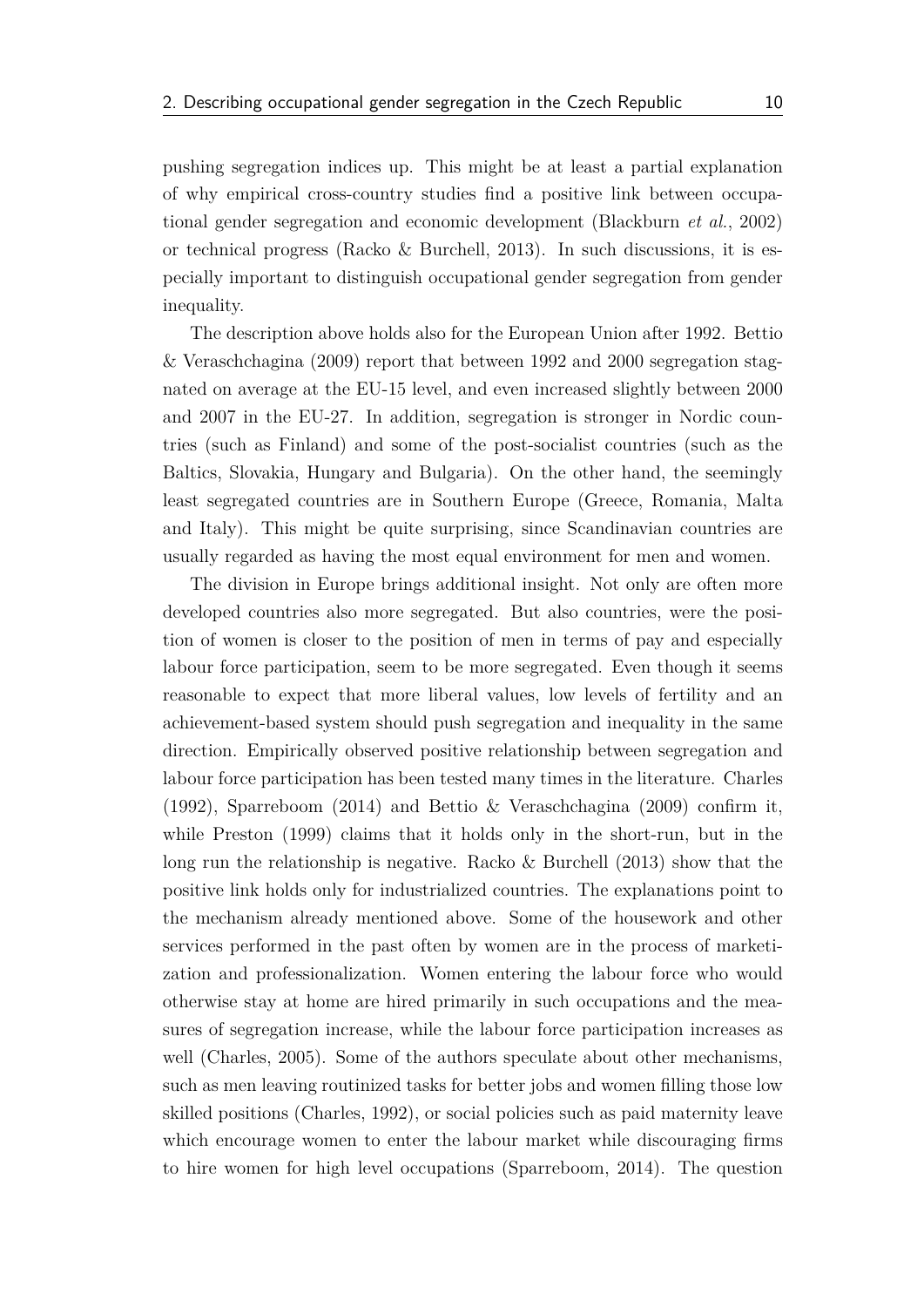remains whether there is a policy trade-off between encouraging labour force participation of women and decreasing segregation, or whether the boom in services is an omitted third factor.

Closely related is the observed link between percentage of part-time contracts and gendering of occupations. Part-time jobs are more common among women than among men. Moreover, part-time jobs are mostly female dominated and part-timers mostly work in female dominated jobs. This holds also for men with the exception of a few blue-collar occupations [\(Burchel](#page-57-2) *et al.*, [2014\)](#page-57-2). The question is whether in some occupations it is intrinsically easier to offer part-time contracts and this attracts women, or whether occupations are female dominated for other reasons and simply offer part-time contracts to their employees because those employees are women. The fact that also men with part-time contracts are concentrated in female dominated occupations supports the first possibility.

If we measure occupational gender segregation separately in part-time and full-time contracts, the indices are lower for part-time workers [\(Sparreboom,](#page-59-0) [2014,](#page-59-0) e.g.). This should not come as a surprise since this segment of the market consists of fewer categories which are mostly female dominated. However, penetration of part-time contracts is also positively correlated with the level of segregation [\(Dolado](#page-57-7) *et al.*, [2003\)](#page-57-7). This fact might seem in contradiction with the previous observation. If part-time occupations are less segregated, how can their higher concentration increase segregation? The crucial point is the huge difference between the percentage of men and women among part-timers as well as their concentration in female dominated occupations. If more women enter the labor market on a part-time contract and are hired in a female dominated occupation, it undoubtedly increases segregation. The mechanism is similar to the one explaining the link to female participation. To put it another way, segregation happens also on the level of choosing the type of the contract.

Women also tend to work in the public sector proportionally more often than men even for usually male-dominated occupations and similarly they are usually underrepresented among the self-employed [\(Wharton,](#page-59-5) [1989\)](#page-59-5). In addition, when they enter male dominated education-intensive occupations (such as engineering), they tend to be more educated than their male collegues [\(Burchel](#page-57-2) *[et al.](#page-57-2)*, [2014\)](#page-57-2). Younger cohorts tend to experience lower levels of segregation (e.g. [Blau,](#page-57-4) [2013\)](#page-57-4). It is however not clear whether we should conclude that new generations are going to experience more gender-neutral outcomes then their parents. For it also seems to hold that with age segregation becomes stronger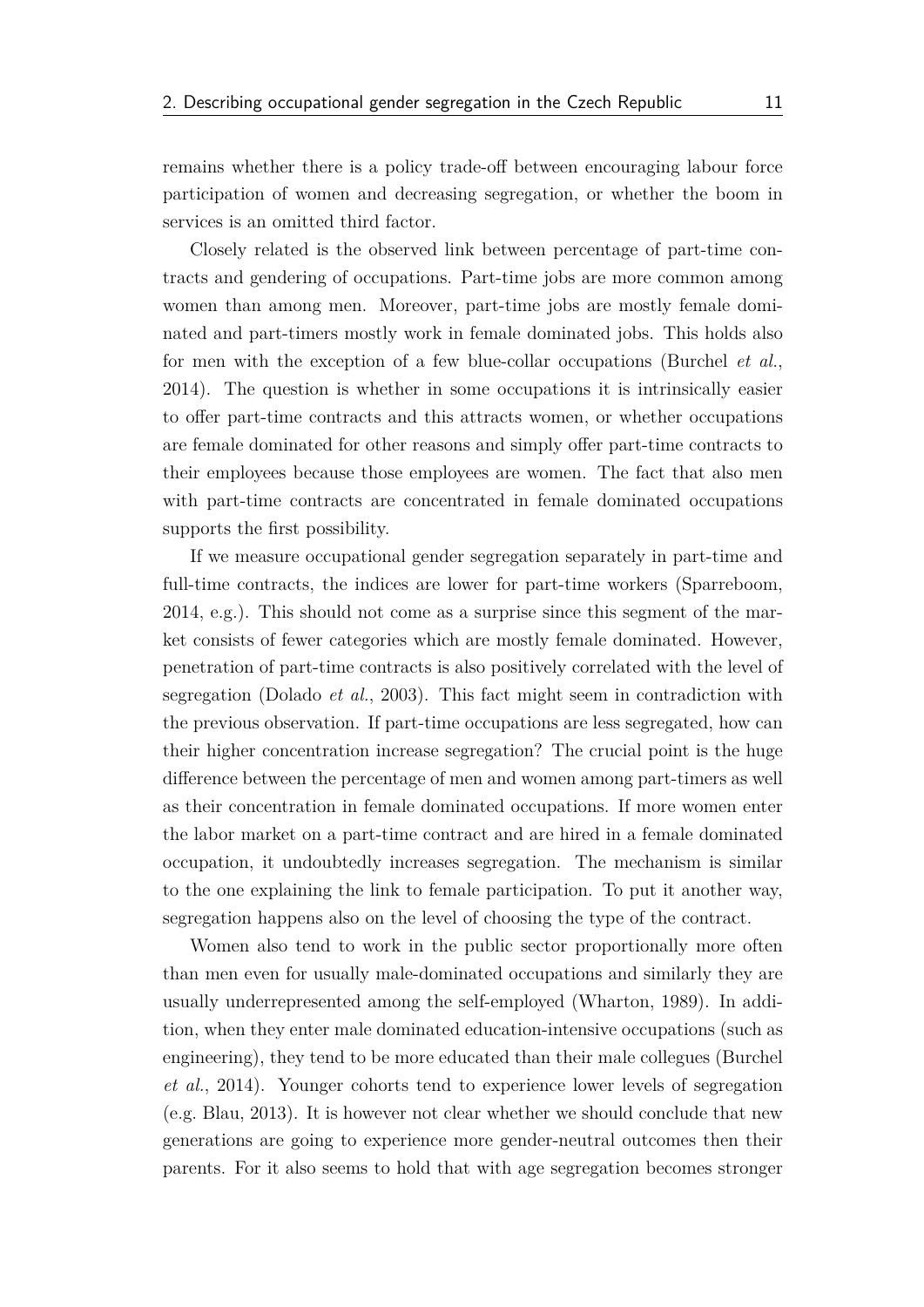as women lag behind due to motherhood responsibilities (and men concentrate even more in male dominated occupations when they have families) [\(Burchel](#page-57-2) *[et al.](#page-57-2)*, [2014\)](#page-57-2).

#### <span id="page-22-0"></span>**2.2 Gender segregation in the Czech Republic**

#### <span id="page-22-1"></span>**2.2.1 Summary of the Czech labour market**

Before computing and interpreting the level of occupational gender segregation in the Czech Republic, it is necessary to characterize the Czech labour market and to put it in the context of the rest of the EU. Own computations, Eurostat statistics as well as evidence from the literature is used.

The data on which all own computation is based are from the Czech Labour Force Survey (LFS) for 2013 collected by the Czech Statistical Office. The data contain 224 001 observations, but not all of them are unique. The survey is collected four times a year and each household stays in the sample for five consecutive quarters. Each time the survey is taken, one fifth of the sample changes. To maximize the number of observations, all quarters were combined and the latest record was used for each individual<sup>[4](#page-22-2)</sup>. The final dataset contains 99 773 individuals representing the whole population of the Czech Republic in 2013.

All Central and Eastern European countries started their modern histories after 1989 with a labour market that treated the gender issues with considerable ambiguity. The communist legacy of compulsory participation in the labour market caused relatively high labour force participation of women (and low unemployment) compared to the West. Similarly, education levels of women were close to men and the state provided generous support for childcare. After 1989 these started to converge to the western level. However, [Pollert](#page-59-6) [\(2005\)](#page-59-6) reports that this legacy still causes structural differences. For example, the shares of women in finance and manufacturing are higher than is common in the West. On the other hand, gender issues were almost completely missing in the public debate before 1989 and the traditional distribution of roles in the household was not challenged. Whether this aspect of the society also converged to the western standard is difficult to assess. However, the wider

<span id="page-22-2"></span><sup>&</sup>lt;sup>4</sup> In addition, each person is assigned a weight so that the data for each quarter would be representative of the whole population. To make use of these weights properly, they were multiplied by 5*/*8 (because our sample is approximately 8*/*5 times larger than each selected quarter).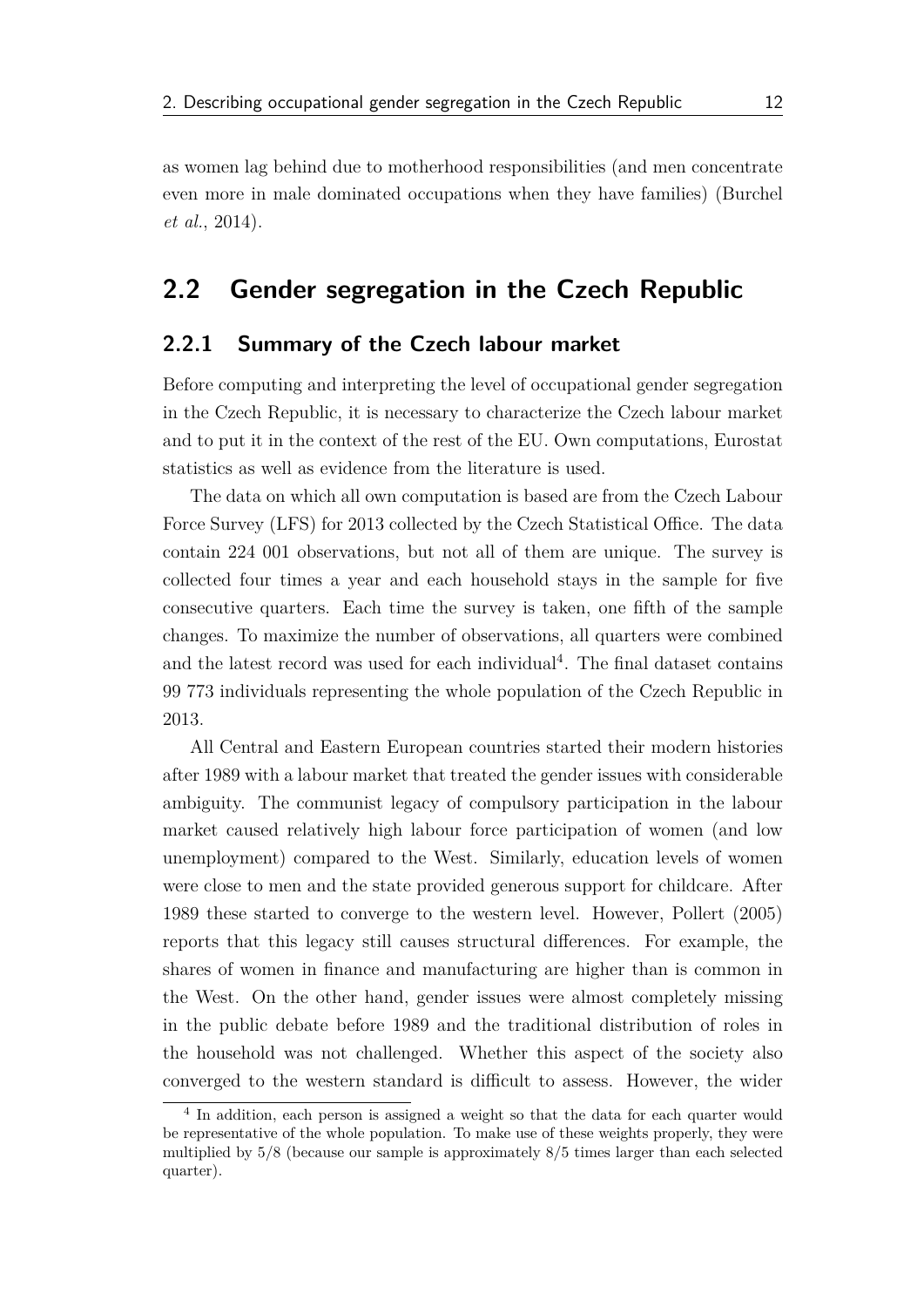pay gap reported below suggests that the Czech Republic remained rather conservative.

When we examine the labour force participation rate of women in the Czech Republic today, we find a gender gap of over 17 percentage points in 2013 (see [Table 2.1\)](#page-23-0). It falls by 3 percentage points when only population younger than fifty-five is used (due to higher shares of living women in the oldest cohorts). Still the employment gap in the Czech Republic is reported as one of the highest in the EU [\(Eurostat,](#page-58-2) [2016\)](#page-58-2) and analyzed as an harmful rigidity of the labour market (e.g. [Kaliskova & Munich,](#page-58-3) [2012\)](#page-58-3). Not only the level, but also the trend is troubling. [Araujo & Malecek](#page-56-6) [\(2015\)](#page-56-6) report that the participation rate of women between 30 and 35 years old was even lower in 2013 than in 2003. Apart from the difference in employment rates, women also suffer from higher unemployment rates than men.

Table 2.1: Czech labour market – statistics

<span id="page-23-0"></span>

| Statistic                                         | Men Women                  | -A11 |
|---------------------------------------------------|----------------------------|------|
| Labour force participation rate                   | 68.11\% 51.05\% 59.36\%    |      |
| Participation rate for population $15-55$ 84.01\% | 70.55\%77.43\%             |      |
| Employment rate                                   | 64.15\% 46.99\% 55.36\%    |      |
| Unemployment rate                                 | $5.81\%$ $7.94\%$ $6.75\%$ |      |

*Note:* Labour participation rate is defined as the percentage of the population 15+ participating in the labour force. Employment rate as the percentage of the population 15+ being employed. Unemployment rate as the percentage of the labour force reported as unemployed. *Source:* author's computations based on the Czech LFS for 2013.

The natural explanation of lower labour force participation rates is the impact of motherhood on employment possibilities of women. According to [Araujo & Malecek](#page-56-6) [\(2015\)](#page-56-6), women in the Czech Republic in the fertile age with children up to 6 years old have employment rate 40 percentage points lower than those without young children. In addition, only 4% of children under the age of three were enrolled in formal childcare in 2010 (as opposed to the OECD average of 32.6%). It is truly the most common practice in the Czech Republic that women take a paternity leave of three years. The last row of [Table 2.2](#page-24-0) confirms that dropping out of the labour force to take care of children is truly almost exclusively the issue of women.<sup>[5](#page-23-1)</sup> Pertold-Gebicka  $\&$ 

<span id="page-23-1"></span><sup>5</sup> [Table B.2](#page-66-2) [describes the employment decisions of men and women based on their marital](#page-59-7) [status. Among married women, higher share is working than among single women, a result](#page-59-7) [robust to excluding students. However, the jumps for married men and divorced women](#page-59-7) [show the importance of bread-winners.](#page-59-7)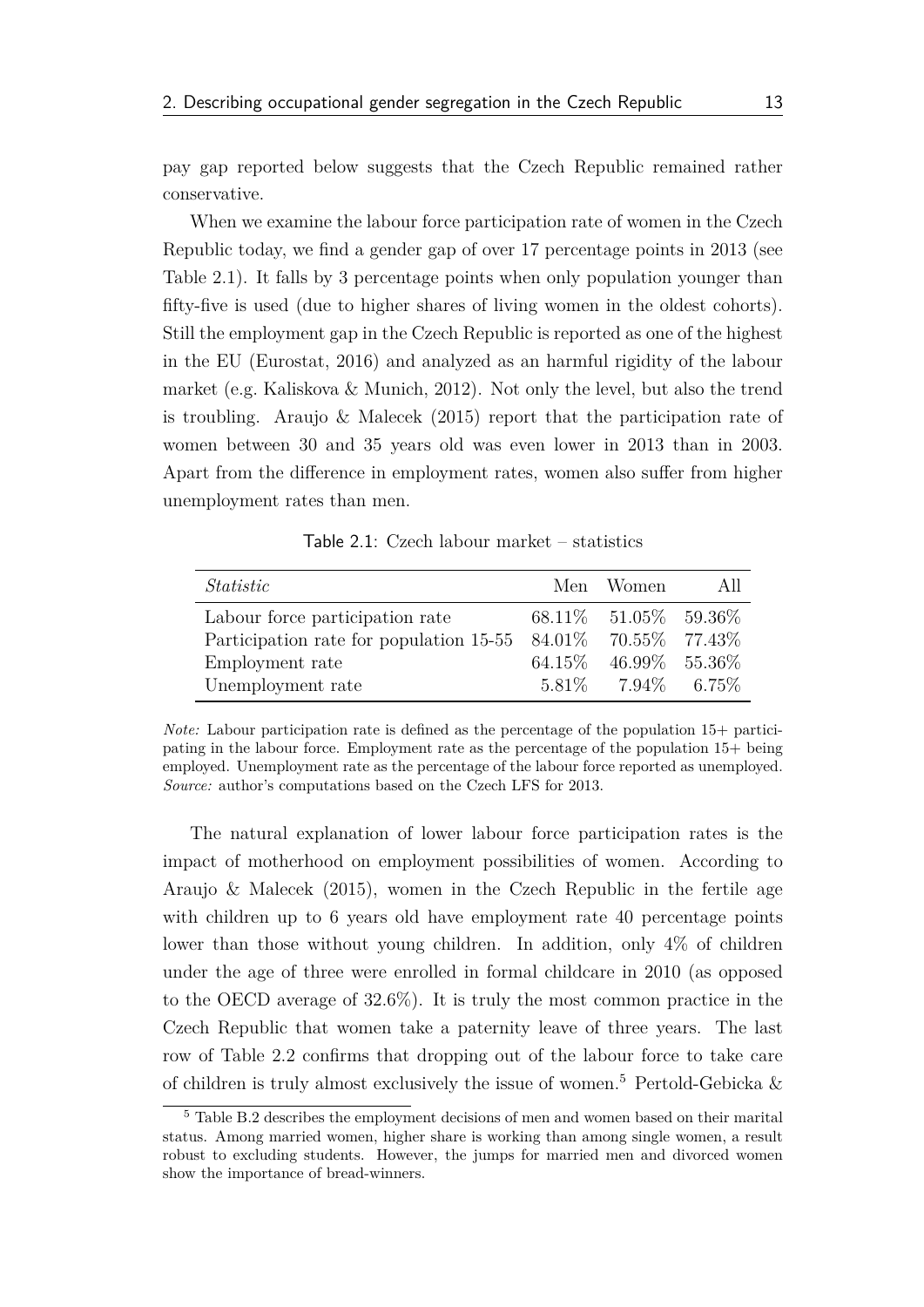[Husek](#page-59-7) [\(2015\)](#page-59-7) actually show that employment rates of women are quite high compared to the rest of the EU, if population in childbearing ages is excluded. On the contrary, the drop from employment due to taking care of children is the highest in the EU.

<span id="page-24-0"></span>

| Category                                                                    | Men                 | Women             |
|-----------------------------------------------------------------------------|---------------------|-------------------|
| Population $15+$                                                            | 4 499 586 4 729 409 |                   |
| $Emploved - full time$                                                      | 30.30%              | $21.51\%$         |
| $Emploved - part time$<br>Unemployed                                        | $0.98\%$<br>1.93%   | 2.57%<br>2.08%    |
| Out of labor force $-$ in retirement                                        | 10.94%              | 16.56%            |
| Out of labor force $-$ educating themselves<br>Out of labor force $-$ Other | $4.20\%$<br>0.41%   | 4.51%<br>$4.02\%$ |

Table 2.2: Summary of the Czech labour market

The whole population  $15+$  represents the 100%.

*Source:* author's computations based on the Czech LFS for 2013.

[Table 2.2](#page-24-0) shows that the penetration of part-time contracts in the Czech labour market is very low (and more frequent among women). This goes hand in hand with the finding of [Eurostat](#page-58-2) [\(2016\)](#page-58-2) that workers in the Czech labour market spend the highest mean monthly hours at their jobs (170 hours per month). Moreover, the difference between average hours of men and women is only two hours per month (one of the lowest in the EU-28).

Last but not least, [Eurostat](#page-58-2) [\(2016\)](#page-58-2) compares the gender pay gap (the difference between mean hourly earnings of men and women) throughout the EU. In 2010 the gap in the Czech Republic was 21.6%, the fourth largest in the  $EU<sup>6</sup>$  $EU<sup>6</sup>$  $EU<sup>6</sup>$ . Similarly to the gap in employment rates, the wage gap differs among age groups and is the largest among men and women between 35 and 44 [\(Pertold-](#page-59-7)[Gebicka & Husek,](#page-59-7) [2015,](#page-59-7) p. 27). This is often the time when women return back from their paternity leaves. When comparing overall earnings of men and women, the difference increases to 41%, which is actually close to the EU-28 average. It is quite surprising that even thought most of the characteristics of the Czech market are far away from the average, the actual earnings outcome

<span id="page-24-1"></span><sup>6</sup> The pay gap is even more alarming when put into the context of average educational levels of employed men and women. [Table B.1](#page-66-1) shows the distribution of employed workers according to their levels of education. Among the employed population, women are on average more educated, although in absolute terms they represent a smaller share in each category due to their lower participation rate.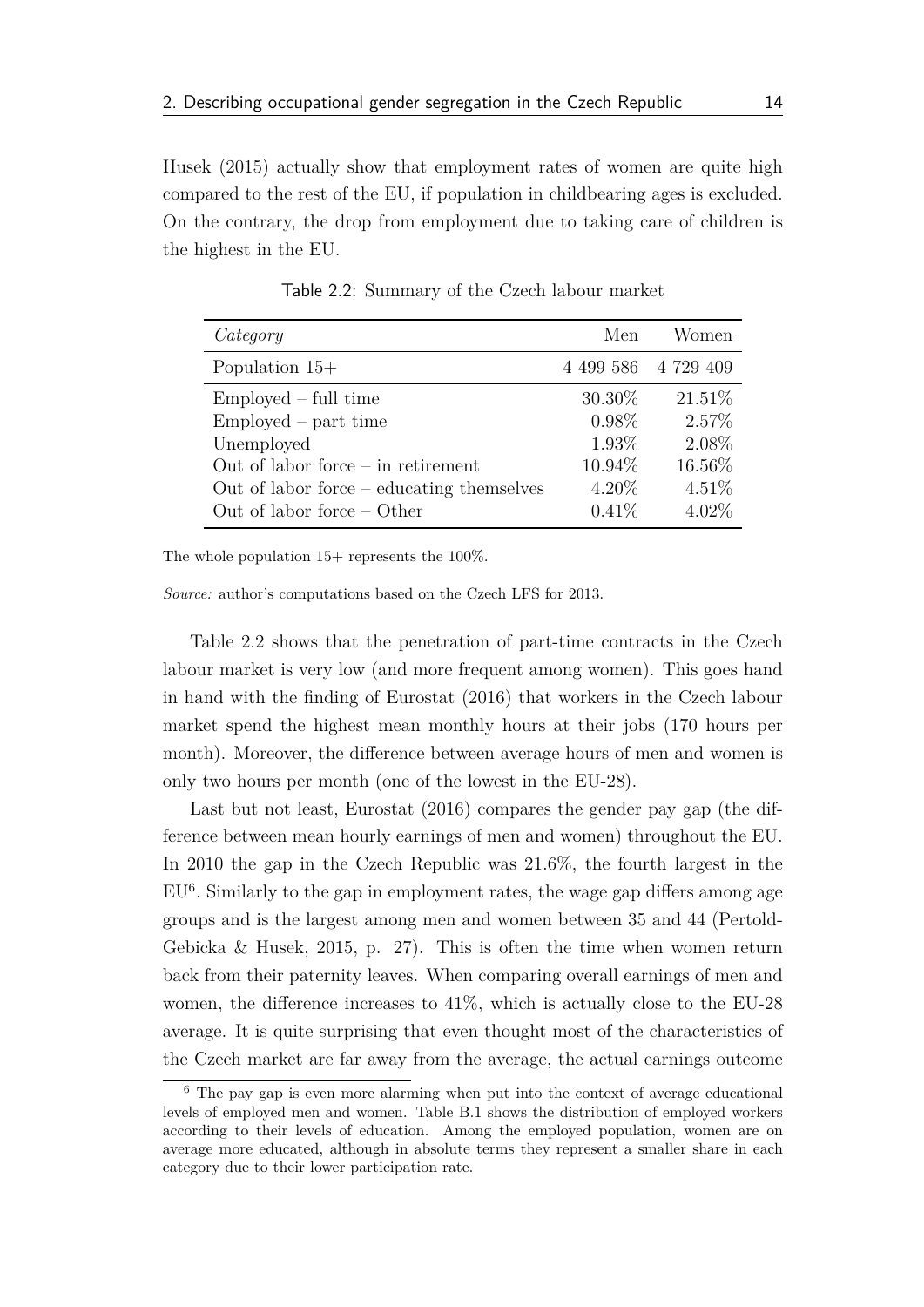of women and men is close to other EU countries. The reason is that some of the extremes cancel out. [Eurostat](#page-58-2) [\(2016\)](#page-58-2) decomposed the earnings gap among contributions of the pay gap, the gap between mean hours at work and the difference in employment rates. On the EU-28 average the effect of the hours gap is 28%, while in the Czech Republic it is only 3% (since part-time contracts are not common). On the other hand, the low employment rates and bigger pay gap push the earnings of men and women apart more in the Czech Republic than is common in the EU. To sum it up, the share of women who are working in the Czech Republic is lower and they work longer hours for lower wage. But at the end, the overall earnings gap is on the EU-28 average.

### <span id="page-25-0"></span>**2.2.2 Patterns of occupational segregation by gender in the Czech Republic**

Occupational gender segregation is definitely present in the Czech Republic. First preliminary confirmation of such a statement is presented in [Table 2.3.](#page-26-0) Here we see the five most common occupations for men and women. Both groups employ around 45% of the respective gender. Nevertheless, the selections overlap in one category only – Business and administration associate professionals. Other occupations made it to the list for only one of the sexes. Even from this snapshot of the labour market, we can observe the tendency of men to concentrate in blue-collar occupations, while the most common female occupations are all in services.

The second column of [Table 2.3](#page-26-0) reveals another irregularity in the gender composition of occupations. When looking at the share of men in the most common occupations for women, we can observe that even though all of them are predominantly female, this dominance is not extreme. This shows that most women are actually not completely isolated from men at work. On the other hand, the three most common occupations of men are almost exclusively male. It seems that men are much more isolated in the labour market. This suspicion is confirmed by inspecting [Figure 2.1,](#page-27-0) which shows the distribution of both sexes in occupations characterized by the share of women in them (ranging from 0 for occupations with no women to 100 for completely female dominated occupations). The peak of men at zero (or almost zero) is not accompanied by a symmetric peak of women at one hundred. Indeed almost 18.5% of employed men work in an occupation with less than one percent of women. Simultaneously, only 2% of women work in occupations where they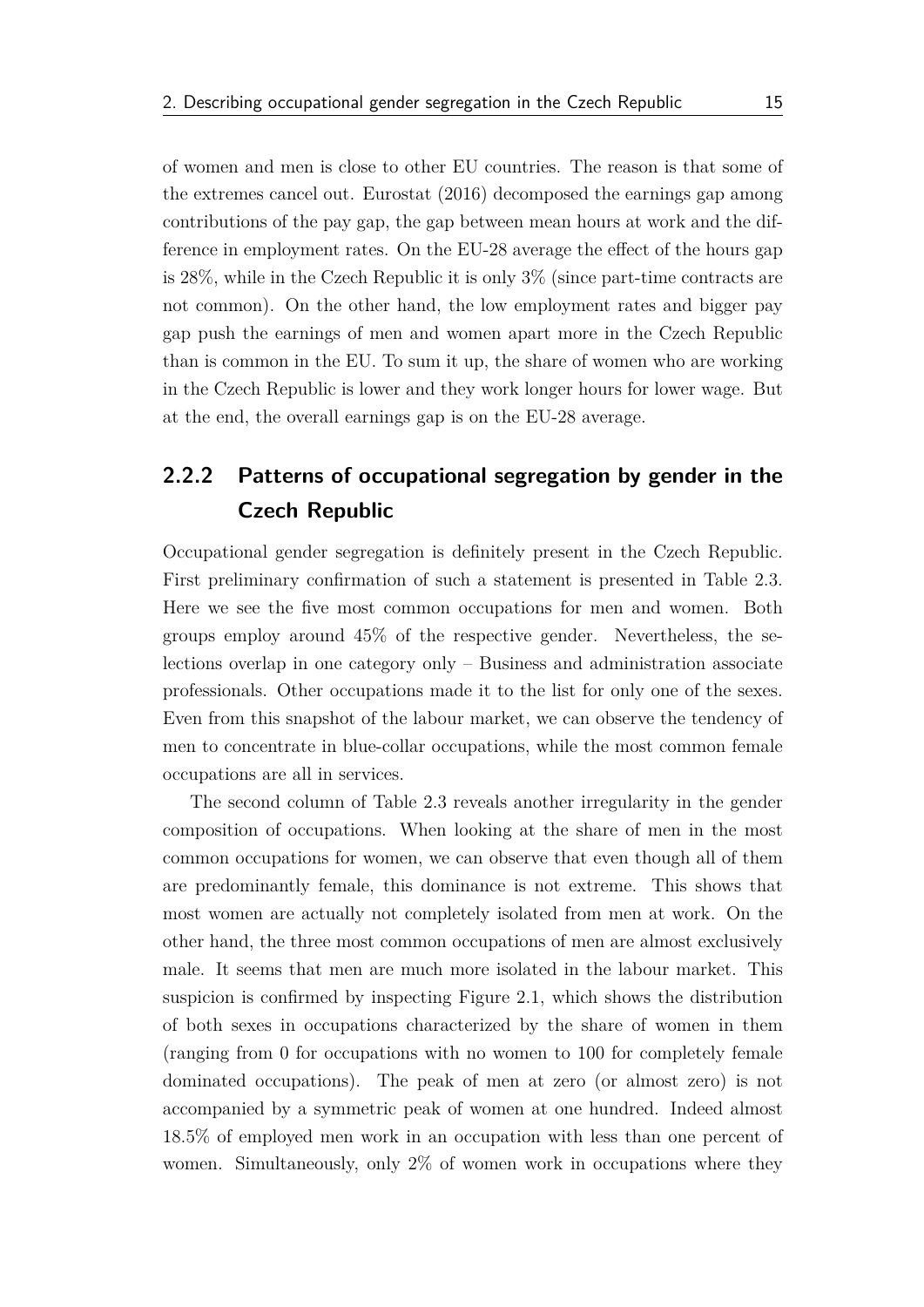<span id="page-26-0"></span>

| Occupations employing $45.9\%$ of working men                      | Share of Women |
|--------------------------------------------------------------------|----------------|
| Metal, machinery and related trades workers                        | 0.03           |
| Drivers and mobile plant operators                                 | 0.06           |
| Building and related trades workers, excluding electricians        | 0.01           |
| Science and engineering associate professionals                    | 0.18           |
| Business and administration associate professionals                | 0.55           |
|                                                                    |                |
| <i>Occupations employing <math>44.34\%</math> of working women</i> | Share of Men   |
| Sales workers                                                      | 0.25           |
| Business and administration associate professionals                | 0.45           |
| Numerical and material recording clerks                            | 0.27           |
| Teaching professionals                                             | 0.25           |

Table 2.3: Most common occupations for men and women

*Source:* author's computations based on the Czech LFS for 2013 using the 2-digits ISCO-08 classification.

represent such a strong majority. Even though from now on the situation in the labour market is going to be treated as symmetric, some caution should remain. Men indeed are much more isolated from the opposite sex. Moreover, women are completely shut down from many occupations, which is not the case for men.

<span id="page-26-1"></span>Finally, the index of dissimilarity for the Czech Republic (for 2013) is reported in [Table 2.4.](#page-26-1) As is typical for this measure, the result depends on what

| Occupational Classification            | $\Box$  |
|----------------------------------------|---------|
| ISCO-08 2 digits                       | 52.62\% |
| ISCO-08 3 digits                       | 57.76%  |
| ISCO-08 4 digits                       | 60.75%  |
| ISCO-08 3 digits with housework 60.19% |         |

Table 2.4: Index of dissimilarity for the Czech Republic

*Source:* author's computations based on the Czech LFS for 2013.

occupational classification is used. When 2-digits ISCO-08 is used, the ID tells us that 52.62% of men or women would need to change their occupation in order for segregation to disappear. This classification includes 43 occupational categories and all except one include at least 22 observations in our dataset. However, some of the categories combine occupations that are quite different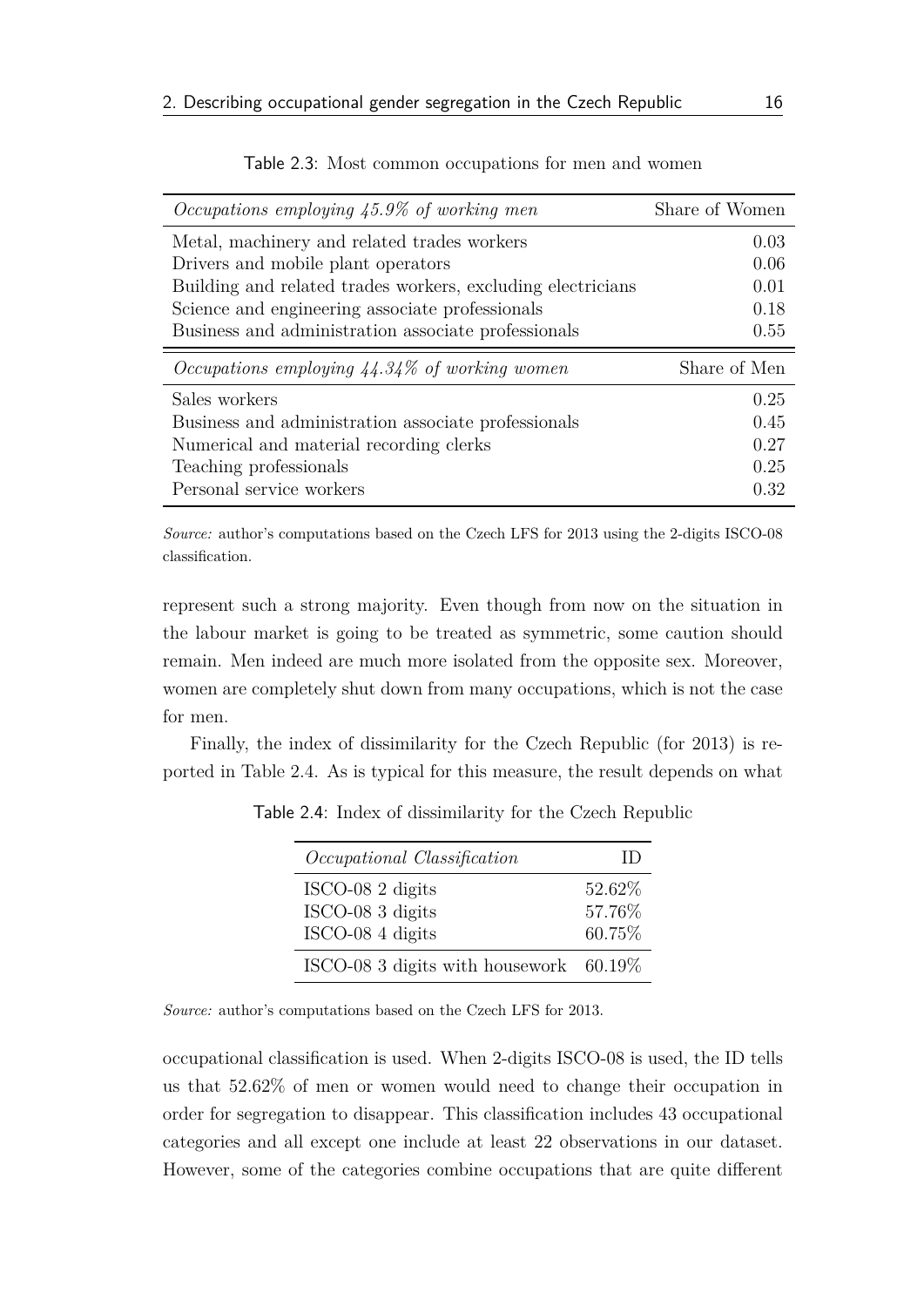<span id="page-27-0"></span>

Figure 2.1: Distribution of men and women into occupations sorted by the percentage of women

*Source:* author's computations based on the Czech LFS.

from each other. For example, Refuse workers and other elementary workers include typically male dominated garbage collecting or package delivery, as well as female dominated occupations such as cloakroom attendants. Therefore, this level of aggregation definitely hides a substantial portion of segregation.

The index increases to 57.76%, when 3-digits ISCO is used, and even to 60.75% with 4-digits classification. With more specificity, additional segregation is discovered. On the other hand, the measurement error definitely increases. On the most disaggregated level 111 out of 498 occupations have 5 or less observation in our sample. To conclude, it seems most reasonable to interpret the 3-digit classification when giving statements about occupational gender segregation in the Czech Republic. However, for deeper analysis of specific subgroups of the population, the 2-digits level is used to avoid excessive measurement error in smaller subsamples.

Based on the snapshots from 1997, 2001 and 2007, [Bettio & Veraschchagina](#page-56-1) [\(2009\)](#page-56-1) claim that the Czech Republic is "one of the fastest in desegregation". This no longer seems to be the case. While ID (based on ISCO 3-digits) decreased from 60.3% in 1997 to 58% in 2007, our reported level for 2013 is 57.76%. Actually, when our results are compared with older computations by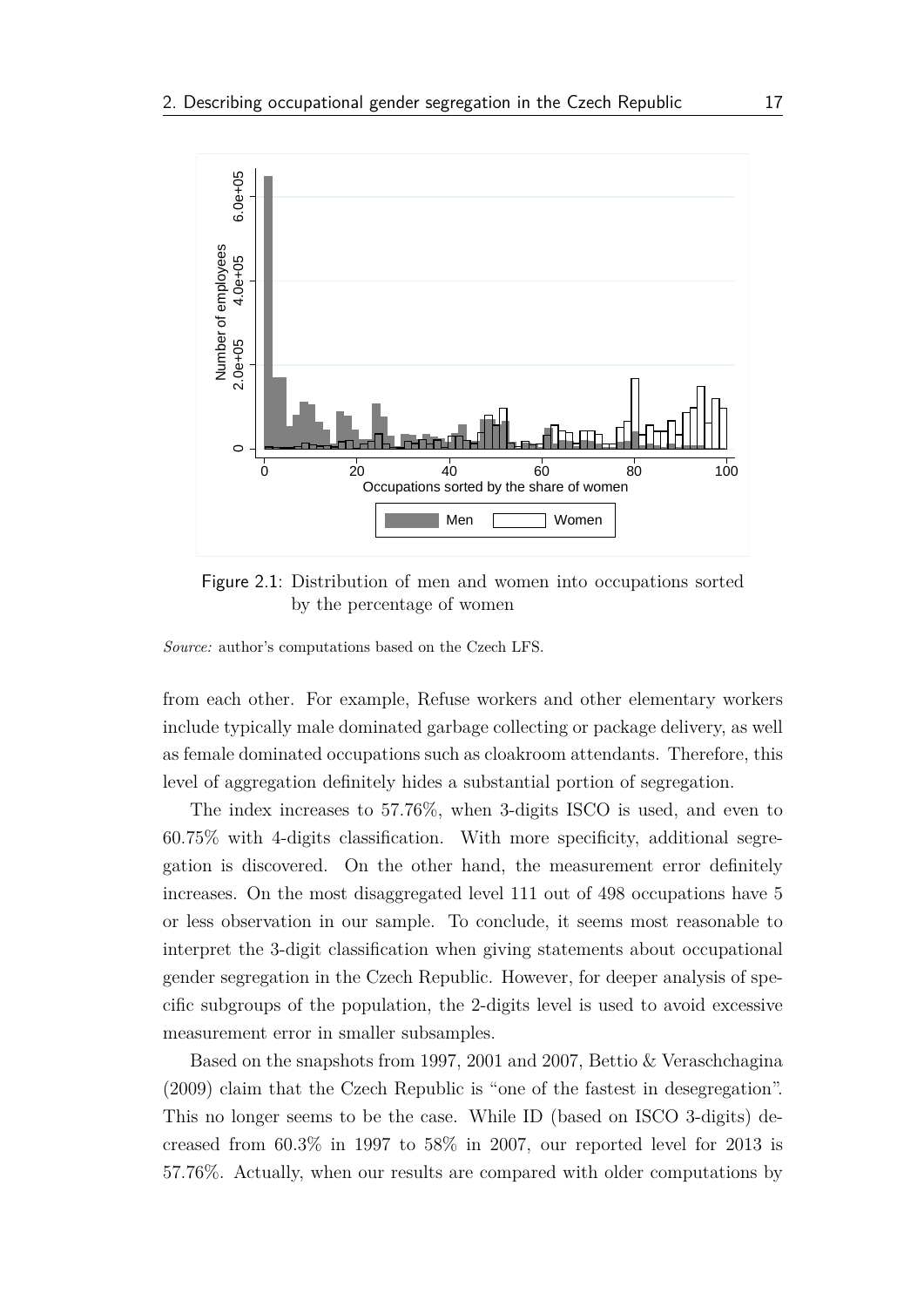[Jurajda & Franta](#page-58-4) [\(2007\)](#page-58-4), we conclude that measured on the more aggregated 2-digits level OGS might have increased in recent years. They report an ID of 51% for 2004, while our results show that this statistic increased to 52.67%. Aside from the apparent ambiguity in the trend, the most reasonable conclusion is that occupational gender segregation has not changed much in the past years. It is stagnating. There is no clear convergence of this labour market characteristic to the average EU-27 level, which was  $50.99\%$  in 2007 [\(Bettio &](#page-56-1) [Veraschchagina,](#page-56-1) [2009\)](#page-56-1), 51.79% in 2010 and over 54% in 2012 [\(Humpert,](#page-58-5) [2015\)](#page-58-5) based on the 3-digits classification[7](#page-28-0) .

In the introductory chapter a difference between relative and absolute understanding of segregation was mentioned. The index of dissimilarity is designed to give meaningful results even if the two groups (men and women) are not of the same size in the labour market. However, when the reason for their difference is that a share of women is segregated to housework (which does not appear in the index), the measure can give counterintuitive results. One possibility to take this weakness into account is to really think of housework as another occupation. In the LFS respondents are asked what their usual status in the labour market is. One of the possible answers is to say to be at home doing housework and/or taking care of children. Therefore whenever a person claimed such a status and simultaneously reported to be out of the labour force, he or she is coded as being employed in a 'housework occupation'. This is the case for a part of the dataset representing around 350 000 people out of which 99% are women. In other words, housework can be thought of as a highly segregated occupation which should be at the top of the table of common occupations for women. When housework was added to the computation of ID, the index jumped to 60.19% in the 3-digits classification. The new category accounted for more than 6 percentage points in the sum of the index.

Even though the Czech Republic is a rather small country, its regions are not exactly homogeneous. The difference between Prague and the poorest parts of the country is significant. This variation also translates into different segregation outcomes in individual regions. [Figure 2.2](#page-29-1) shows this result graphically. The level of segregation ranges between 47% in Prague and 58% in North Moravia (which is famous for its heavy industry). Therefore it roughly holds that rich parts of the country are less segregated. In Prague segregation

<span id="page-28-0"></span><sup>7</sup> The results of [Jurajda & Franta](#page-58-4) [\(2007\)](#page-58-4), [Bettio & Veraschchagina](#page-56-1) [\(2009\)](#page-56-1) and [Humpert](#page-58-5) [\(2015\)](#page-58-5) for ID up to 2010 are based on an the older occupational classification – ISCO-88. Although the classifications are very similar, there are small differences that might complicate the comparison.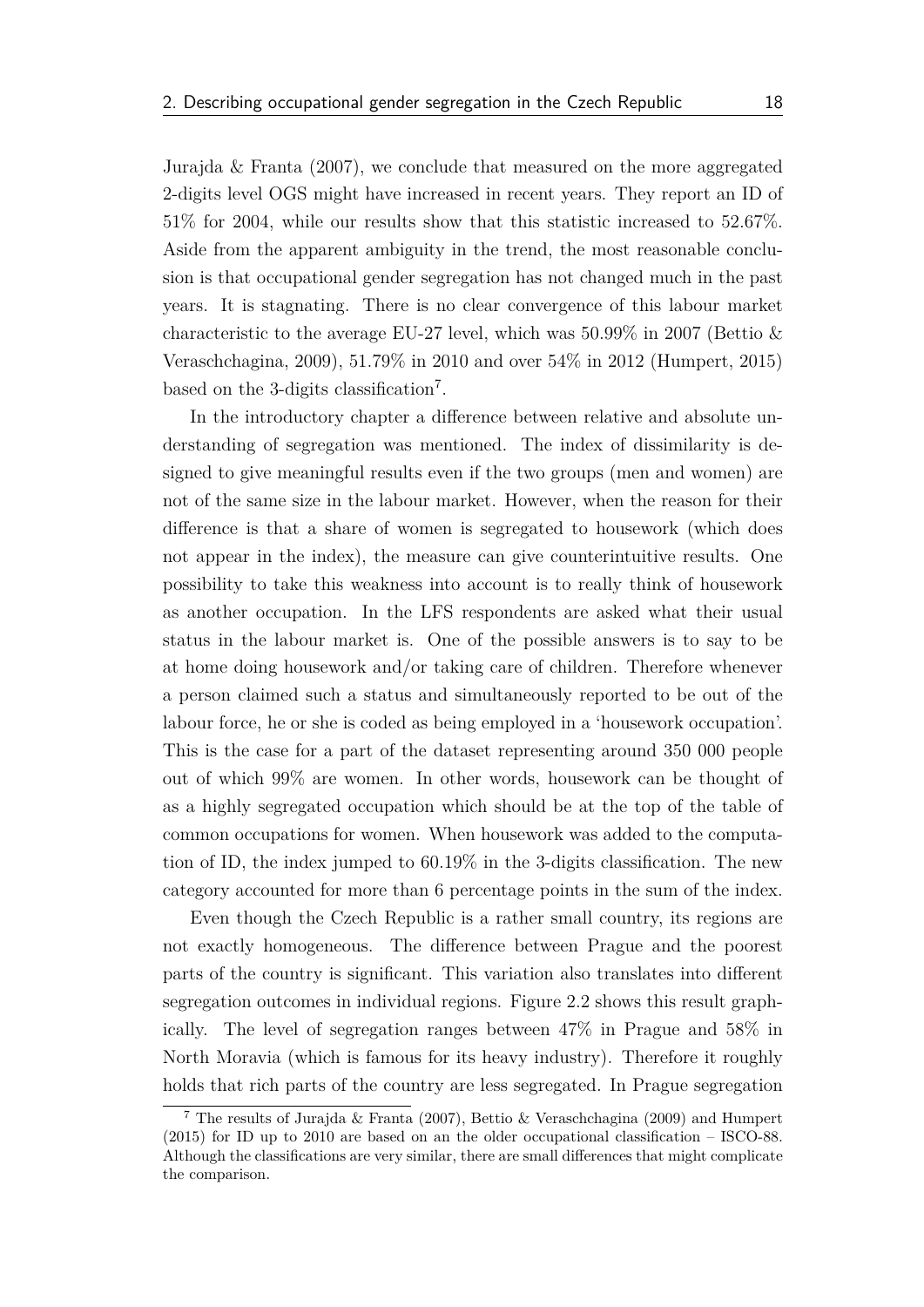<span id="page-29-1"></span>

Figure 2.2: Regions of the Czech Republic by the index of dissimilarity measure of gender segregation

*Source:* author's elaboration based on the Czech LFS for 2013 using the 2-digits ISCO-08 classification.

is even lower than is the EU average. Also as [Figure B.1](#page-70-0) shows, segregation in the Czech Republic does not seem to correlate negatively with labour participation. On the contrary, even though there are too few regions for any statistically solid claim, poorer regions seem to have lower participation rates and seem to be more segregated.

<span id="page-29-0"></span>

| Table 2.5: Index of dissimilarity by age, education and hours of work |  |  |  |  |  |  |
|-----------------------------------------------------------------------|--|--|--|--|--|--|
|-----------------------------------------------------------------------|--|--|--|--|--|--|

| Specification                         |         |
|---------------------------------------|---------|
| Less than or equal to 35 years        | 51.34\% |
| Older than 35                         | 54.346% |
| Less than tertiary level of education | 55.95%  |
| Tertiary level of education           | 40.13%  |
| Full-time                             | 52.69%  |
| Part-time                             | 42.80%  |

*Source:* author's computations based on the Czech LFS for 2013 using the 2-digits ISCO-08 classification.

It is also interesting to compare segregation across various socio-demographic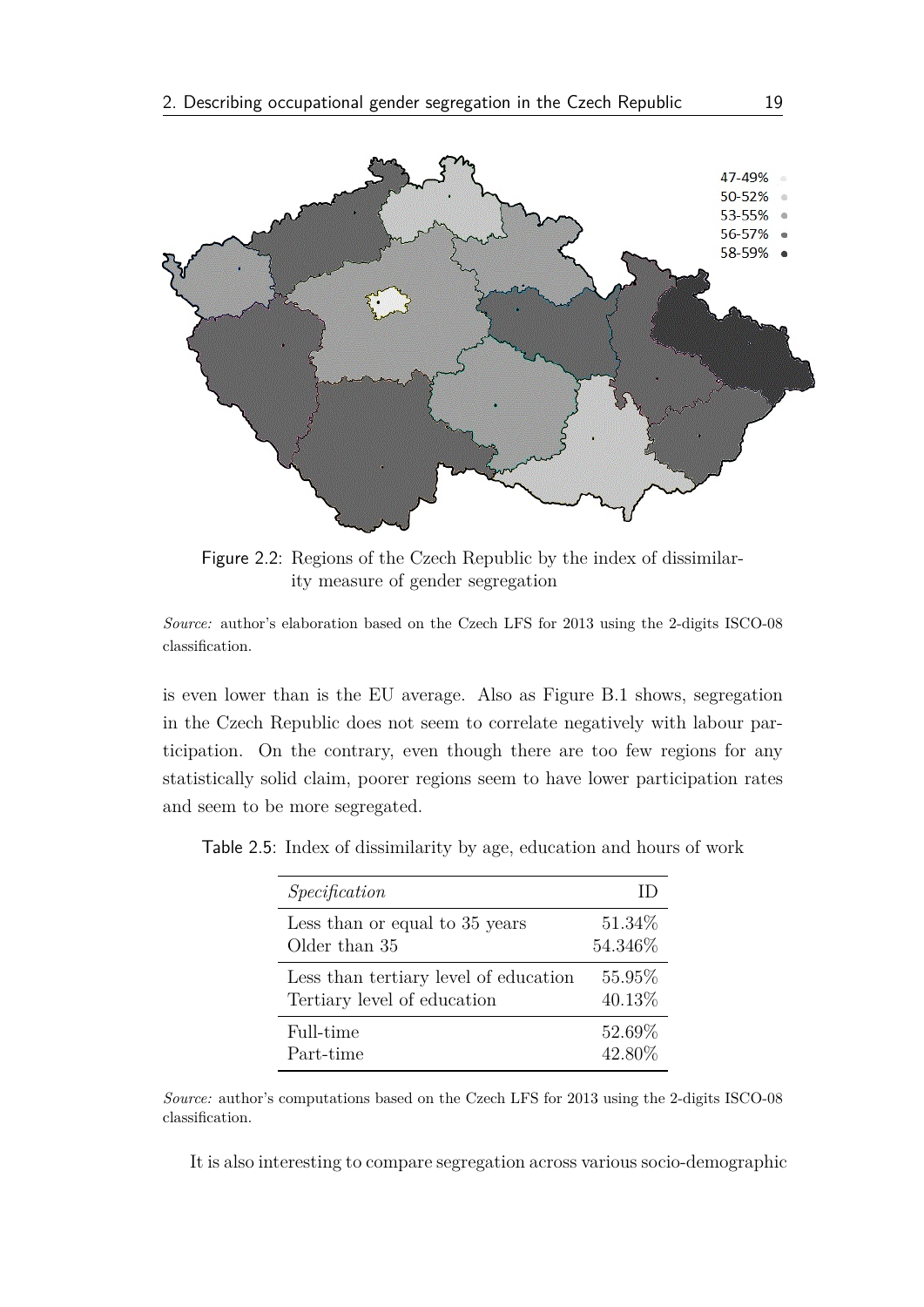subgroups. [Table 2.5](#page-29-0) summarizes the results. The most logical choice is to compare segregation across age groups. Lower levels of segregation in younger cohorts suggest that new incomers into the labour market might have different attitudes towards gender stereotypes and could opt for more gender neutral choices. On the other hand, as was presented in the empirical literature summary, segregation generally tends to increase with age and it is not possible to distinguish these two effects. Moreover, the difference between employees bellow and above 35 is not drastic. Even more surprising pattern is revealed when smaller groups are compared. [Table 2.6](#page-30-0) shows that the youngest 5 year cohort in our sample (20-24) is actually more segregated then all others up to the age of 45. Such a result suggests that this new generation might actually be even more conservative and no decline is to be expected in the future. [Ju](#page-58-4)[rajda & Franta](#page-58-4) [\(2007\)](#page-58-4) also analyzed five year cohorts and their latest results are from 2004. By then the lowest ID was computed for the youngest groups (15-25). These generations kept their moderate segregation levels until now cohorts of the age of 25-34 are still the least segregated. A possible explanation is that women in these generations postponed their motherhood and therefore the effect of age is still weak for them.

Table 2.6: Index of dissimilarity by 5-years cohorts

<span id="page-30-0"></span>

| Age group 20-24 25-29 30-34 35-39 40-44 45-49 50-54 |                                                                       |  |  |  |
|-----------------------------------------------------|-----------------------------------------------------------------------|--|--|--|
| - ID                                                | $55.59\%$ $51.84\%$ $51.66\%$ $52.60\%$ $53.34\%$ $55.87\%$ $56.87\%$ |  |  |  |

*Source:* author's elaboration based on the Czech LFS for 2013 using the 2-digits ISCO-08 classification.

Unsurprisingly, workers with a tertiary level of education are less segregated than those who concluded their studies in a secondary school or less. However, again the detail reveals a more interesting pattern (see [Table B.3](#page-67-0) in the appendix). By far the highest levels of segregation can be found among workers who completed their secondary school with a final exam<sup>[8](#page-30-1)</sup>. Less demanding secondary schools produce workers whose occupational attainment is more gender neutral and those who did not manage to continue studying after their primary school are even less segregated.

Occupational gender segregation is stronger among married workers than among those who are single (see [Table B.4](#page-67-1) in the appendix). And the level is

<span id="page-30-1"></span><sup>8</sup> This exam is called Maturita in the Czech Republic and it is similar to the Abitur in Germany.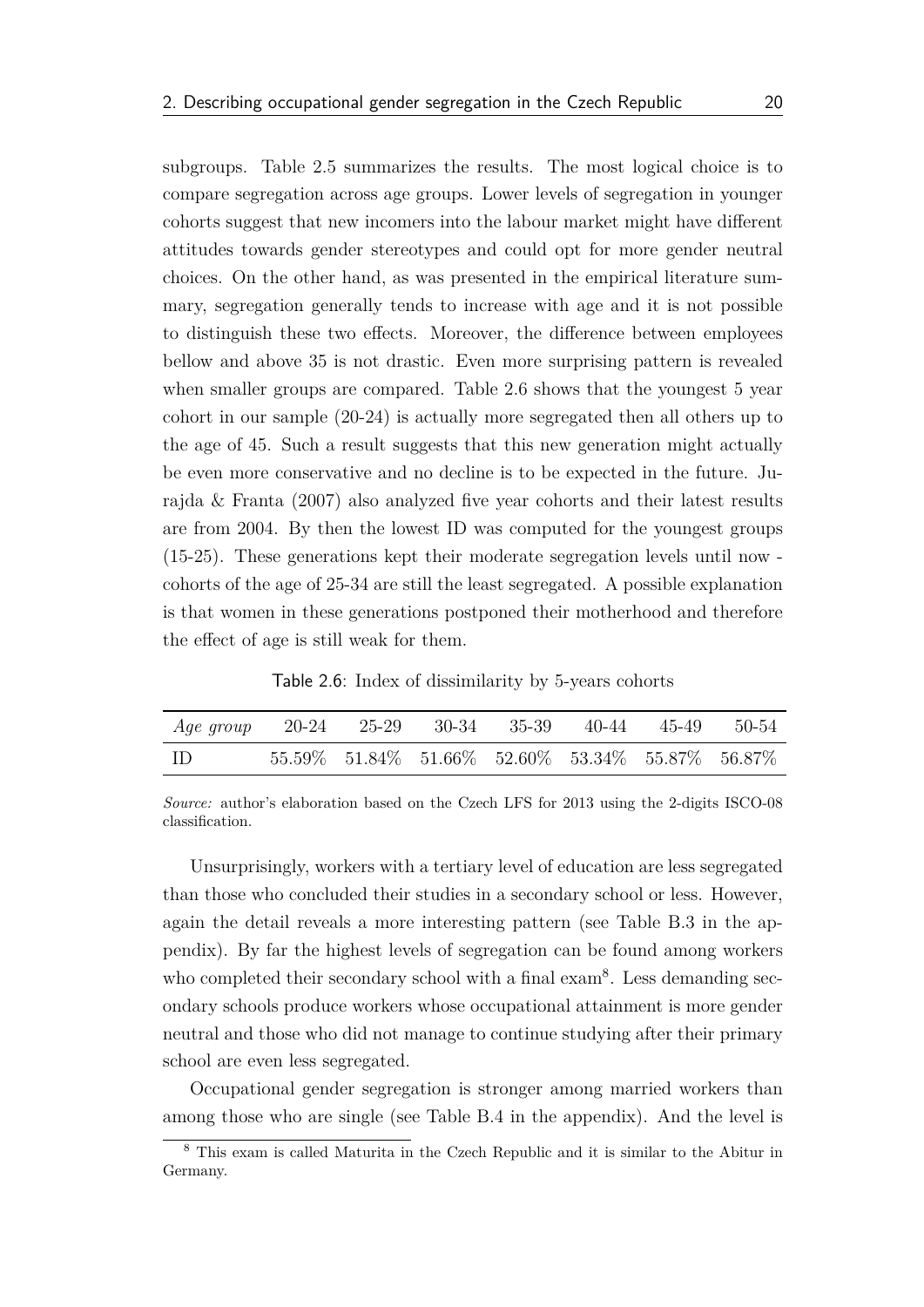even higher among employers who got a divorce (a result robust to excluding students and people in retirement). Moreover, people living in bigger cities (in more densely populated locations) are working in less segregated occupations. In consistence with results from other countries, segregation seems to be lower among part-timers (which are mostly women).

To conclude this chapter, occupational gender segregation, similarly to other phenomena describing the relationship of men and women in the labour market, is very persistent in the Czech Republic. Although it was decreasing at least until 2007, the current level shows a turnover (or at least a pull-back) in the trend. Moreover, the youngest generations exhibit higher levels of segregation than the preceding cohorts. Concentration of men and women in different occupations is strongest among people with secondary level of education, who live in sparsely populated areas, and in poorer regions, and among those who are married or divorced. Concentration (and therefore isolation) seems to be stronger among men, especially in blue-collar occupations. All of these characteristics look at what people end up in segregated occupations. Building on that, the next chapter is looking in depth into what occupations are actually those which are most segregated.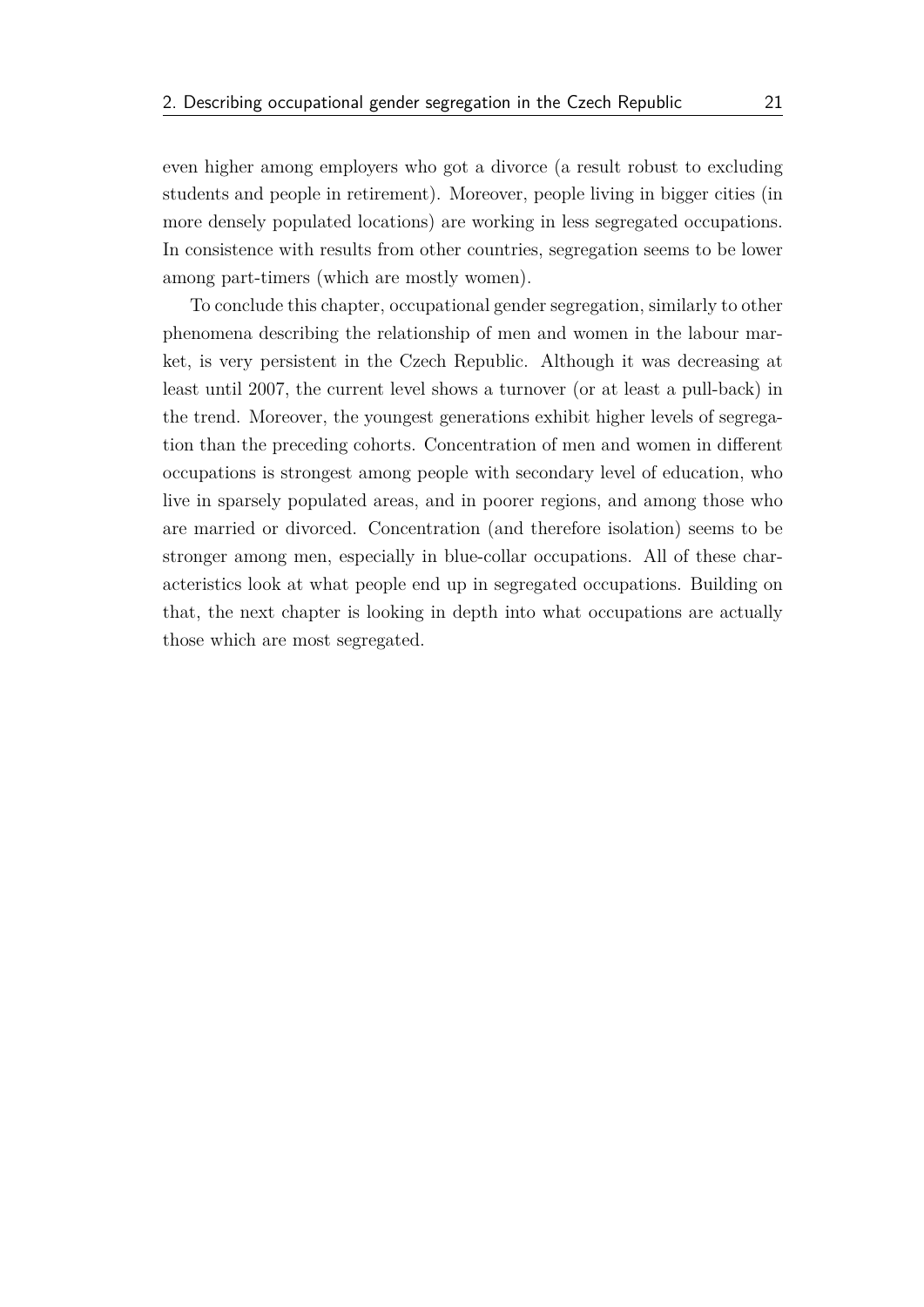## <span id="page-32-0"></span>**Chapter 3**

# **Social stereotypes and biological differences shaping occupational gender segregation**

#### <span id="page-32-1"></span>**3.1 Motivation and literature**

One of the most persistent features of the labour market is the tendency of men and women to be employed in different occupations (as was confirmed in the previous chapter). Unlike gender pay gap, lower labour force participation of women or the disproportionate representation in politics, management or academia, occupational gender segregation in the EU does not seem to follow a clear declining trend. Moreover, it is much more complicated than the other gender issues. Its horizontal component does not necessarily have only negative implications in the labour market and in some cases the fact that there are more men or women in an occupation can have a purely natural and rational explanation (for example a wet nurse can hardly be a career for men). On the other hand, it can be a representation of irrational stereotypes, caused by discrimination of men or women in certain jobs or ostracism of the minority. It is therefore clear that to evaluate occupational gender segregation we need to analyse its causes. This chapter aims to investigate the link between characteristics of occupations and the percentage of men and women in these occupations. The results can guide politicians who want to reduce gender segregation to target their effort to specific abilities or stereotypes. In addition, it should provoke further research on deeper causes of why a specific job characteristic does or does not have the expected effect. It also shows what part of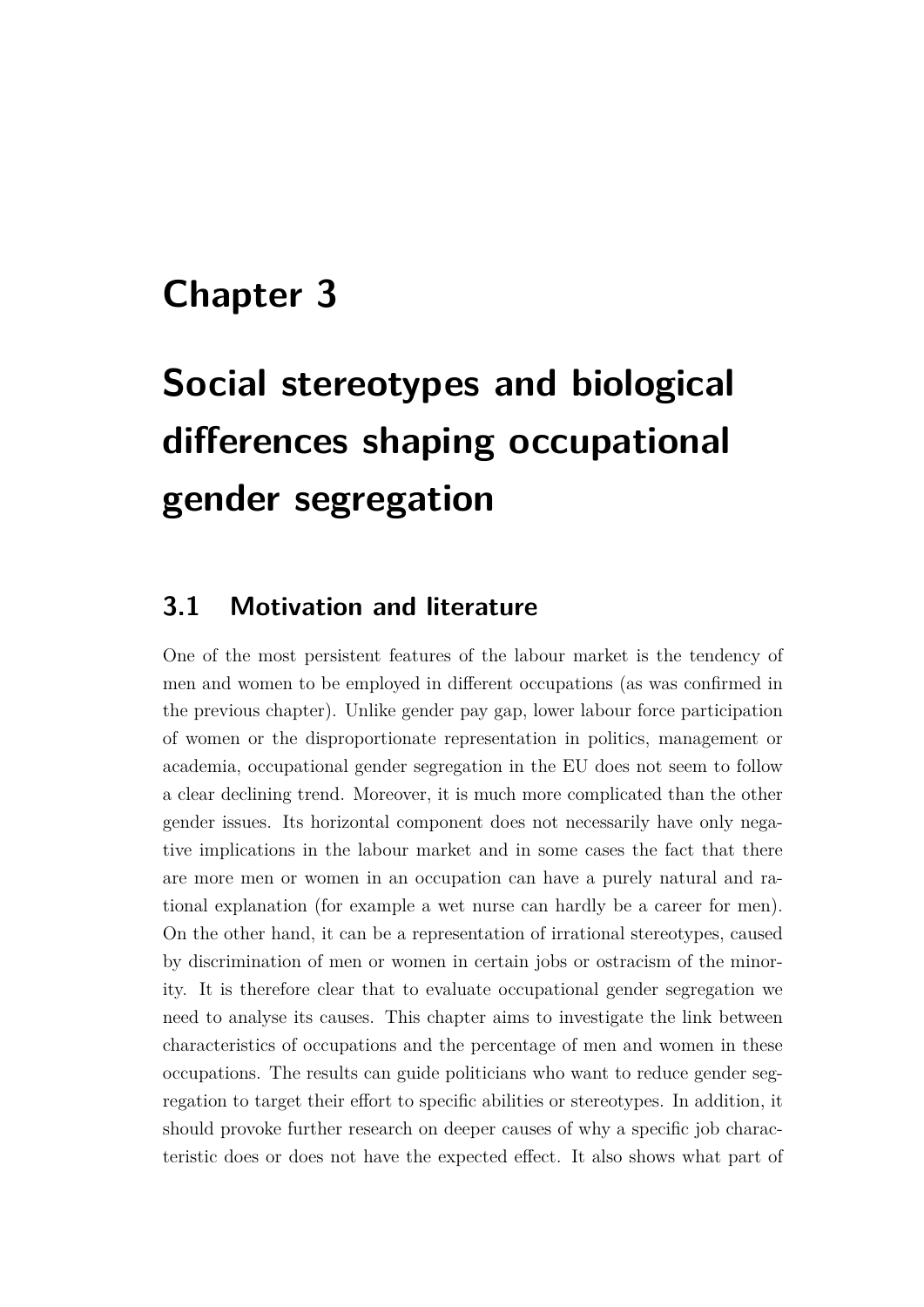gender segregation can be explained by occupational characteristics and what is therefore left and open to further investigation.

#### <span id="page-33-0"></span>**3.1.1 Building blocks and root causes of gender segregation**

When explaining occupational gender segregation, economists and sociologists mention many causes based on several seemingly conflicting theories. A summary of the debate can be found e.g. in [Anker](#page-56-2) [\(1997\)](#page-56-2), [Reskin](#page-59-3) [\(1993\)](#page-59-3), [Bettio &](#page-56-1) [Veraschchagina](#page-56-1) [\(2009\)](#page-56-1), [Blackburn](#page-56-5) *et al.* [\(2002\)](#page-56-5), [Burchel](#page-57-2) *et al.* [\(2014\)](#page-57-2) or [Spar](#page-59-0)[reboom](#page-59-0) [\(2014\)](#page-59-0). Usually, we can distinguish whether the causes work through the decision making on the part of the employee (a labour supply side) or the employer (a labour demand side).

The classical microeconomic explanation is based on the idea of human capital and the rational choice theory, assuming perfect competition and perfect information. It simply states that men and women differ on average in occupation-specific productivity variables (endowments, abilities, learnt skills, acquired education, personality traits and therefore preferred work styles and also job preferences). These supply side differences are of course reflected by employers who always pay their employees at maximum their marginal product. When differences in pay are discussed the idea of compensating differentials is often mentioned among the neoclassical explanations. Because of different family roles and preferences in general, women value different aspects of a job than men (pleasant environment or flexible hours versus career advancement possibilities and a higher salary). These other values a job can bring bear costs that push wages down. Moreover, sometimes there can be gender-related costs that an employer has to bear. Nowadays these are mostly costs related to maternity leave (training of new employees etc.), but in the past these included also costs of protective regulations (e.g. higher safety standards for women). However, for gender-related costs to contribute to OGS they need to be at least to some extent occupation-specific. Otherwise they would materialise only in a wider pay gap. Lastly, even discrimination can be discussed in the neoclassical framework if we assume that there is some rationality in employers having some preference for discrimination. Then discriminating behaviour would increase their utility and compensate them for lower profits caused by excluding half of the labour force from their considerations (but with perfect competition such employers would need to eventually leave the market). Neoclassical theories end the discussion with claiming that gender segregation is an outcome of rational choice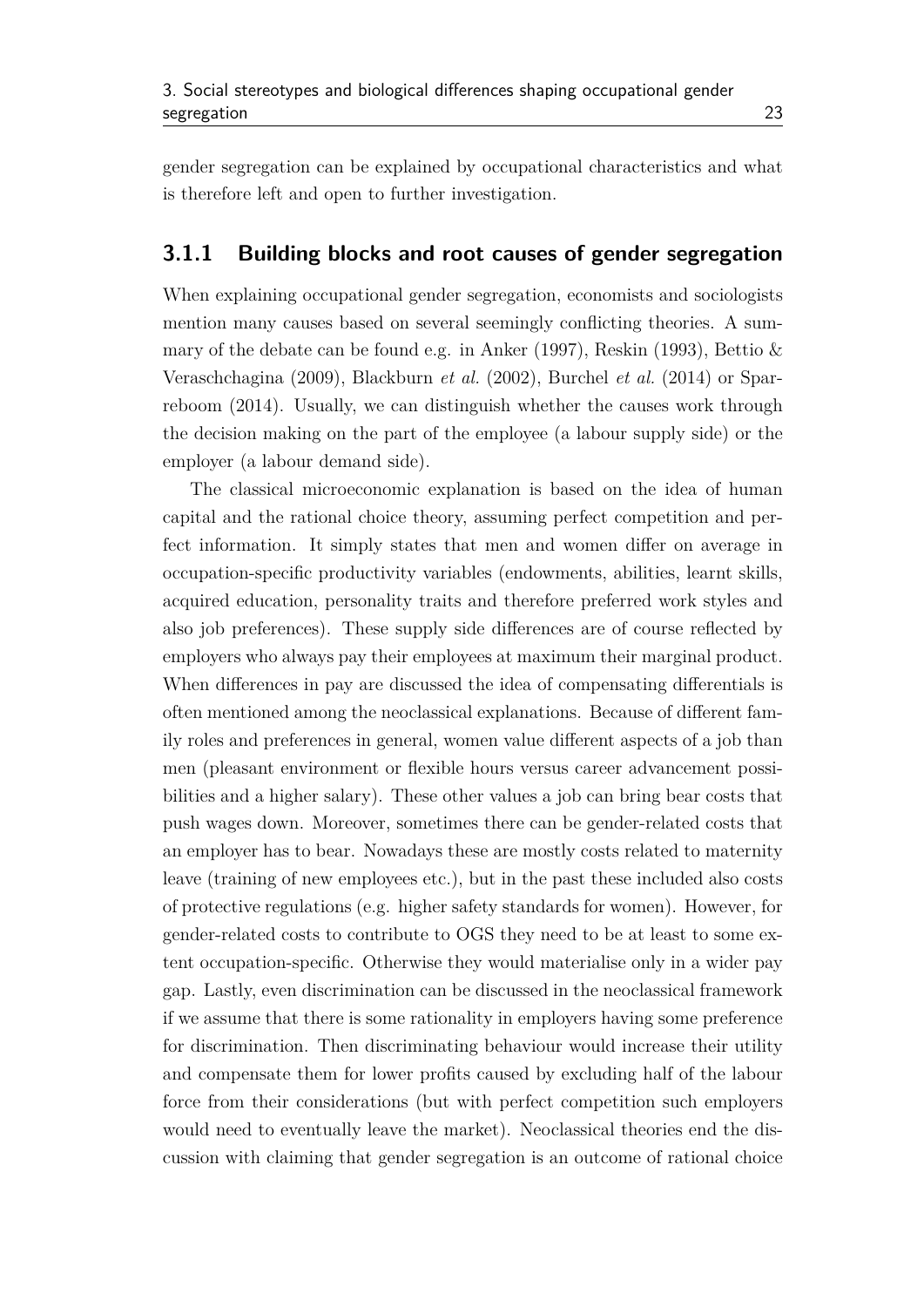in a competitive environment and therefore it is efficient and there is no need to do anything about it. It omits institutional settings, imperfect competition consequences and especially the debate about how the gender differences came to be  $<sup>1</sup>$  $<sup>1</sup>$  $<sup>1</sup>$ . These weaknesses are reflected in the subsequent theories.</sup>

To reflect the fact that markets are not perfectly competitive, several institutional theories amend the neoclassical explanations. Probably the most influential is the idea of statistical discrimination (applicable broadly to discrimination by race, religion or any other factor). Assuming that male and female workers do differ in their productivity characteristics, but employers do not have perfect information about individual abilities of the applicants, they can use known average gender-related abilities as a rule of thumb. This behaviour can be perfectly rational while resulting in a distorted market. Employees are not hired according to their individual marginal product, but according to the average marginal product of their gender. Another contribution of the institutionalists is the dual labour market theory. It explains that according to several qualitative characteristics of the occupation the labour market is in some aspects divided into two segments: primary and secondary, progressive and static, formal and informal etc. The two segments differ in aspects of pay and career advancement possibilities, they function more or less independently. The institutionalist explanation behind such segmentation includes the fact that companies in the primary sector have substantial market power while the secondary sector works under fierce competition. Similarly it can sometimes seem to be that the labour market has its male and female segments which somewhat coincide with the above describes division. In addition, institutional theories also discuss the role of labour unions, hiring procedures and other structural aspects of the labour market.

The last stream of explanations are built on theories of gender and the feminist legacy. They describe how stereotypes about appropriate gender roles, types of behaviour and abilities cause discrimination on the labour demand side, but also influence education and career choices, household roles and preferences of employees. Regarding vertical segregation feminists claim that the historically subordinate position of women shape the labour market even today. A specific example of this is the theory of queueing by Barbara Reskin [\(Reskin,](#page-59-3)

<span id="page-34-0"></span> $<sup>1</sup>$  The idea that gender differences are solely biologically determined is challenged mostly</sup> by the fact that characteristics of both genders as well as their labor market outcomes are not always consistent in time and place. For example, occupations like clerical work, teaching or banktelling were at first almost exclusively male, but are now strongly female-dominated [\(Preston,](#page-59-2) [1999\)](#page-59-2).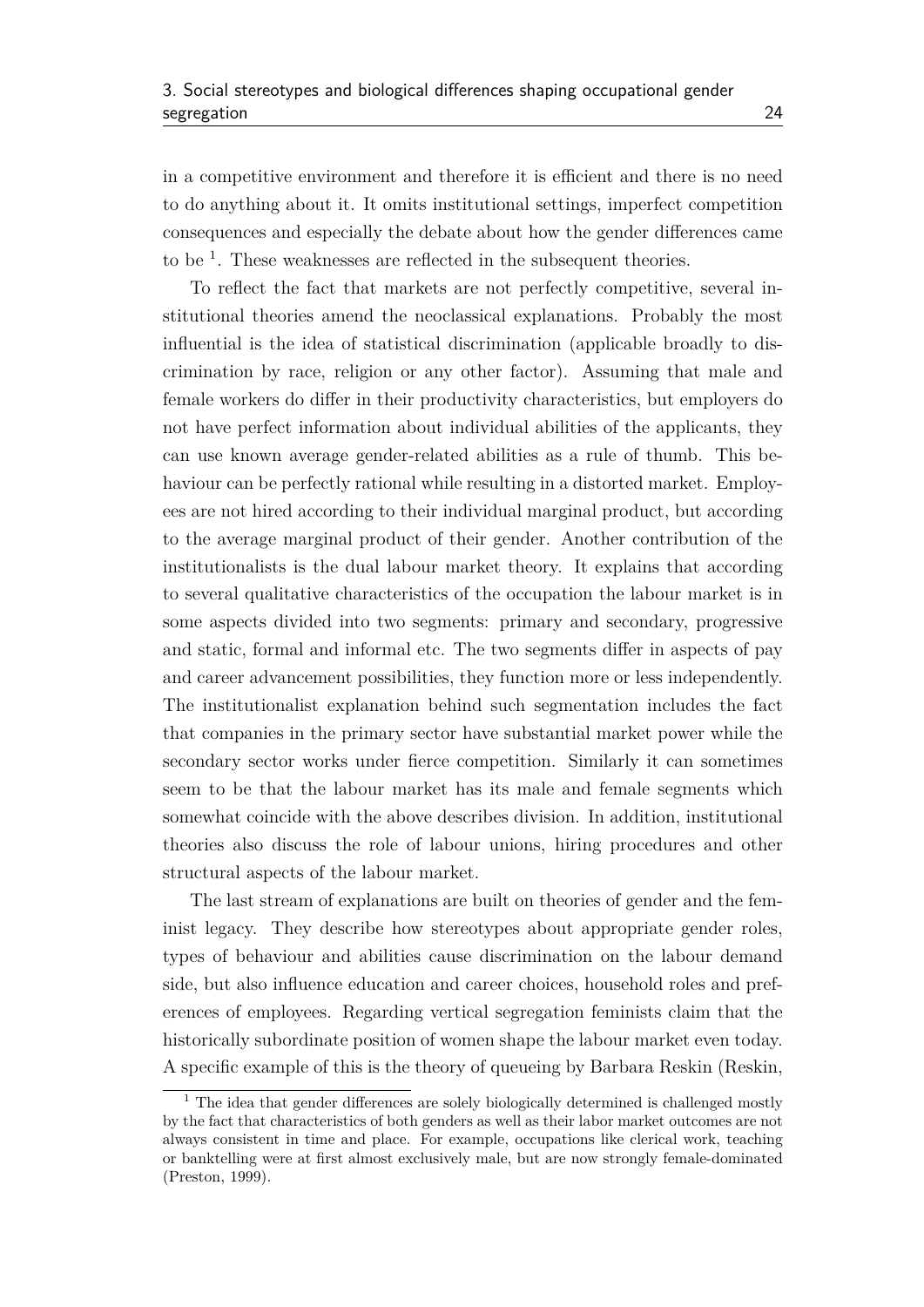[1993\)](#page-59-3). She describes that labour market works like a queue with women at the end, once men are allocated to the more desirable occupations, women take the rest. She supports this claim by observing that occupations became female dominated after men left them for more attractive alternatives (e.g. teachers, office clerks). On the labour demand side, stereotypes about appropriate gender roles cause irrational discrimination and ostracism of the minority (a current majority gender in an occupation can protect its position against an incoming minority). On the labour supply side, gender theories criticise the preceding two streams for not going deep enough in explaining occupational gender segregation. Especially human capital theories fail to provide any discussion about where the differences in productivity variables and preferences come from and whether there might be a scope for efficiency improving change at least in the long run. Gender theories describe many mechanisms through which labour outcome differences can appear. Biased educational and family influence (supported by empirical evidence e.g. in [Lawson](#page-58-6) *et al.* [\(2015\)](#page-58-6) or [Busch-Heizmann](#page-57-8) [\(2015\)](#page-57-8)), lack of diverse role models, traditional and religious beliefs, available opportunities influencing human capital investment decisions or stereotyped culture and public debate are just a beginning of the list (some of them are more thoroughly described in [Ridgeway & Smith-Lovin](#page-59-8) [\(1999\)](#page-59-8)). A very interesting and fairly disturbing question is whether occupations became male or female dominated because of their characteristics (e.g. demanded abilities) or whether it could be that gendering of occupations (maybe due to traditions) shape their characteristics (e.g. making hours more flexible). In my analysis I will omit this mechanism and assume that job characteristics are inherent to occupations and the gender distribution is shaped by them. However, we should keep in mind that there is a possibility of a reversed causality.

Probably the most complex stream shaping labour market outcomes is the persisting difference in family roles. It not only affects preferences and creates gender-related costs, but also influences education choices and distributes skills acquired through the parenting experience that can be later marketed<sup>[2](#page-35-0)</sup>. Similarly complex is the question of to what extent it is a result of the biological fact of giving birth or of any streams of social pressure. Resolving this debate seems impossible. Among other factors that can increase occupational

<span id="page-35-0"></span><sup>2</sup> An interesting piece of qualitative research by [Crompton & Harris](#page-57-9) [\(1998\)](#page-57-9) shows that it is too simplistic to classify women between those who put family first and those who put their career first (as e.g. in [Hakim](#page-58-7) [\(1991\)](#page-58-7)). Most women in their sample actually tried to have both and struggled with this objective through the labour market. Some of them also described becoming careerist by necessity in order to support the family.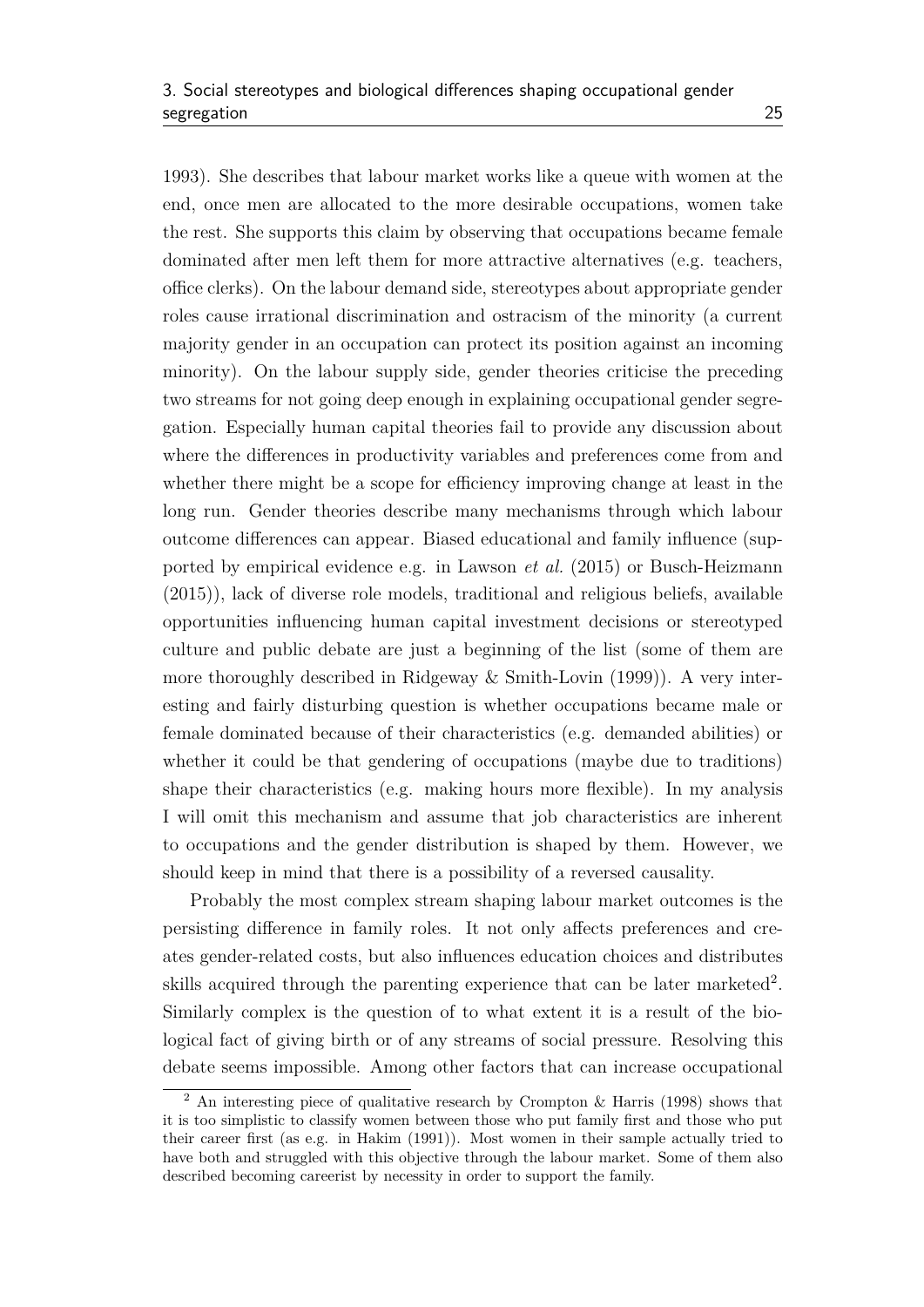gender segregation is the statistically observed fact that people tend to prefer the company of the same gender as friends. Given that an important factor in finding a new job is a network of friends who can give recommendations, this increases the probability of being employed in a company of the same gender [\(Ridgeway & Smith-Lovin,](#page-59-8) [1999\)](#page-59-8). It is also important to realize that some of the outcomes cannot be blamed on current social pressures or institutions, but that they are outcomes of choices made possibly many years ago and should be therefore viewed simply as a relict of the past.

When summarizing the debate it has become quite clear that the above described theories are mostly not in conflict. Rather they amend each other describing decisions and motivations often in different stages of the process which results in the observed labour outcome. Secondly, it is necessary to realize that if we observe different outcomes for men and women, then either men and women differ or their surroundings think they do. In either way the primary cause must be a biological difference between men and women or a social pressure which assumes them to be different (and often causes them to turn out different). Either men are on average more talented for mathematics or there is an irrational stereotype about it. Either women do naturally prefer and are better at taking care of children as their primary role or the society pushes them to. All the above described causes grouped together by all the theories of occupational gender segregation are rooted either in biological differences between genders or in the social pressure (or rarely in institutional settings like law etc.). The process leading to the observed situation in the labour market is summarised in [Figure 3.1](#page-37-0)[3](#page-36-0) . The ultimate question of which root is more important is mostly impossible to resolve and will not be a topic of the rest of this paper.

Throughout the process resulting in occupational gender segregation a few of the effects automatically strengthen themselves when they appear. Discrimination reduces opportunities for employees, rational actors will take it into account when choosing a career and will not bother fighting the system. As a result they will choose a gender appropriate occupation without being ever discriminated against. Even a small difference in endowments (or a small pressure in childhood) can discourage children and young adults from developing certain skills, effectively making the differences in abilities much stronger. One women manager in an IT company can encourage more women to work for her,

<span id="page-36-0"></span><sup>3</sup> Width of arrows suggests where the role of biology might be stronger and where it might be rather weak.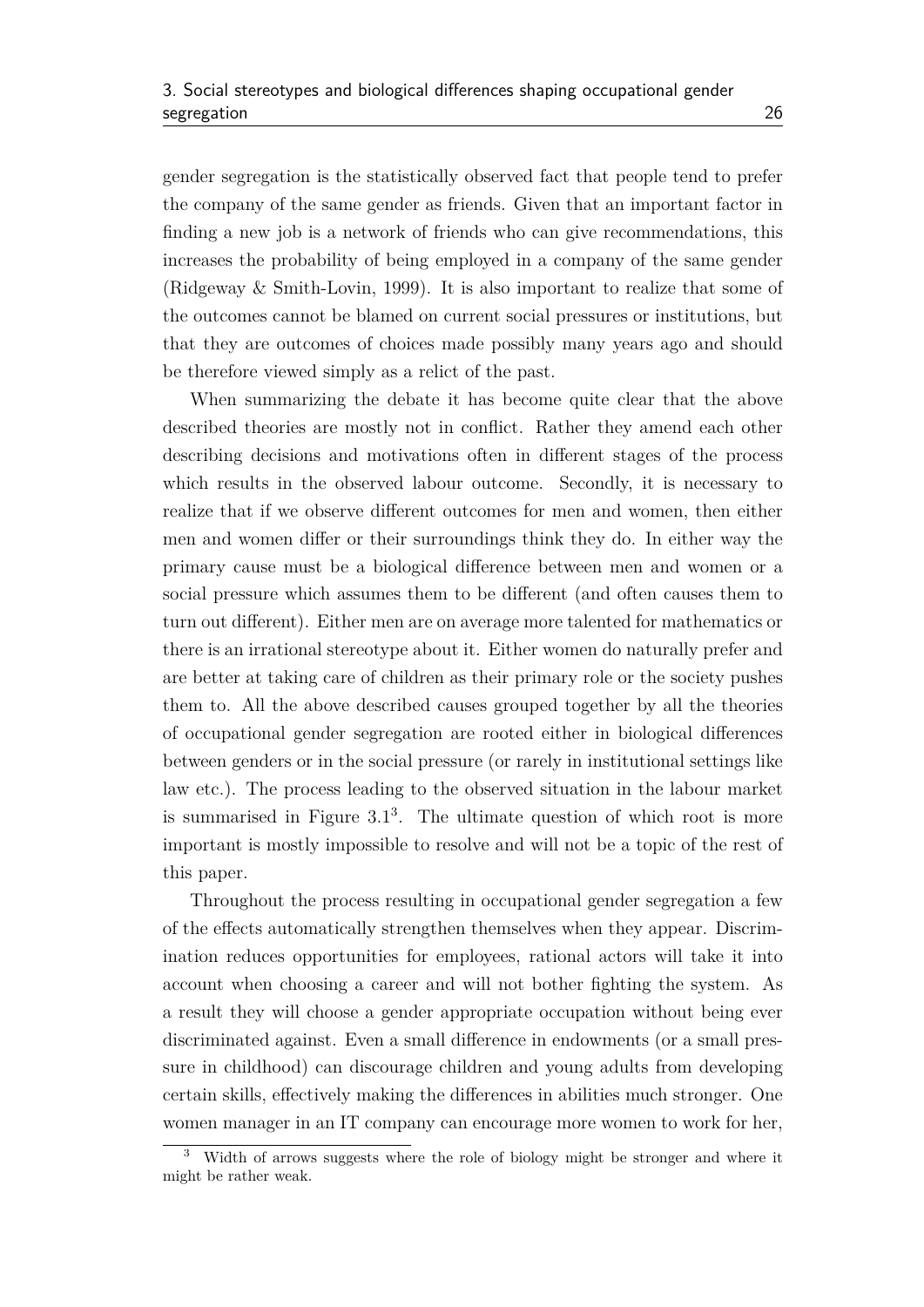<span id="page-37-0"></span>

Figure 3.1: Causes of occupational gender segregation

*Source:* author's elaboration.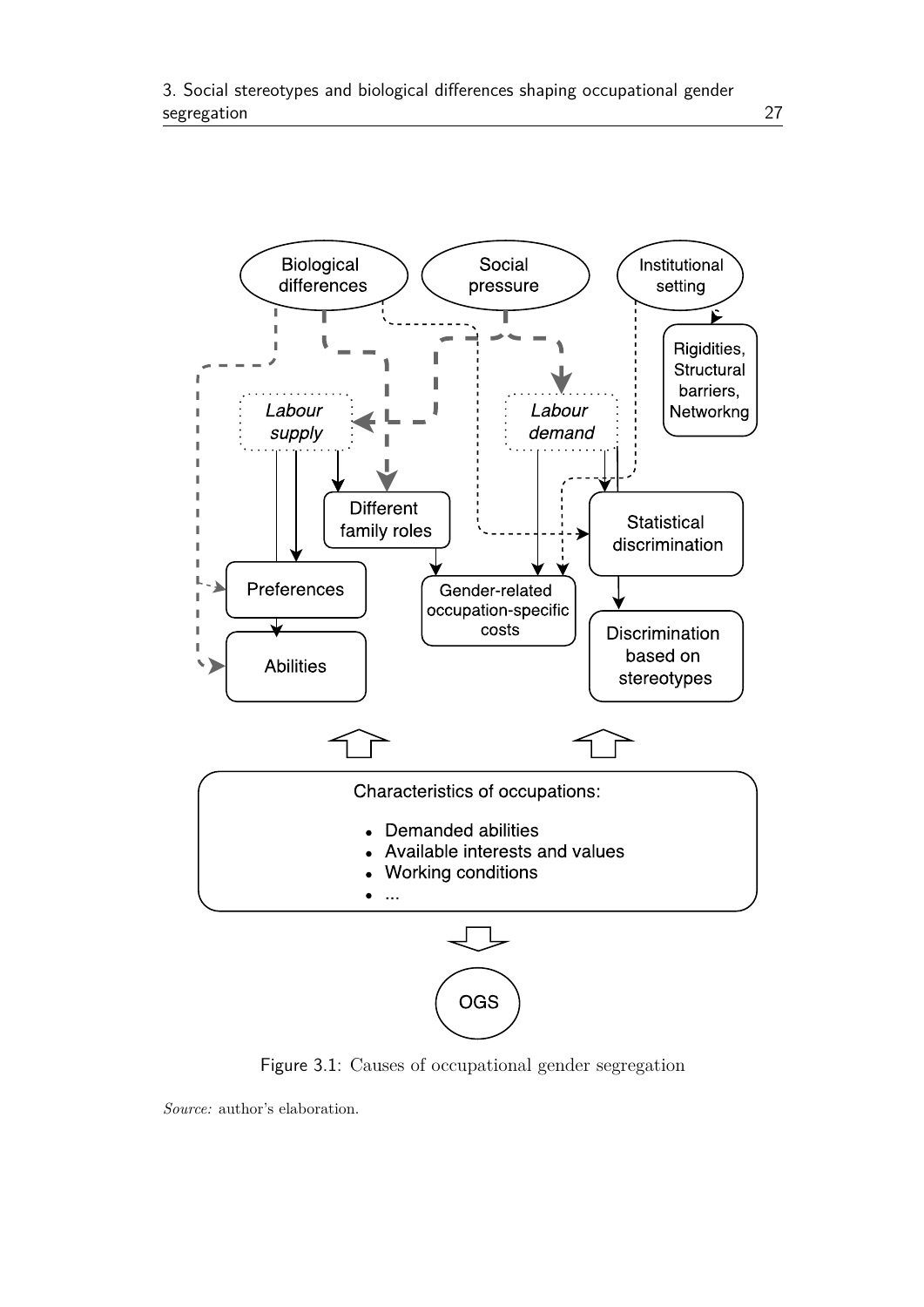attracting even more women in the future to an environment where they would not be such a slim minority any more. On the other hand, a men who assumes taking care of children to be a women's work will act as a role model for his sons, greatly increasing their chance to do the same. If women are segregated in less demanding occupation with lower pay, they end up having more time and energy than their spouses to take care of the household. The domestic division of labour then becomes perfectly rational. Similarly, when women are under-represented in positions of power in business, they also tend to be underrepresented in the public and political debate. These self-strengthening effects are a crucial point in explaining while the occupational gender segregation is so persistent.

Last but not least, for occupational gender segregation to occur it is not enough for people to differ. It is equally necessary that occupations differ as well. This is the last link between biological differences or social pressure and unequal distribution of genders in the labour market. And occupations indeed do require different skills, abilities and personal traits, perform different tasks, occur in different environments, attract different interests and offer different values. Which of these many characteristics are the most important is precisely the question investigated in this paper.

#### <span id="page-38-0"></span>**3.1.2 Gender role differences in abilities and preferences**

Firstly, we need to summarise what might be the abilities and preferences in which men and women differ or about which there exists a social stereotype. Probably the most visible and certainly biologically given difference is that men are on average physically stronger. It seems to be an almost equally undeniable fact that people have a sexually dimorphic mind [\(Browne,](#page-57-10) [2006\)](#page-57-10). However, it is not at all straightforward how to describe, quantify or interpret these differences to evaluate whether they have effect on the labour market outcomes. When evolutionary biologists think about sex differences in human behaviour, they point out what we know about the hunter gatherer society. If men and women faced different circumstances, their gene-carriers adapted [\(Jones,](#page-58-8) [2008\)](#page-58-8). It seems probable that male members of the groups had to compete with other males (just as many other mammals do) and therefore we could expect men to be more competitive, dominant, status-striving and risk-taking. Women, who probably took care of children, should be more nurturing. However, these characteristics are hardly testable and closely coincide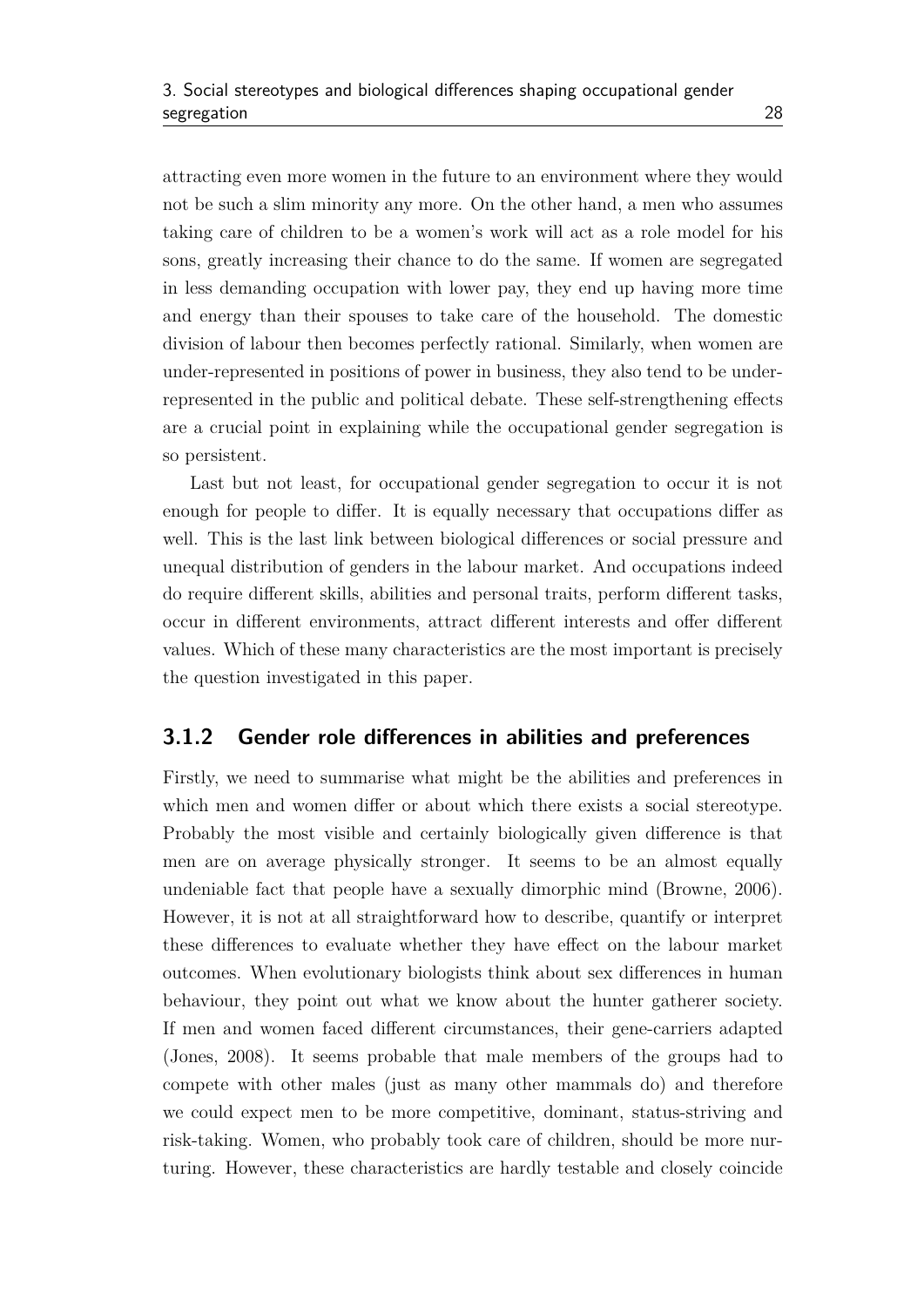with stereotyped gender roles [\(Anker,](#page-56-2) [1997\)](#page-56-2) which makes the biological and social effects hardly distinguishable. Apart from competing for status, the role of men was also to hunt. As a result men should be better at targeting and spatial orientation. There actually seem to be very significant differences in these abilities [\(Browne,](#page-57-10) [2006\)](#page-57-10) and unlike with nurturing there is no reason to suspect any social pressure influencing them. Testing individuals for cognitive abilities also revealed differences in verbal comprehension and memory (better among women) or mechanical and mathematical reasoning [\(Jones,](#page-58-8) [2008\)](#page-58-8). However, these results (when adults are tested) can be interpreted not only as biologically determined, but also as shaped by stereotypes about appropriate talents and activities. Predisposition to mathematics is a widely discussed topic and due to methodological problems the results are ambiguous [\(Spelke,](#page-59-9) [2005\)](#page-59-9). Despite the existing stereotype that men are better at concentrating at one thing at once while women can do more things together, there seems to be no statistical evidence of differences in selective attention [\(Teleb & Awamleh,](#page-59-10) [2012\)](#page-59-10). Among other characteristics mentioned in the literature as different in men and women (mostly without any thorough discussion about why it might be the case or interpreted as stereotypes) are preference for safe and clean environment [\(Browne,](#page-57-10) [2006\)](#page-57-10), agreeableness, conscientiousness [\(Jones,](#page-58-8) [2008\)](#page-58-8), greater manual dexterity, honesty, disinclination to supervise others, willingness to take orders [\(Anker,](#page-56-2) [1997\)](#page-56-2), extroversion, agreeableness or emotional stability [\(Clark,](#page-57-11) [2011\)](#page-57-11) among women and aggressiveness [\(Jones,](#page-58-8) [2008\)](#page-58-8), willingness to work hard, impulsiveness, high self esteem, analytical approach to problem solving, low conflict avoidance [\(Antecol,](#page-56-7) [2013\)](#page-56-7), systematizing approach (in contrast to empathizing) [\(Wright,](#page-59-11) [2015\)](#page-59-11), lower interpersonal skills, external locus of control (higher goals, ambitions) [\(Clark,](#page-57-11) [2011\)](#page-57-11), and even stronger inclination to greed [\(Fortin,](#page-58-9) [2005\)](#page-58-9) among men.

Different preferences of men and women are discussed usually with the connection to the household division of labour. Women who expect their careers to be interrupted by a maternity leave have a motivation to opt for careers where a longer break does not bear extreme costs (which is not the case e.g. for computer experts or other fast developing sectors). Similarly women can prefer occupations with more flexible time schedules, so they can take care of children when they are sick. One of the most recent contributions to this debate is a study by [Goldin](#page-58-10) [\(2014\)](#page-58-10), which reveals that occupations requiring strict time schedules and work under time pressure show higher gender pay gaps. Lastly, when asked about what they value most about their jobs, men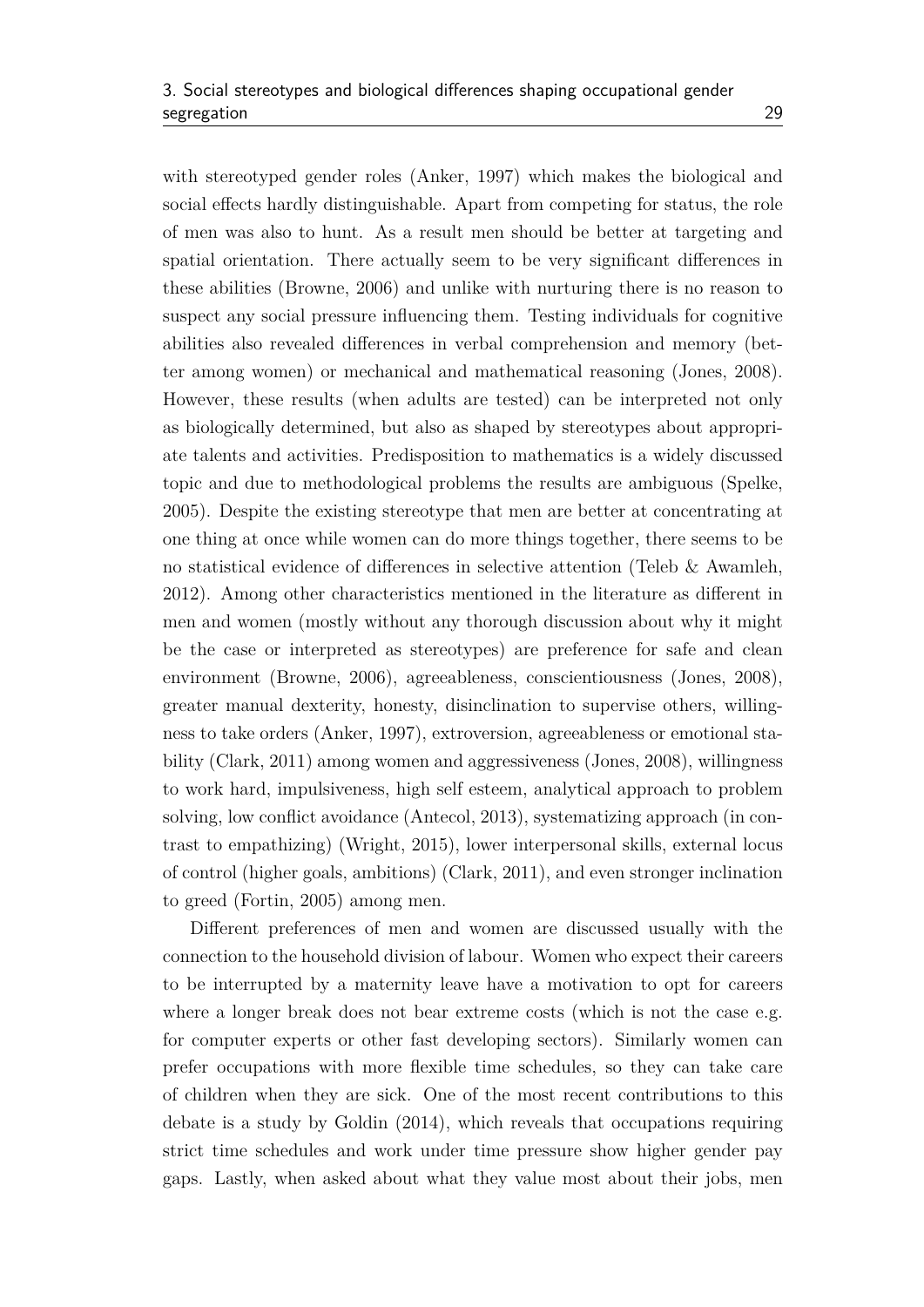and women answer differently. Men tend to appreciate especially promotion prospects, job security and higher pay [\(Busch-Heizmann,](#page-57-8) [2015\)](#page-57-8). On the other hand, women put a little more value on good relations, actual content of the work and flexible hours [\(Clark,](#page-57-12) [1997\)](#page-57-12).

Women also seem to be interested in different topics (or are pushed to have different interests) as shown by what fields of study they choose. The divide between humanistic and scientific fields, but also between care and technical fields, tends to correspond to the divide between female and male dominated areas of interest [\(Barone,](#page-56-8) [2011\)](#page-56-8). Again, the origin of these differences is not known. Similarly, women seem to care about social aspects of work more than men [\(Busch-Heizmann,](#page-57-8) [2015\)](#page-57-8). [Lippa](#page-58-11) [\(1998\)](#page-58-11) describes differences between men and women regarding occupational interests. Men seem to have more investigative, realistic and enterprising interests, while women prefer social and artistic environments.[4](#page-40-2)

A fairly recent finding of [Peto & Reizer](#page-59-12) [\(2015\)](#page-59-12) is that women use their skills less than men. More specifically, they seem to perform tasks with less skill content within the same jobs (when actual skills are controlled for). This may lead to a situation when skills and abilities are stronger determinants of concentration of men, while concentration of women is triggered mostly by other job characteristics. If an occupation requires an ability and men use their abilities more than women, such a requirement would lead to concentration of men.

#### <span id="page-40-0"></span>**3.2 Model building and data available**

#### <span id="page-40-1"></span>**3.2.1 Data structuring**

The main aim of this thesis is to analyse which of the above mentioned differences between men and women (or stereotypes about them) shape the occupational gender segregation in the Czech Republic. To compute the percentage of man and women in each occupational category, the Labour Force Survey (LFS) for 2013 collected by the Czech Statistical Office is used. In this data set occupations are classified according to the International Standard Classification of Occupations (ISCO-08) and were aggregated to the four digits level. Categories

<span id="page-40-2"></span><sup>4</sup>This is actually the same classification of occupational interests that is included in O\*NET and tested bellow in the estimation section. It was defined by an American psychologist John Lewis Holland and is called the RAISEC as an acronym of the five categories.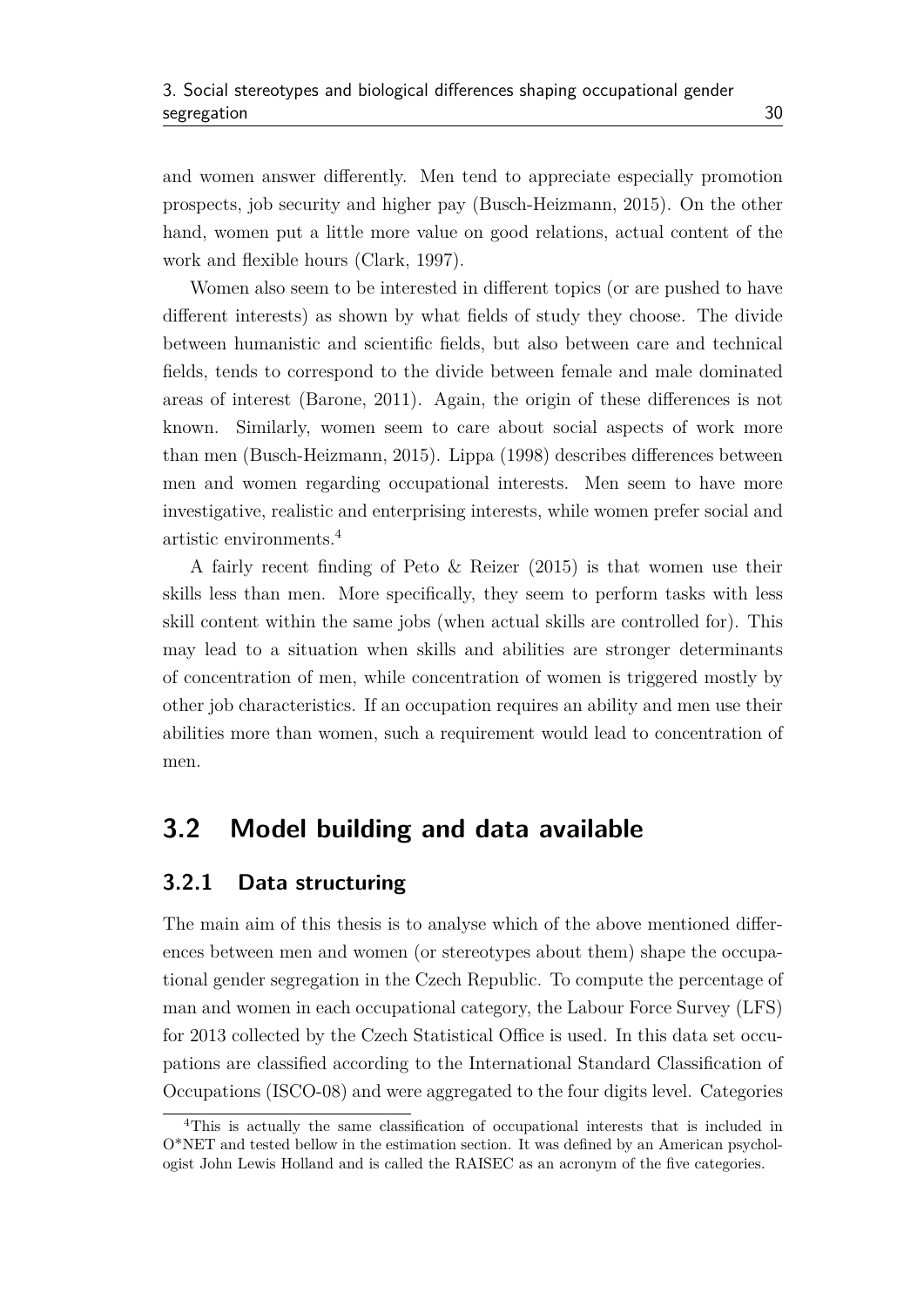which had less than 15 observations (altogether representing roughly 2*.*5% of the working population) were excluded.

To characterize occupations, the Occupational Information Network (O\*NET) database<sup>[5](#page-41-1)</sup> is used. O\*NET assigns each occupational category a number ranging from 0 to 7 (sometimes from 1 to 5) for each characteristic describing what level of an ability, a skill or a particular piece of knowledge an occupation requires, what importance it puts on a work style, to what extent it offers a certain value, what occupational interests it deals with, to what extent it can be described by a work context characteristic and many others. The database is very extensive and all analyzed characteristics are well described (including scale anchors explaining what the levels mean on real world examples)<sup>[6](#page-41-2)</sup>. The only complication is that O\*NET uses a different occupational classification – the Standard Occupational Classification (SOC). Fortunately, the Bureau of Labor Statistics of the U.S. Department of Labor provides a crosswalk<sup>[7](#page-41-3)</sup> between the European and the US systems. Still there is some information lost in transferring the characteristics to a different classification. The US system is more detailed and therefore values needed to be averaged to match the four digits ISCO-08 characteristics. Also some of the ISCO categories were not included in the crosswalk and some of the SOC categories were excluded from the  $O^*NET$  analysis (for example occupations in armed forces)<sup>[8](#page-41-4)</sup>. Eventually our data set describes 98% of the working population in 2013 in the Czech Republic in 311 occupational categories.

#### <span id="page-41-0"></span>**3.2.2 Selecting explanatory variables**

The dependent variable has the form of a fraction between the number of men in an occupation and the total number of employees  $(M_i/(M_i + F_i))$ . Summary statistics for all of the variables (as well as their correlations) are reported in [Table B.6](#page-68-0) and [Table B.7](#page-69-0) in the appendix.

<span id="page-41-1"></span><sup>&</sup>lt;sup>5</sup> http://www.onetcenter.org/ The Occupational Information Network  $(O^*NET)$  is being developed under the sponsorship of the US Department of Labor/Employment and Training Administration (USDOL/ETA). It is available for free: http://www.onetcenter.org/

<span id="page-41-2"></span><sup>6</sup> Despite that the database is rarely used in the literature explaining gender differences in labour outcomes. The few exceptions include [Goldin](#page-58-10) [\(2014\)](#page-58-10), and [Yamaguchi](#page-60-0) [\(2014\)](#page-60-0), who used the predecessor of  $O^*NET$  – the Dictionary of Occupational Titles (DOT).

<span id="page-41-4"></span><span id="page-41-3"></span><sup>7</sup> http://www.bls.gov/soc/soccrosswalks.htm

<sup>8</sup> Moreover, not all ISCO occupations can be easily matched with a SOC category. For example, the crosswalk matches driving instructors with self-enrichment teachers. Such occupations are expected to have very different gender distributions and this observation has also the largest estimated residual in our estimation.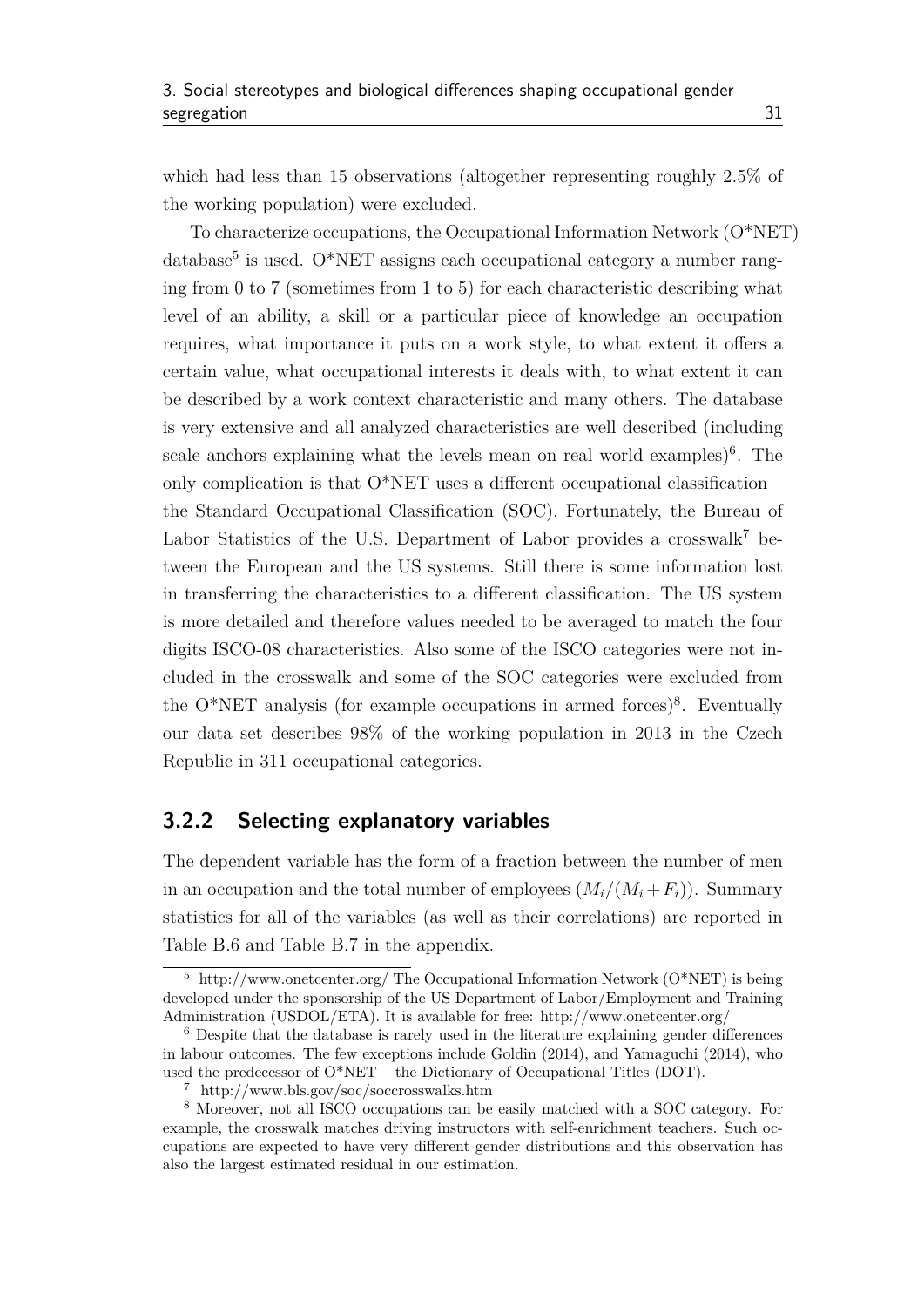When choosing what job characteristics could cause an occupation to be male dominated, I have started with *abilities* (defined by O\*NET as enduring attributes that influence the acquisition and application of knowledge in problem solving and quantified by their required level on a scale from 0 to 7). Abilities are differentiated from learnt skills and knowledge and therefore they are often the closest we can get to being caused by biological predispositions. Although distinguishing among the effects of an ability, a skill or a stereotype belief is often impossible, static strength, rate control (close to targeting a moving object) and spatial orientation seem to be almost strictly biological. There is probably no significant social pressure that could influence them, there is an evolutionary logic behind them and there are statistically significant differences in performance measured. All three of them are positively correlated with the concentration of men in an occupation, as was expected. Testing cognitive abilities revealed differences in oral comprehension, memorization and mathematical reasoning, but as was already discussed in this case the effect of social pressure cannot be omitted. Surprisingly, correlations between the concentration of men and requirements of verbal abilities and memorization are almost zero in our sample. Mathematical reasoning is positively correlated with the share of men. In addition, the abilities of selective attention, time sharing (being able to do more things at once) and manual dexterity are included. They were all mentioned in the literature as possible biologically influenced differences between men and women, even though there is no clear proof of it. Nonetheless, they can still influence the labour market as widespread stereotypes. Selective attention has the expected positive correlation with concentration of men, but manual dexterity and time sharing are positively correlated too, even though they are expected in the literature to favour women. Unfortunately, O\*NET does not describe any ability close to mechanical reasoning (which is measured to differ by gender when testing individuals). To supplement this missing ability, I included a variable describing mechanical knowledge as a proxy (it is positively correlated with concentration of men, as expected).

Second set of variables is grouped by O\*NET as *work contexts* (defined as characteristics of the organization that influence how people do their work and measured on a scale from 1 to 5). They describe the conditions under which employees do their job and can be sometimes directly connected with the characteristics described in the literature review. I experimented with working with hazardous equipment, working under competitive pressure, having responsibility for results and working under time pressure. Hazardous and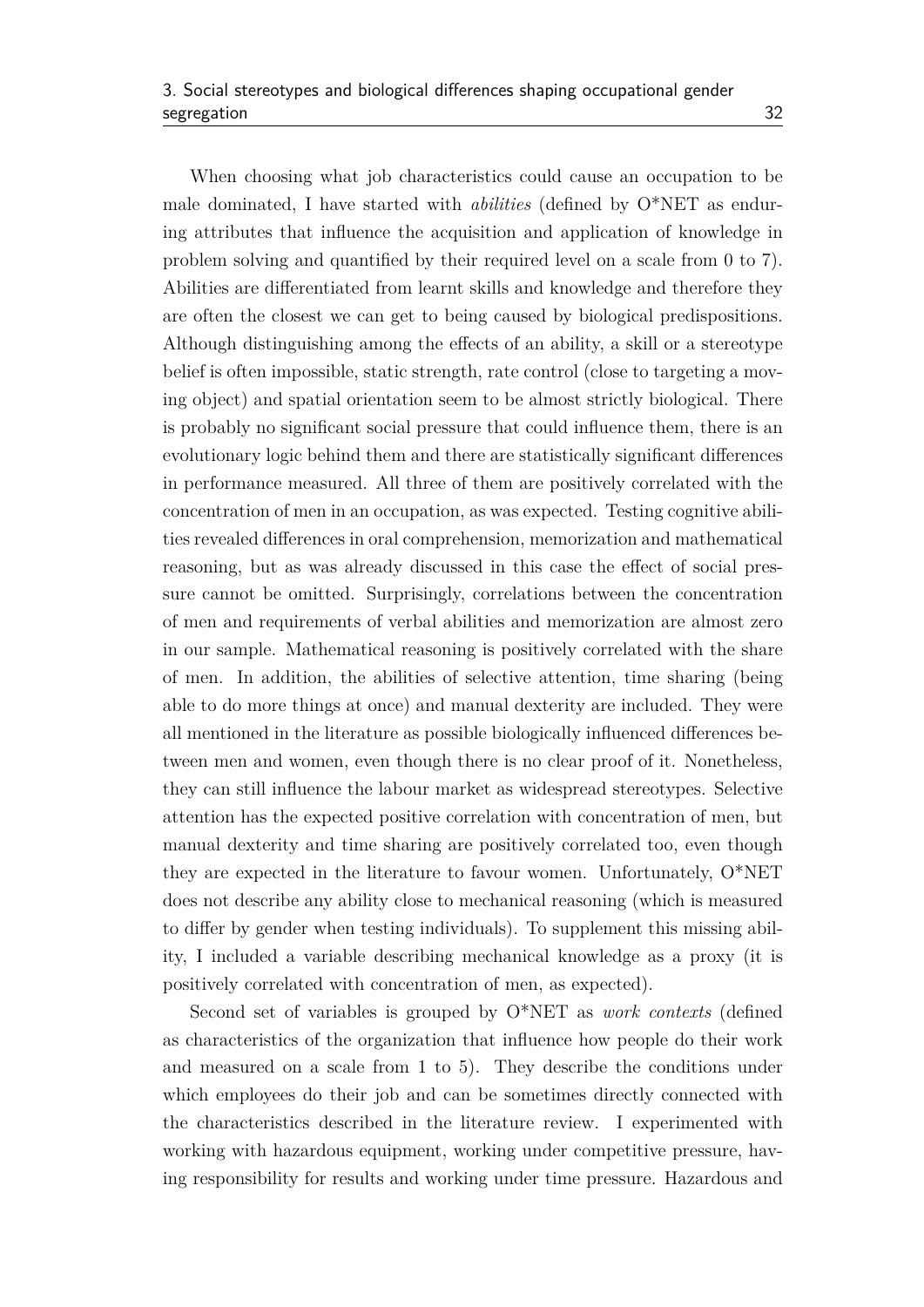competitive environment should be favoured by men according to the evolutionary reasoning. Even if they were wrong, these characteristics can discourage women through being stereotypically attributed more to men. Among the often described stereotypes about women is an idea that they do not like to lead others, that they prefer to take orders. Therefore we could expect that responsibility for results and outcomes is more common in male occupations. Family responsibilities seem to discourage women from time demanding occupations [\(Goldin,](#page-58-10) [2014\)](#page-58-10). All work contexts mentioned have the expected correlation with  $(M_i/(M_i + F_i)).$ 

To perform well in a particular occupation one must also behave in a certain way. Since men and women are often described by different personality traits, there might be a significant effect of required *work styles* (defined as personal characteristics that can affect how well someone performs a job and measured by their importance on a scale from 1 to 5) on whether an occupation is male dominated or female dominate. The stereotype regarding who is more suitable to supervise motivated the inclusion of leadership and dependability work styles (their correlation with concentration of men has the expected sign). Evolutionary biologists expect women to be more nurturing, but there are also stereotypes about men having lower interpersonal skills. Therefore I include the work style described as concern for others (the expected negative correlation is present). There also seems to be a stereotype about women being more conscientious and (apart from already included dependability) the styles described as attention to detail and integrity are grouped by O\*NET under this label. Both have the expected negative sign of their correlation with the concentration of men, but it is not statistically significant attention to detail. If men do not need their careers to reflect their disproportionately smaller family responsibilities, they might opt for jobs requiring more stress tolerance and more adaptability to new conditions (however both show negative correlations with the dependent variable). Similarly, men could perform well in occupations which require them to put more effort to it by setting more challenging tasks. Therefore, the work style summarized as effort and achievement is tested (almost zero correlation with the share of men).

As was already mentioned, women seem to value different aspects of a job, which can be reflected in their preferences. *Work values* are defined by O\*NET as global aspects of work composed of specific needs that are important to a person's satisfaction and are measured by their extent on a scale from 1 to 7. I experiment with relationships with co-workers, achievement, independence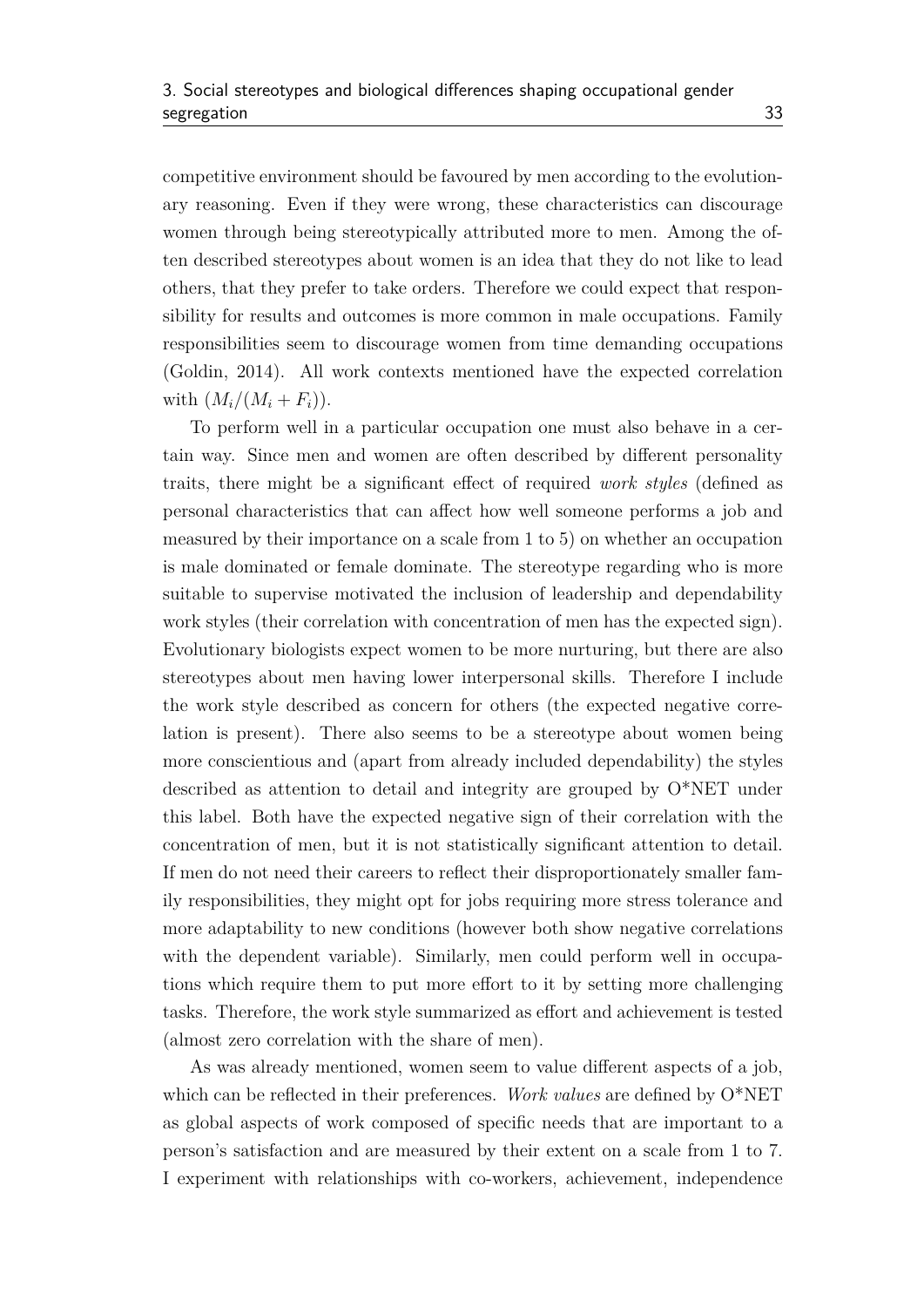and favourable working conditions (job security and good working conditions including being well paid). Relationships are negatively correlated with the dependant variable, working conditions and independence show positive correlation, but there seems to be no relationship between the value of achievement and the majority gender. *Occupational interests* are defined as preferences for work environments and measured on a scale from 1 to 5. Social, artistic, enterprising, investigative and realistic<sup>[9](#page-44-0)</sup> interests are tested. The correlation signs are as would be expected. The only exception is being in an enterprising environment, here the correlation is almost zero. Finally, I experiment with including *skills* (measured on a scale from 0 to 7) instead of (or together with) abilities, namely the learnt skill of being service oriented, social perceptiveness and the skill of mathematics.

Additional three variables are tested at the end, the share of jobs in a public sector, the share of part-time contracts and the share of self-employment. They are motivated by empirical observations. Women tend to be overrepresented in the public sector. However we do not know whether the reason is that female dominated occupations simply provide public services more often or whether there is something substantially different about having the public sector as an employer, what could attract women. In the first case the variable should not bring any additional information, while in the second case it is a characteristic of occupations that facilitates segregation. The process behind women concentrating in the public sector could be a pressure for affirmative action towards women (such as internal quotas of e.g. political parties), more formal hiring processes preventing discrimination or shorter hours due to less pressure on productivity. Flexible hours (allowing women to spent more time on their household responsibilities) is also the reasoning behind the concentration of women in part-time jobs. However, it is not clear whether this actually is an additional reason for segregation or whether occupations simply offer more part-time contracts because they employ more women. To put it differently, we test whether the ability to offer a part-time contract is an inherent characteristic of occupations that triggers segregation. Similarly women may avoid self-employment because it does not have to provide them with paid parental leave. Again our hypothesis is that the convenience of self-employment is an inherent characteristic of occupations which facilitates segregation.

<span id="page-44-0"></span><sup>&</sup>lt;sup>9</sup> Defined as working on practical hands-on real world problems, rather than abstract or people-oriented situations.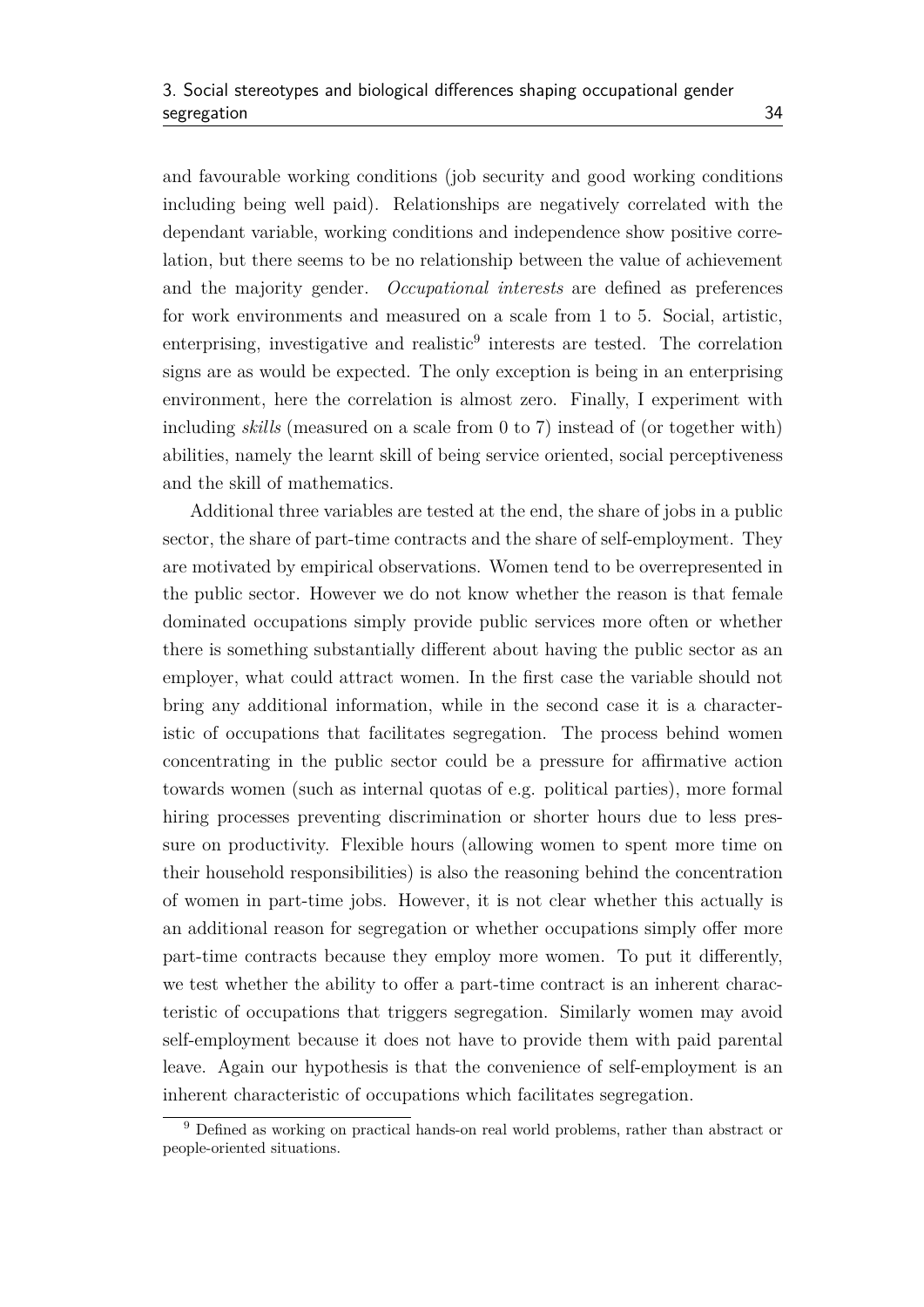### <span id="page-45-0"></span>**3.3 Testing characteristics of occupations – estimation and results**

The method used throughout the whole analysis is a quasi-likelihood estimation proposed by [Papke & Wooldridge](#page-59-13) [\(1993\)](#page-59-13) and then again recommended by [Kieschnick](#page-58-12) [\(2003\)](#page-58-12) for fractional response variables. The method assumes a logit link between the dependent variable and the explanatory factors:

$$
E(y|X) = \frac{exp(X\beta)}{1 + exp(X\beta)}
$$

and maximizes the Bernoulli log-likellyhood function. The logit link was used for a very similar dependent variable in [Busch-Heizmann](#page-57-8) [\(2015\)](#page-57-8) [10](#page-45-1). The reason why simple ordinary least squares are avoided is the special character of our dependent variable. Firstly, since the share of men in an occupation is by definition bounded on [0*,* 1], the relationship between *X* and *y* cannot be linear. The percentage of men cannot grow forever. Secondly, given the boundaries the variance of the error term should approach zero as the conditional mean approaches zero or one, and is therefore heteroscedastic. Both of these flaws of OLS are dealt with by the proposed method. Fortunately, this estimation approach was incorporated into the generalized linear models (*glm*) command in STATA® , using logit link, Bernoulli distribution and robust standard errors [\(Baum,](#page-56-9) [2008\)](#page-56-9).

In addition, occupations are being weighted by their size in the economy. This must be reflected in the interpretation of coefficients. We are asking, how various characteristics contribute to the proportion of each gender in an occupation given the current state of the economy (our time and place). Or described on the individual level, how the share of men among my colleagues is likely to change if I switch to an occupation with different characteristics. Therefore if a characteristic turns out to be significant in shaping the gender distribution, it does not mean that it was always the case or that it will continue to do so in the future. For deeper discussion on both the estimation method and the effect of weighting occupations, see the Appendix A.

Firstly, a model with only abilities is estimated. The reason for preferring abilities is that at least some of them can be described as rooted in biological differences between men and women and so they explain a part of the occupa-

<span id="page-45-1"></span><sup>&</sup>lt;sup>10</sup> Although they only transformed the variable and continued with OLS, which is not an option here.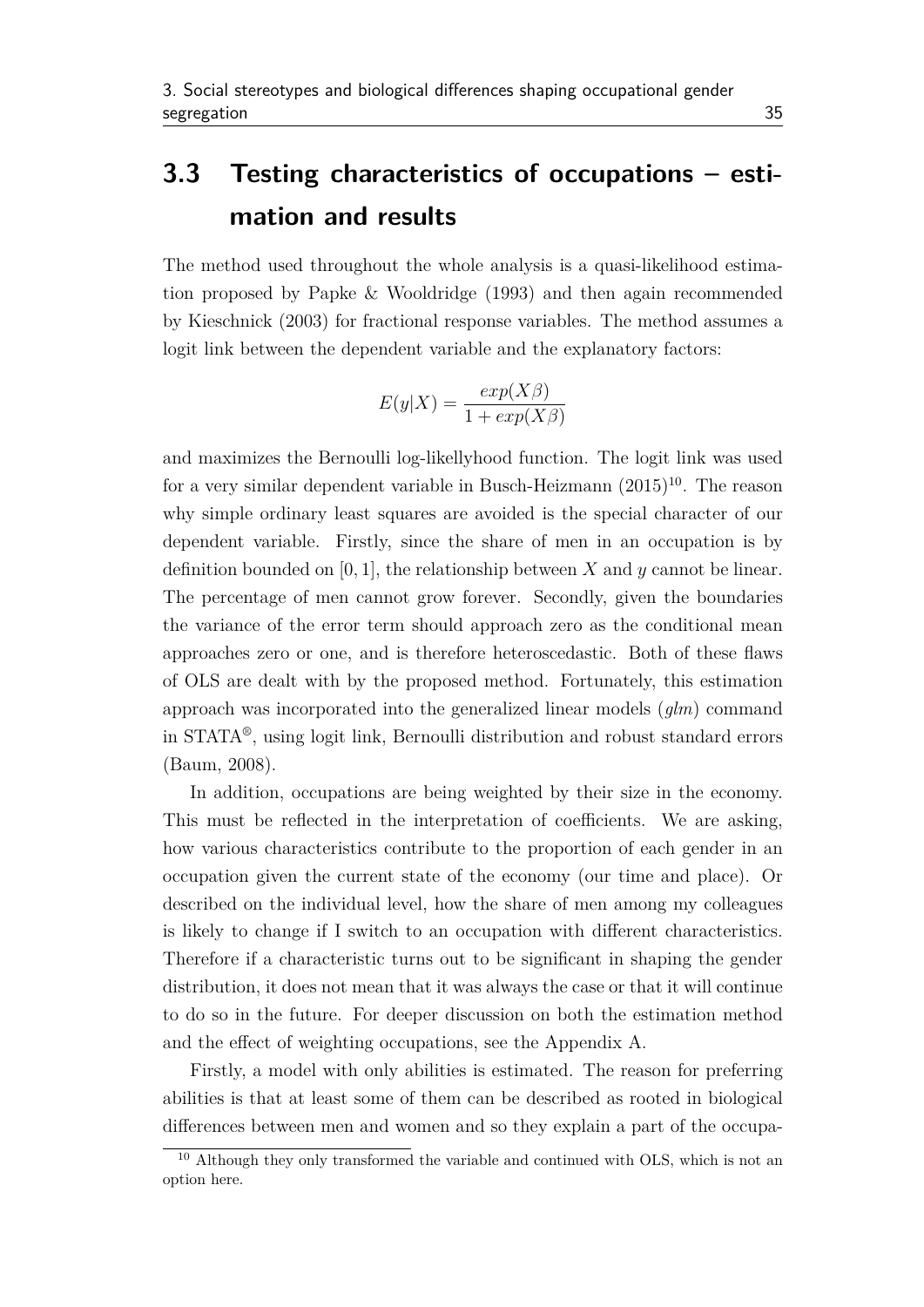<span id="page-46-0"></span>

|                        | (1)                  |           | (2)                  |           |  |
|------------------------|----------------------|-----------|----------------------|-----------|--|
|                        | M <sub>to</sub> both |           | M <sub>to_both</sub> |           |  |
| Spatial_Orientation    | $1.525***$           | (6.04)    | $1.293***$           | (5.29)    |  |
| Rate_Control           | $0.388*$             | (1.84)    | 0.217                | (0.98)    |  |
| Static_Strength        | $-0.135$             | $(-0.66)$ | $-0.256$             | $(-1.37)$ |  |
| Mathematical_Reasoning | 0.240                | (1.27)    | $-0.0848$            | $(-0.44)$ |  |
| Oral_Comprehension     | 0.559                | (1.48)    | $0.535*$             | (1.67)    |  |
| Memorization           | 0.154                | (0.41)    | 0.0825               | (0.22)    |  |
| Manual_Dexterity       | $-0.0193$            | $(-0.10)$ | $-0.290$             | $(-1.52)$ |  |
| Selective_Attention    | $1.561***$           | (3.81)    | $1.353**$            | (3.02)    |  |
| Time_Sharing           | $-1.620***$          | $(-3.45)$ | $-1.291**$           | $(-2.92)$ |  |
| Knowledge_Mechanical   |                      |           | $0.548***$           | (5.47)    |  |
| N                      | 311                  |           | 311                  |           |  |

3. Social stereotypes and biological differences shaping occupational gender segregation 36

*t* statistics in parentheses

<sup>∗</sup> *p <* 0*.*1, ∗∗ *p <* 0*.*05, ∗∗∗ *p <* 0*.*001

Table 3.1: The role of abilities in occupation gender-segregation, point estimates

tional gender segregation that is predicted to be fairly stable, altered possibly only by significant shifts in demand for these abilities. The results are reported in the first and second columns of [Table 3.1.](#page-46-0) The difference between the two specifications is only that in the first column mechanical knowledge is omitted. The purpose is to see how the other coefficients change when it is controlled for. Gender differences in the first three abilities were assumed in the literature to be biologically determined. Out of those three only spatial orientation has a statistically significant<sup>[11](#page-46-1)</sup> positive effect on concentration of men. The effect of static muscle strength is too small to be statistically significant (as is the case also for rate control), and more importantly it has an unintuitive negative sign. Therefore even if the exclusion of armed forces causes a substantial bias, it is unlikely that strength could prove as a relevant factor causing concentration of men. Mathematical reasoning seems more important in male dominated occupations only when mechanical knowledge is omitted. Once we control for mechanics, mathematics does not make an occupation more male dominated. This happens despite the fact that the correlation between mathematical reasoning and mechanical knowledge in the sample is only 0*.*03. Surprisingly, the stereotype about women being able to concentrate at more things at once (and men being more able to focus on just one) do have the expected effect

<span id="page-46-1"></span><sup>11</sup> Using the 5% significant level.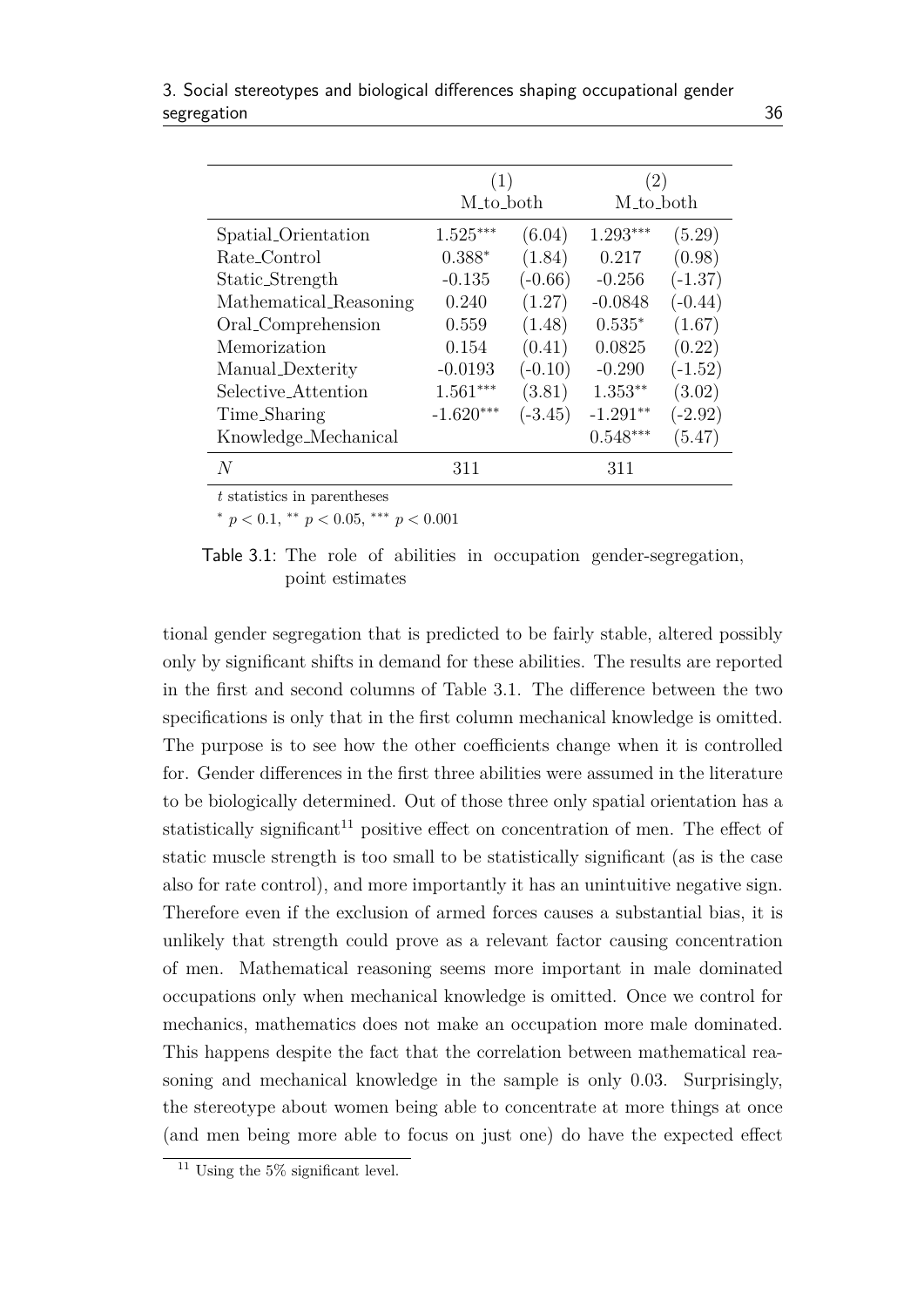in this specification of the model. Although the literature did not show any proof of gender difference in these abilities. Neither oral comprehension nor memorization seem to favour women.

From all tested work styles, work contexts, occupational interests or values, quite a few has a significant influence on the occupational gender segregation in the Czech Republic. The estimated coefficients as well as the computed average marginal effects are reported in Table  $3.2^{12}$  $3.2^{12}$  $3.2^{12}$ . Firstly, it is obvious that such occupational characteristics should not be omitted from the analysis, since some of the coefficients on abilities changed markedly. For example, mechanical knowledge dropped out of the model and the effect of spatial orientation diminished (though it remained significant). The most probable reason is their high correlation with hazardous equipment. The practical interpretation is straightforward. Women do not avoid (or are not offered) jobs requiring mechanics and orientation in space, because they lack the abilities. They tend to avoid it, because it is dangerous and they are (or they are believed to be) more risk averse. Manual dexterity now favours women. The coefficient on time sharing is two times smaller and the effect of selective attention almost disappeared. Therefore the stereotype about women multitasking has only a modest effect on the labour market. And most importantly, memorization now seems to favour men while mathematical reasoning actually seems to make an occupation more female dominated. Both abilities are correlated with many of the included characteristics (and also with each other), so it is difficult to say what caused such a shift. Nonetheless, the result is unexpected and should not be overlooked.

Out of the five tested occupational interests, only realistic and social environments have the expected effect. This finding coincides with the notion about women caring more about people and men prioritizing things. However, it is difficult to assess whether there is a biological reason for such a difference or whether this is only a result of social pressure and stereotypes. Work styles (that should reflect workers personality traits) are measured on a narrower scale and are also less variable than other characteristics. This should be taken into account when interpreting the large coefficient on the work style of showing effort (the variable ranges only from 2*.*9 to 4*.*6). Still the effect is practically and statistically significant and definitely unexpected. When the demand for showing effort in an occupation is higher by 1 on the O\*NET scale, the share of

<span id="page-47-0"></span><sup>&</sup>lt;sup>12</sup> Insignificant variables are omitted unless they were significant in the previous specifications with only abilities. In such case they are reported so the change is highlighted.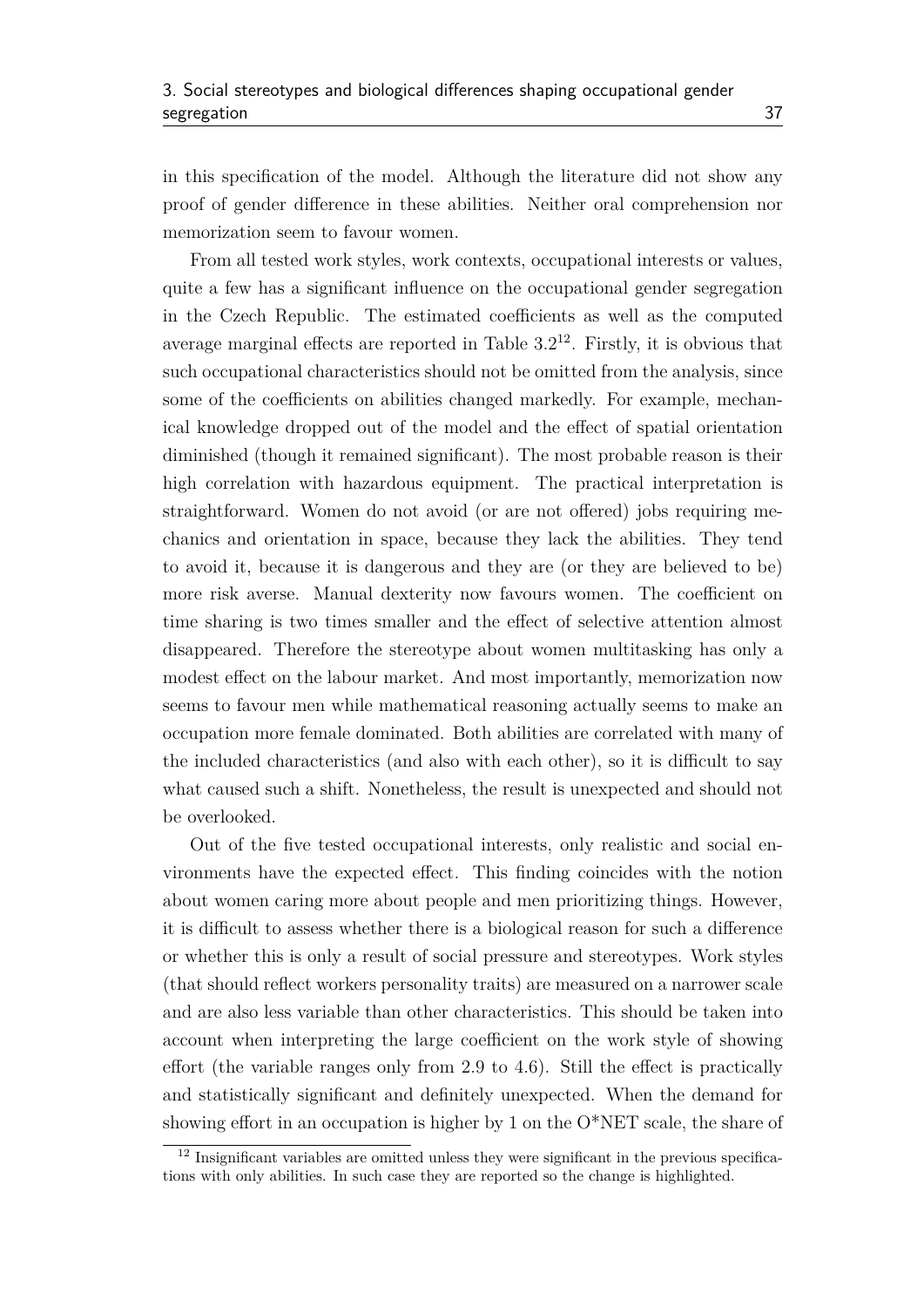<span id="page-48-0"></span>

|                            | (3)               |              | (4)                                     |               |
|----------------------------|-------------------|--------------|-----------------------------------------|---------------|
|                            | Point esimates    | AME          | Point estimates                         | AME           |
| Spatial_Orientation        | $0.698***$        | $0.105***$   | $0.596***$                              | $0.0886***$   |
|                            | (4.38)            | (4.65)       | (3.77)                                  | (3.96)        |
| Mathematical Reasoning     | $-0.527***$       | $-0.0793***$ | $-0.682***$                             | $-0.101***$   |
|                            | $(-3.41)$         | $(-3.40)$    | $(-4.51)$                               | $(-4.59)$     |
| Memorization               | $0.953***$        | $0.143***$   | $1.122***$                              | $0.167***$    |
|                            | (3.44)            | (3.48)       | (4.50)                                  | (4.59)        |
| Manual_Dexterity           | $-0.303**$        | $-0.0455***$ | $-0.364**$                              | $-0.0541**$   |
|                            | $(-2.11)$         | $(-2.10)$    | $(-2.63)$                               | $(-2.62)$     |
| Selective_Attention        | $-0.0894$         | $-0.0134$    | $-0.245$                                | $-0.0364$     |
|                            | $(-0.22)$         | $(-0.22)$    | $(-0.64)$                               | $(-0.64)$     |
| Time_Sharing               | $-0.606*$         | $-0.0912*$   | $-0.610*$                               | $-0.0906*$    |
|                            | $(-1.70)$         | $(-1.71)$    | $(-1.88)$                               | $(-1.90)$     |
| Knowledge_Mechanical       | $-0.0417$         | $-0.00628$   | $-0.0515$                               | $-0.00765$    |
|                            | $(-0.41)$         | $(-0.41)$    | $(-0.56)$                               | $(-0.56)$     |
| Interest_Realistic         | $0.344***$        | $0.0518***$  | $0.393***$                              | $0.0584***$   |
|                            | (4.40)            | (4.36)       | (5.19)                                  | (5.20)        |
| Interest_Social            | $-0.169**$        | $-0.0254**$  | $-0.152**$                              | $-0.0225**$   |
|                            | $(-2.11)$         | $(-2.11)$    | $(-2.07)$                               | $(-2.08)$     |
| Style_Leadership           | $0.834**$         | $0.125***$   | $0.659**$                               | $0.0980**$    |
|                            | (2.56)            | (2.57)       | (2.08)                                  | (2.08)        |
| Style_Effort               | $-1.418***$       | $-0.213***$  | $-1.293***$                             | $-0.192***$   |
|                            | $(-3.64)$         | $(-3.74)$    | $(-3.52)$                               | $(-3.58)$     |
| Style_Stress_Tolerance     | $1.004**$         | $0.151***$   | $0.841**$                               | $0.125***$    |
|                            | (2.74)            | (2.78)       | (2.25)                                  | (2.27)        |
| Style_Concern_for_Others   | $-0.687**$        | $-0.103**$   | $-0.676**$                              | $-0.100**$    |
|                            | $(-2.15)$         | $(-2.16)$    | $(-2.23)$                               | $(-2.23)$     |
| Style_Integrity            | $-0.765*$         | $-0.115*$    | $-0.714*$                               | $-0.106*$     |
|                            | $(-1.86)$         | $(-1.87)$    | $(-1.74)$                               | $(-1.74)$     |
| Hazardeous_Equipment       | $0.460**$         | $0.0692**$   | $0.447**$                               | $0.0665**$    |
|                            | (2.67)            | (2.68)       | (2.72)                                  | (2.72)        |
| Competition                | $0.803***$        | $0.121***$   | $0.682**$                               | $0.101**$     |
|                            | (3.73)            | (3.82)       | (3.22)                                  | (3.28)        |
| Responsibility_for_results | $-0.576**$        | $-0.0866$ ** | $-0.502**$                              | $-0.0746**$   |
|                            |                   |              | $(-2.82)$ $(-2.89)$ $(-2.57)$ $(-2.61)$ |               |
| Value_Working_Condition    | $0.727***$        | $0.109***$   | $0.687***$                              | $0.102***$    |
|                            | $(4.53)$ $(4.56)$ |              | $(4.47)$ $(4.44)$                       |               |
| parttime_perc              |                   |              | $-0.0396***$                            | $-0.00588***$ |
|                            |                   |              | $(-3.37)$                               | $(-3.46)$     |
| selfempl_perc              |                   |              | $0.0102**$                              | $0.00151**$   |
|                            |                   |              | (2.40)                                  | (2.40)        |

|             | 3. Social stereotypes and biological differences shaping occupational gender |  |
|-------------|------------------------------------------------------------------------------|--|
| segregation |                                                                              |  |

*t* statistics in parentheses

<sup>∗</sup> *p <* 0*.*1, ∗∗ *p <* 0*.*05, ∗∗∗ *p <* 0*.*001

Table 3.2: The role of job characteristics in occupational gendersegregation – point estimates and average marginal effects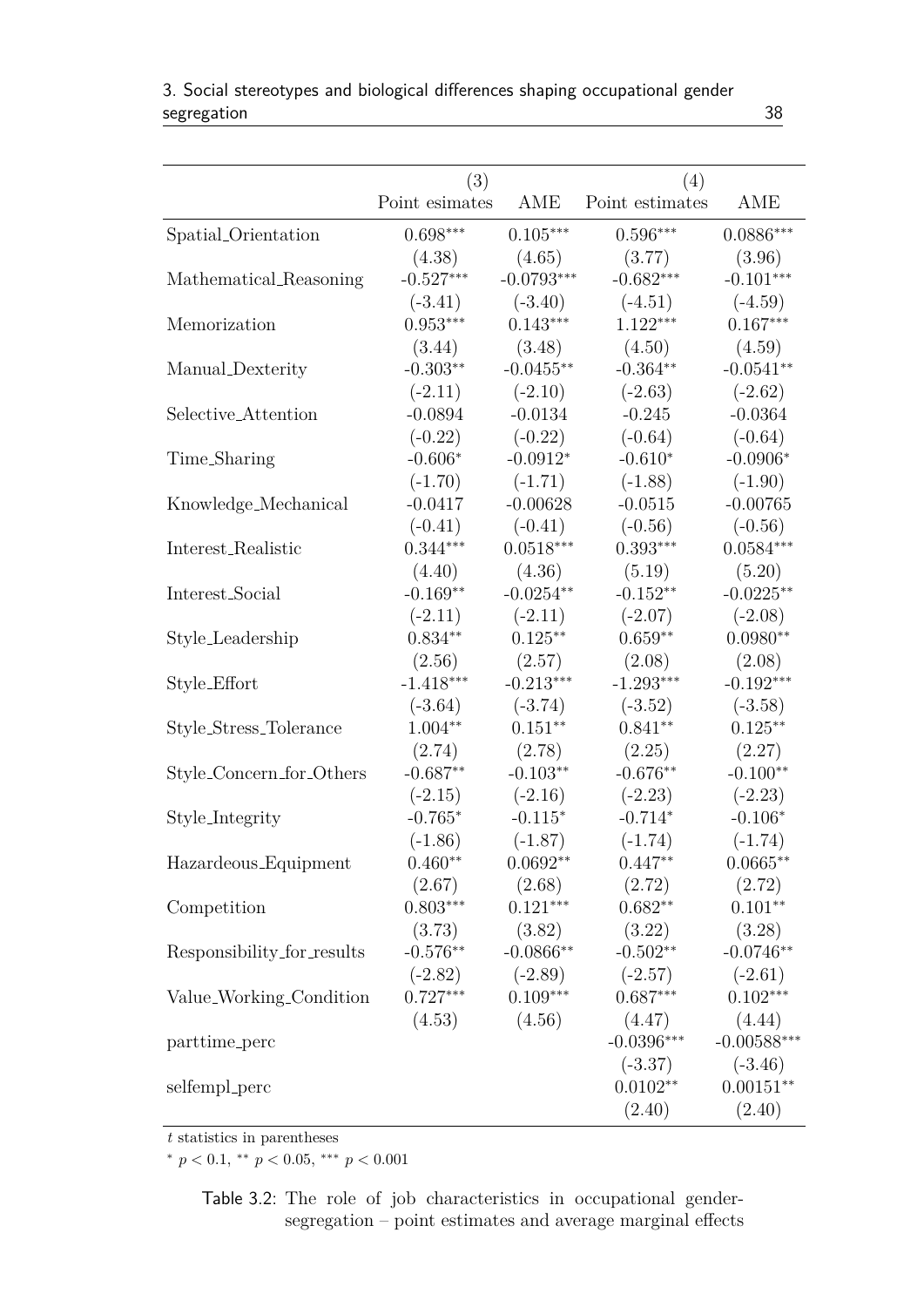women should be higher by more than 20 percentage points. A hasty conclusion might be that despite their household responsibilities women actually put more effort to their work. However, this contrasts with the findings of [Peto & Reizer](#page-59-12) [\(2015\)](#page-59-12) that women perform less skill intensive tasks in their jobs. Behaving like a leader and enduring stress has the expected effect of favouring men. On the other hand, integrity favours women. When combined with the effect of having responsibility for results, it actually seems that women are perceived as more trustworthy. In addition, men seem to avoid occupations where concern for others is needed. Neither dependability, nor being socially oriented, being flexible or putting attention to detail show any effect on concentration of men or women in an occupation.

Among work contexts, the effect of working with hazardous equipment was already mentioned. As expected, it increases the share of men. There is an even stronger effect of competition. Responsibility for results favours women, not men as expected. Time pressure has no effect. This is quite surprising. It gives the impression that women preferring flexible hours does not play as important a role in gender segregation as it probably does in widening the gender pay gap (as described e.g. in [Goldin](#page-58-10)  $(2014)$ <sup>[13](#page-49-0)</sup>. The only work value that proved significant in shaping the share of men in an occupation is good working conditions. Relationships and independence show the expected effect, but it is too small to be statistically significant. Similarly, neither achievement nor recognition seem to attract men more than women (as was expected). One possible interpretation is that men are not irrational achievement seekers. Rather they are practical, and since they are usually the primary breadwinners, they want their job to be stable and well paid. Therefore it is probable that this effect is strongly dependent on the asymmetric distribution of family roles.

The last two columns of [Table 3.2](#page-48-0) show the coefficients and average marginal effects of our estimation after public sector, availability of part time contracts and self-employment was included. The percentage of public sector positions in an occupation does not by itself attract more women. The fact that public sector is female dominated seems to be caused by characteristics of the occupations themselves rather than by the nature of the employer. On the other hand, availability of part-time contracts (even though it is now only a small fraction of the labour market) really seems to be an inherent characteristic of an occupation that is demanded more by women. The effect is statistically and

<span id="page-49-0"></span><sup>&</sup>lt;sup>13</sup>Alternatively the effect just does not show up, because time pressure among occupations may be different in the Czech Republic than in the USA.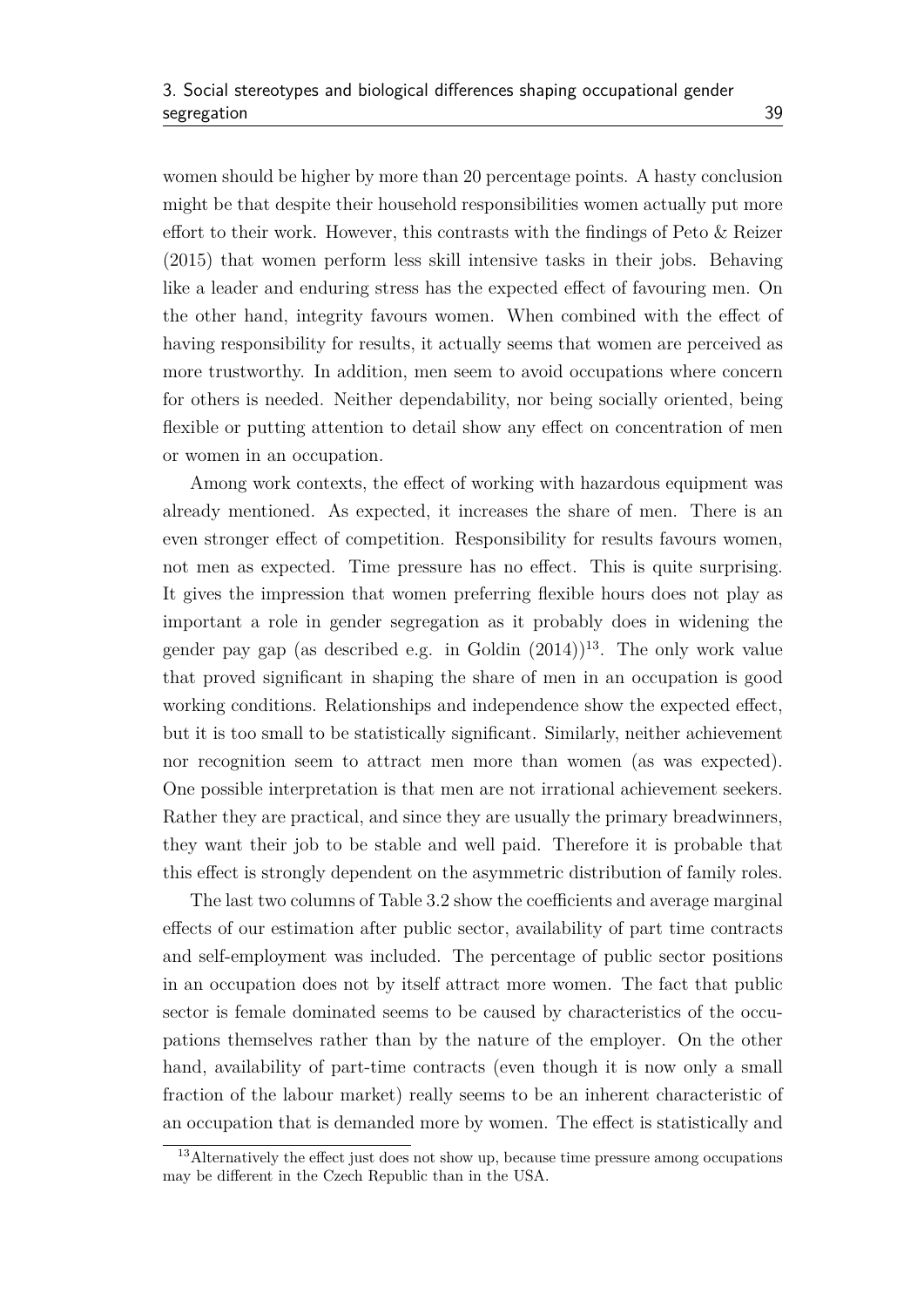practically significant. When the share of part time contracts in an occupation is 10 percentage points higher, the share of women should be higher by 5*.*9 percentage points on average. The penetration of part-time contracts may work as a proxy for less demanding time requirements. Similarly, the share of self-employment increases the share of men in an occupation, even though factors such as the value of working independently are controlled for. After adding part-timers and self employment to the model, the effects of abilities get slightly stronger, while coefficients on all other characteristics decrease a little bit. This again shows the many indirect effects that the distribution of family roles has on the labour market.

When examining simply the correlation of demanded abilities and skills with the share of men, the positive sign comes up suspiciously more frequently than the negative (see [Table B.6\)](#page-68-0). This gives rise to a hypothesis that for men their skills are more important for their occupational attainment than for women, while women are attracted more by other characteristics of occupations (such as work styles which should reflect personality traits). Such a suspicion is strengthened by the finding of [Pollert](#page-59-6) [\(2005\)](#page-59-6) that women are assigned with less skill intensive tasks within occupations. However, a quick look through the results does not support such a hypothesis. All categories of occupational characteristics include some that favour both men and women. Besides the coefficients themselves, it is also interesting to see, how much of the variation in the share of men in an occupation is actually captured by all these factors. A rough estimate is provided by computing the squared correlation between real and predicted values (an analogy of an  $R<sup>2</sup>$  statistic in OLS). The value is 0*.*6650 and therefore roughly 30% of the variation in the dependent variable is left unexplained.

Lastly, a few essential cautions are needed about how the above presented results can be interpreted. It was already noted that our estimation is a description of the 2013 Czech labour market. The effects could be different in different times and places. Although the differences between men and women as well as various stereotypes about them are similar across countries and change very slowly, the demand for various abilities or personality traits as well as the preferences of workers can differ markedly. Secondly, the coefficients cannot by no means be used to predict the effects of substantial shifts in demand for characteristics that happen across the whole labour market. For example, if the demand for mathematical reasoning increased in all the occupations (due to a technological shift), the distribution of men and women should not change.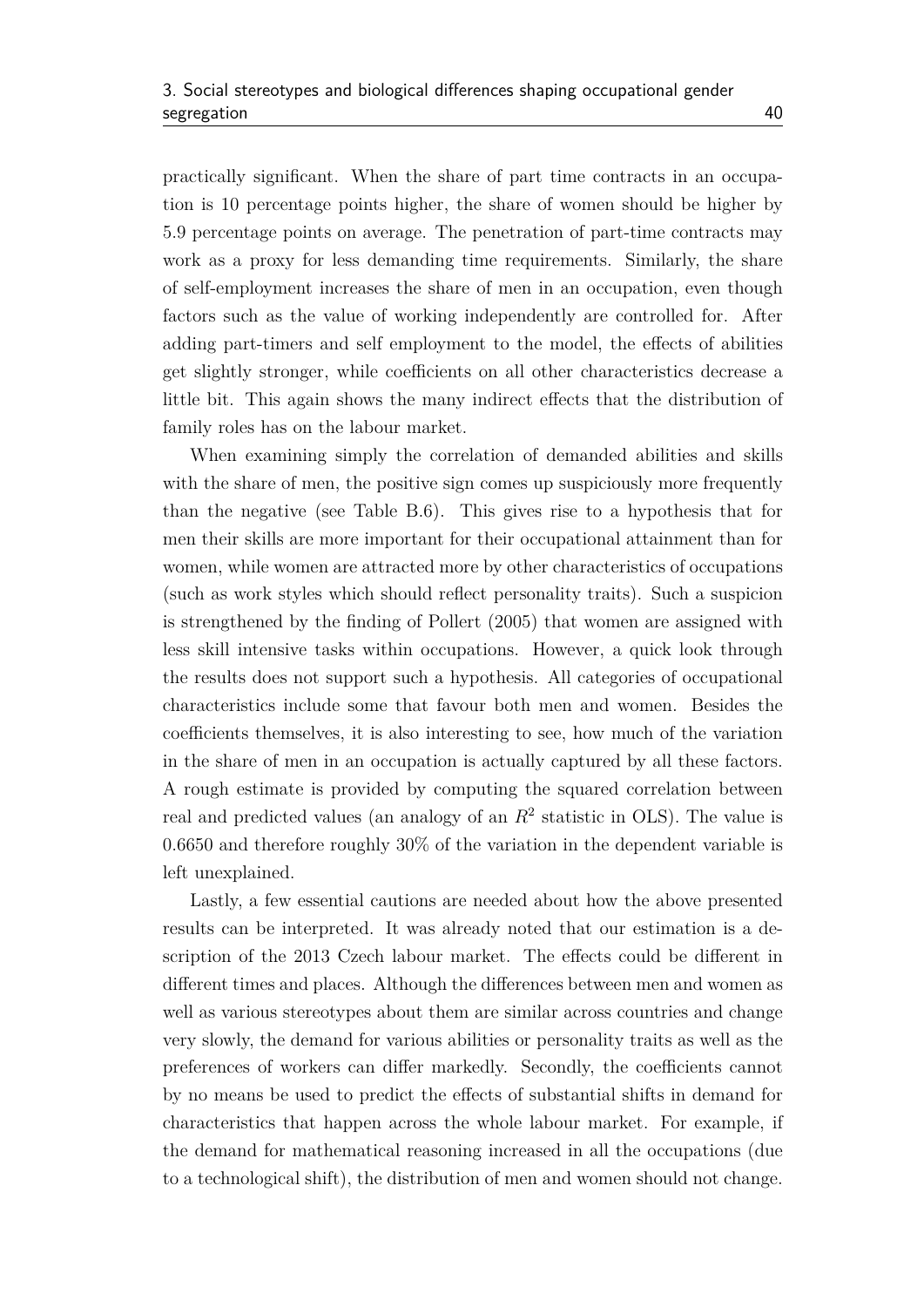There is no motivation for anyone to move. Therefore, the shifts in job characteristics always need to be understood as relative to the average. As a matter of fact, that is exactly what the regression method does. It evaluates the change of the dependent variable connected with a shift in an independent variable, holding other factors as well as the average level of the independent variable fixed. If all explanatory variables were demeaned before running the regression, the results would be exactly the same. Last but not least, it is not reasonable to use the results for predictions of any kind. The estimation should be understood as descriptive. The most obvious drawback of any prediction is, that when a change decreases the share of men in one occupation, it most probably increases the share in another. The substitution effect is not captured by our model.

#### <span id="page-51-0"></span>**3.4 Interpretation and conclusion**

When interpreting the overall results, it is tempting to rush to simplified conclusions. At first glance, most of the occupational gender segregation is caused by differences between men and women and so there is nothing inefficient or unjust about it. However, it must be remembered that for most of the characteristics we are simply not able to distinguish the role of real differences from the role of stereotypes. Moreover, it is not at all clear whether the real differences are caused by biology or whether they are socially constructed. And even if all the included occupational characteristics reflected only biological differences, we are left with more than 30% of the variation in  $M_i/(M_i + F_i)$ unexplained.

One of the main outcomes of this thesis is a call for being specific when trying to address occupational gender segregation. The results clearly show which aspects of occupations are determinant and which are not (at least in the Czech Republic in 2013, broader data sets would certainly be useful for robustness checks). For example, the debates about too few women in fields demanding mathematical or mechanical reasoning or boys not reading enough seem to overshadow the differences and stereotypes with stronger impact. More attention should be devoted to differences in interests and work styles. We have now only a very limited idea about whether these effects are caused by stereotypes or biological differences. Many of the characteristics that proved significant point to an indirect effect of the uneven distribution of family roles (part-time contracts and self-employment, competition, or the value of good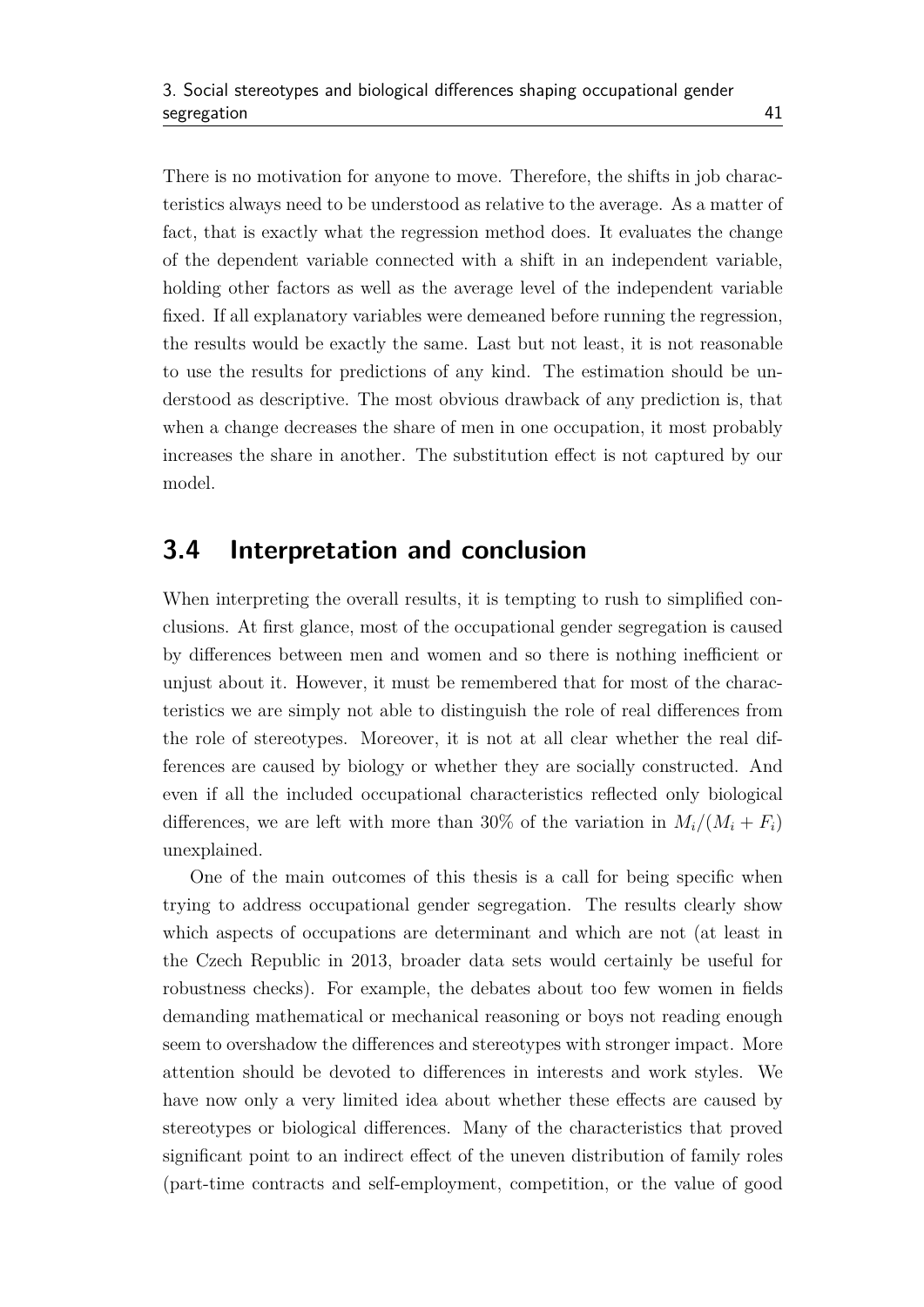working conditions). The impacts of a leadership work style and a competitive environment also suggests an existing vertical dimension of occupational gender segregation. More research is needed to answer the questions of whether there are differences in manual dexterity or time-sharing. In addition it is not clear why women tend to work in occupations where it is necessary to show more effort and where responsibility for results and integrity is demanded. Also the unexpected effects of mathematics and memorization provide us with more questions than answers. Last but not least, the impacts of spatial orientation or hazardous environment show that physical differences still matter in the labour market. As long as these abilities are demanded by employers, it is unreasonable to expect occupational gender segregation to disappear (although its level could decrease substantially). Rather there may be an optimal level of occupational gender segregation above zero (possibly varying with time and place), completely consistent with an efficient labour market. This optimal level would materialise in a positive optimal index of dissimilarity and would be decreased only by changes in demand for biologically determined characteristics (as happened with muscular strength).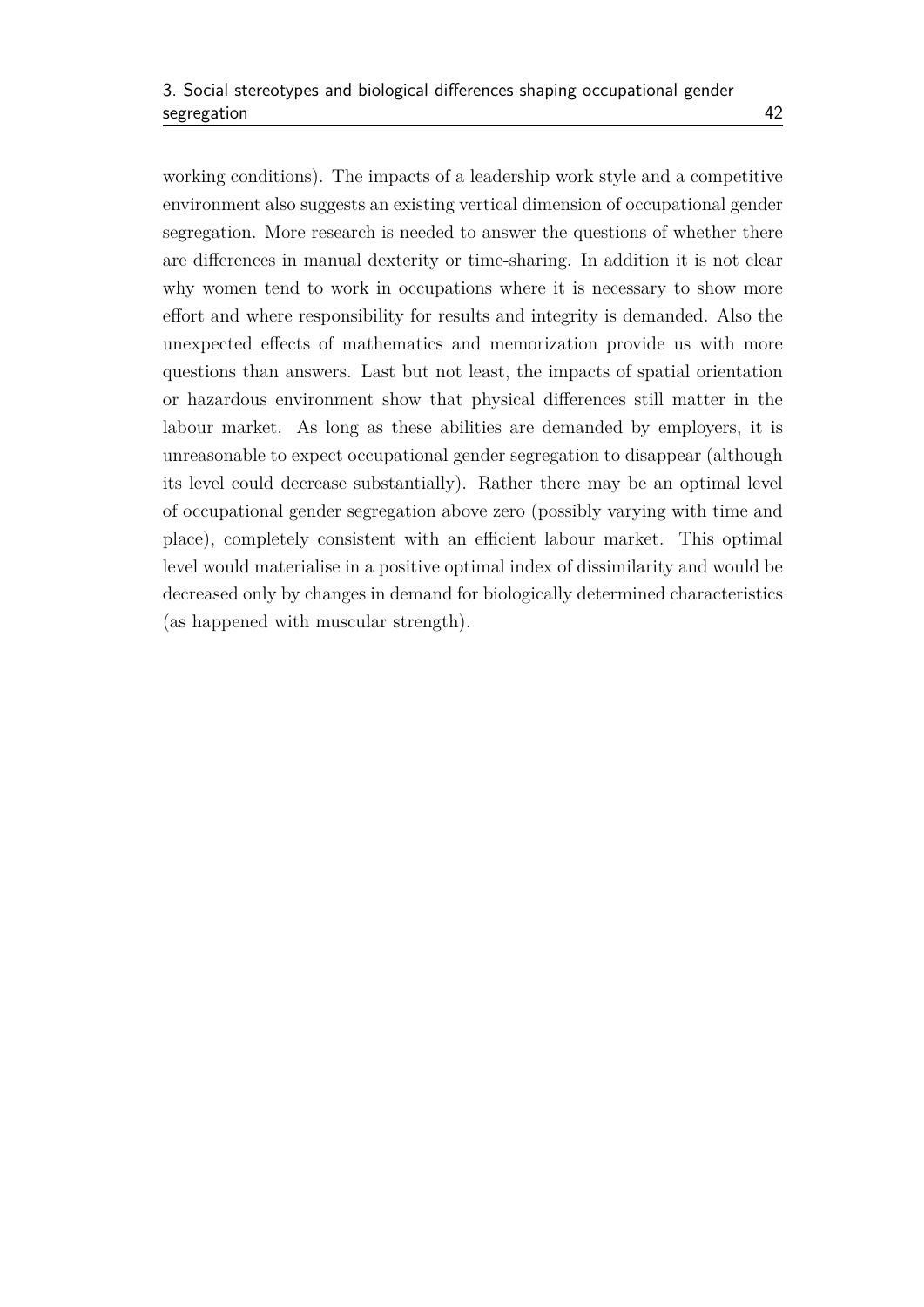### <span id="page-53-0"></span>**Chapter 4**

# **Conclusion**

The concentration of men and women in different occupations seems to be one of the most persistent features of the labour market. This is undoubtedly the case for the Czech Republic. Based on the data from 2013, over 57% of all employed men or women would have to change their occupation so that the proportions of men versus women would be the same throughout the whole labour market. The level of occupational gender segregation in the Czech Republic has been stagnating in the last ten years and it is still way above the EU-27 average. Moreover, men are often almost completely isolated from women – more than 18% of them work in an occupation with less than one percent of female colleagues.

At least in the Czech Republic, it is almost exclusively the mother who stay at home to take care of small children. When this element of segregation (prior entry to the labour market) is omitted, measures such as the index of dissimilarity provide counter-intuitive cross-country comparisons. Because of the differences in labour participation, Scandinavian countries seem much more segregated than the countries of South Europe. The proposed approach of this thesis is simply to treat housework as an occupation, and include it in the measures. As a result the percentage of men or women, who would have to change their occupation for segregation to disappear, jumps to 60.19%. The modified approach could help to resolve the political dilemma of promoting either lower segregation or higher labour market participation of women. Although the oldest cohorts experience the highest levels of segregation in our sample, the youngest generations seem to be more segregated than men and women in their thirties and forties. This pattern is new and surprising compared to the results of [Jurajda & Franta](#page-58-4) [\(2007\)](#page-58-4). Concentration of men and women in different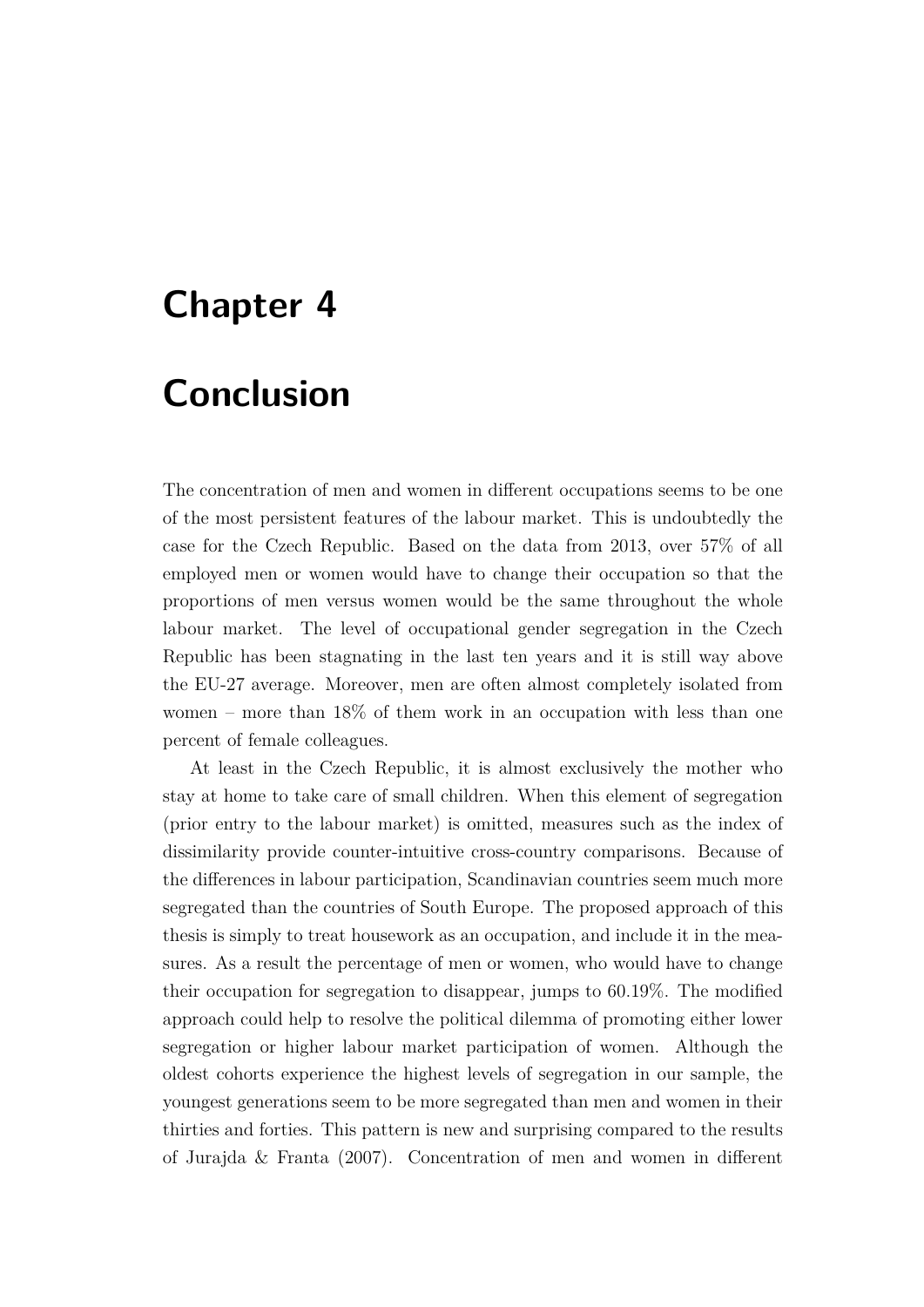occupations is the strongest among people with secondary level of education, people who live in sparsely populated areas and in poorer regions, and among those who are married or divorced.

To assess to what extent the current outcome is inefficient or how segregation could be reduced, it is necessary to understand its causes. There are many theories of occupational gender segregation. Nonetheless, it is argued in this thesis that they are not in conflict. Rather they describe different stages of the process. All streams of explanations are at the end rooted in either biological differences between men and women or in stereotypes and the resulting social pressure to end up differently. Which of the two roots is more important is generally impossible to resolve. Lastly, for occupational gender segregation to happen it is equally necessary that occupations differ in their characteristics. This last link between root causes and the actual shares of men and women in occupations is the main target of this thesis. It enables us to see which differences and stereotypes actually matter in the current Czech labour market. Occupations are characterized by their demanded abilities and work styles, their typical work contexts and interests, by and the work values they offer. The information is taken from the Occupational Information Network (O\*NET). The importance of each characteristic is tested after estimating a model of the share of men in an occupation depending on work characteristics. The chosen method is a quasi-likelihood estimation assuming a logit link between the dependent variable an the explanatory factors, and an underlying binomial distribution. Although the method seems to be a reasonable choice compared to other options, Appendix A shows that it is far from perfect. More econometric discussion about modelling proportions is therefore encouraged.

Many of the tested variables proved both practically and statistically significant in shaping occupational gender segregation in the Czech Republic. Higher required levels of spatial orientation favour men, while manual dexterity and the ability of time sharing attract women. One of the most shocking results is that when all the tested characteristics are controlled for, mathematical reasoning and memorization actually have the opposite effects than what is assumed in the literature. Mathematics seems to favour women and the ability to memorize is stronger in male dominated occupations. There is no statistically significant effect of mechanical reasoning or muscle strength, once hazardous equipment is controlled for. Moreover, men work in occupations with realistic interests, while social topics and concern for others attract more women. Many of the characteristics that proved significant point to an indirect effect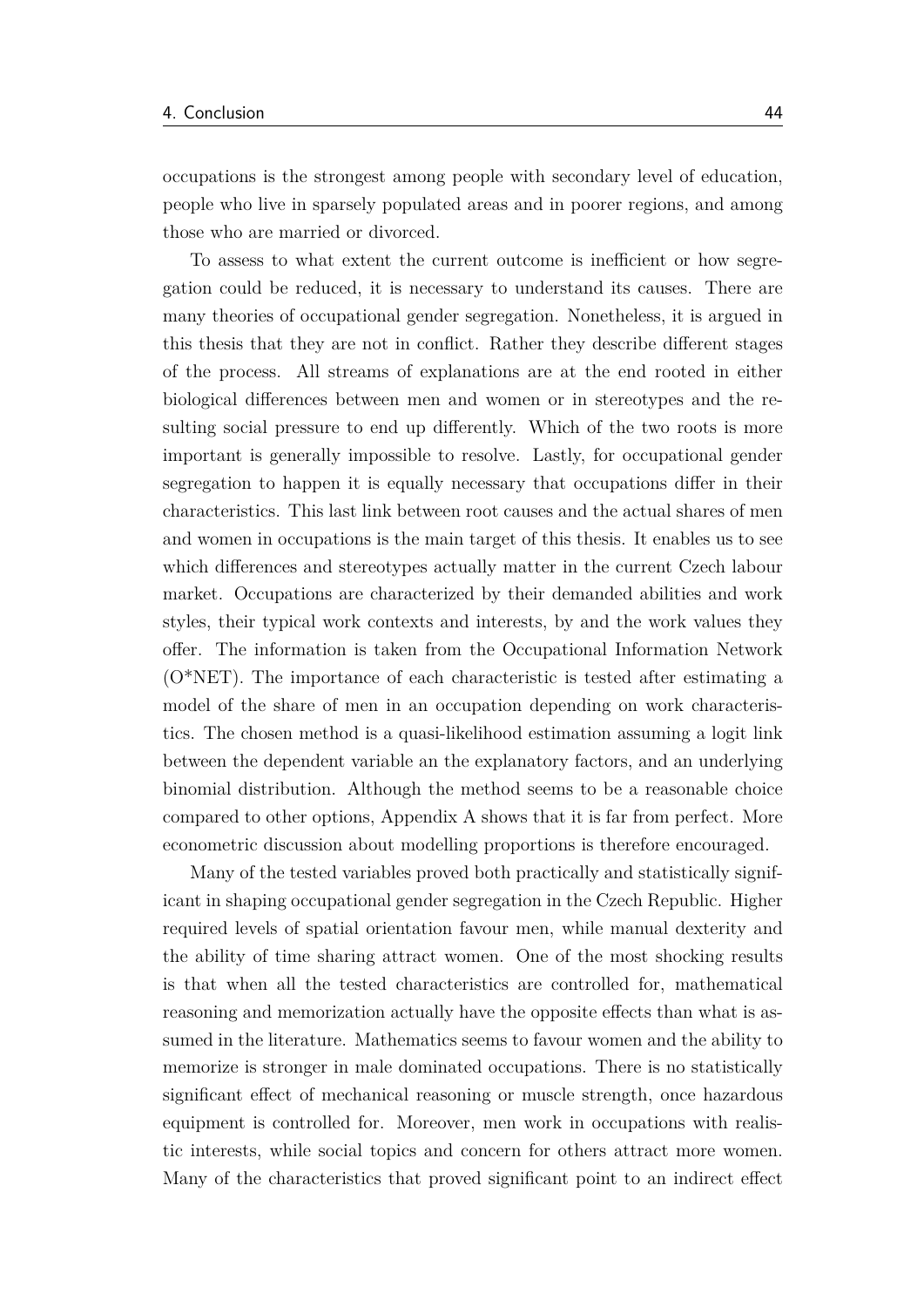of the uneven distribution of family roles (the share of part-time contracts and self-employment, stronger competition, required stress tolerance or the value of good working conditions such as pay and stability). The importance of a leadership work style also suggests an existing vertical dimension of occupational gender segregation. In addition, women tend to dominate when integrity and responsibility of results is required. Surprisingly, the work style of showing effort in your job seems to have a strong effect on attracting women into an occupation. Overall, many of the results are unexpected and so they provide us with more questions than answers.

As summarized in the first chapter, the treatment of men and women is fairly specific in the Czech labour market. The gaps in labour participation and wage might influence the overall level of segregation as well as the importance of each characteristic. It would be extremely interesting to see whether the effects estimated in this thesis are robust across other countries. When interpreting the results, it is tempting to rush to simplified conclusions – most of the gender segregation can be explained by characteristics of occupations and therefore by differences between men and women. But it must not be forgotten that we provide no conclusions about what caused these differences, or whether there are none and employers just use stereotypes to discriminate against men or women. One of the main outcomes of this thesis is a call for being specific when trying to address occupational gender segregation. The results clearly show which aspects of occupations are determinant and which are not (at least in the Czech Republic in 2013). The significant role of stereotypes and biological differences, and especially of the resulting unequal household burden, shows once again the importance of social and institutional factors for market outcomes. Consequently, it proves the need for an interdisciplinary overlap among social sciences, in order to truly understand the labour market.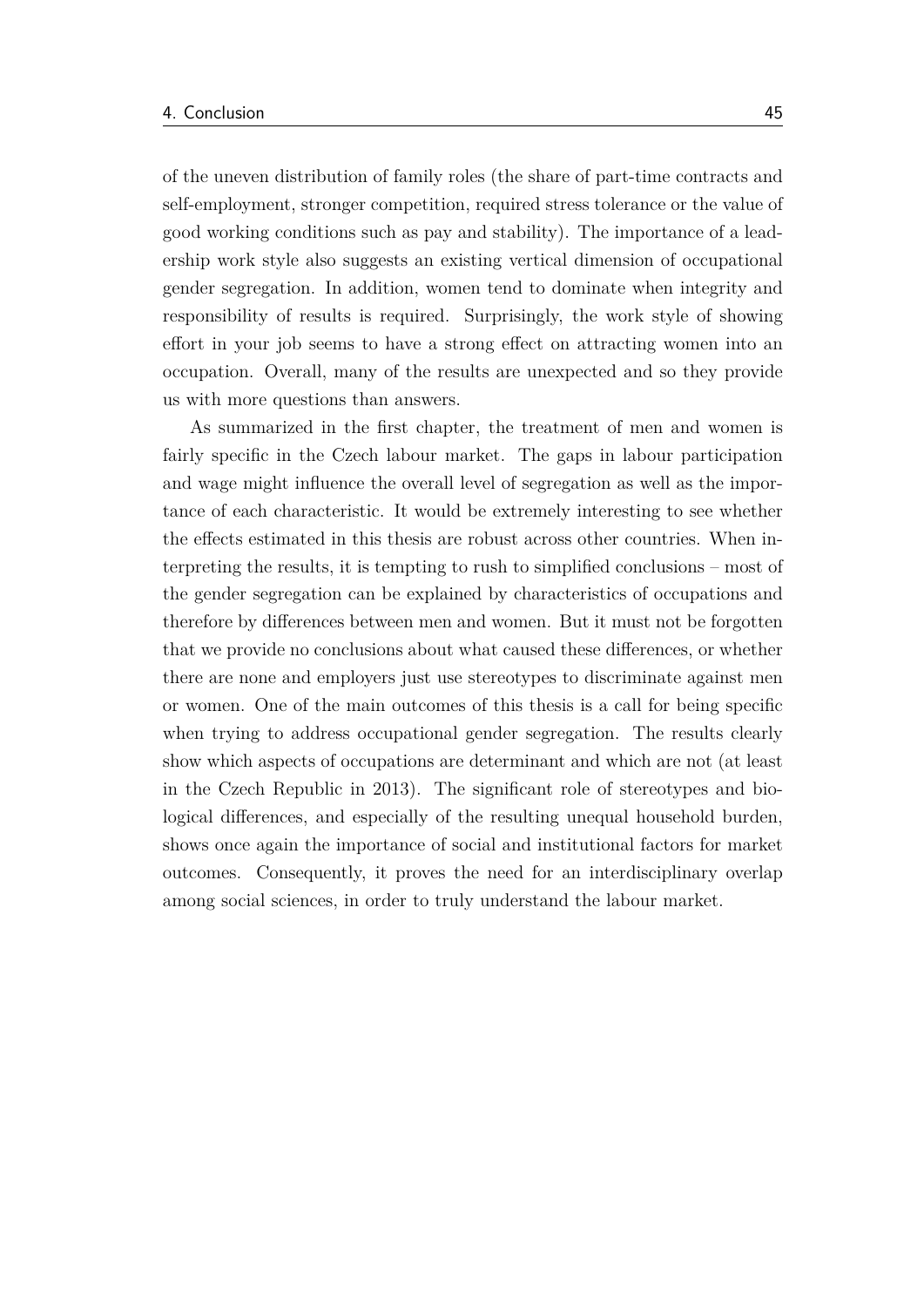## <span id="page-56-0"></span>**Bibliography**

- <span id="page-56-2"></span>Anker, R. (1997): "Theories of occupational segregation by sex." *International Labour Review* **136**: p. 315.
- <span id="page-56-7"></span>Antecol, H. (2013): "Do psychosocial traits help explain gender segregation in young people's occupations?" *Labour economics* **21**: pp. 59–73.
- <span id="page-56-6"></span>Araujo, S. & P. Malecek (2015): "The czech labour market." *OECD Publishing* .
- <span id="page-56-8"></span>Barone, C. (2011): "Some things never change." *Sociology of Education* **84(2)**: pp. 157–176.
- <span id="page-56-9"></span>Baum, C. (2008): "Stata tip 63: Modeling proportions." *Stata Journal* **8(2)**: p. 299.
- <span id="page-56-4"></span>BAUNACH, D. (2002): "Trends in occupational sex segregation and inequality, 1950 to 1990." *Social science research* **31(1)**: pp. 77–98.
- <span id="page-56-1"></span>BETTIO, F. & A. VERASCHCHAGINA (2009): *Gender segregation in the labour market root causes, implications and policy responses in the EU*. Luxemburg: European Commision's Expert Group on Gender and Employment. European Commission, Directorate-General for Employment, Social Affairs and Equal Opportunities, Unit G1 [host].
- <span id="page-56-5"></span>Blackburn, R., J. Browne, B. Brooks, & J. Jarman (2002): "Explaining gender segregation." *The British journal of sociology* **53(4)**: pp. 513–536.
- <span id="page-56-3"></span>Blackburn, R., J. Siltanen, & J. Jarman (1995): "The measurement of occupational gender segregation: current problems and a new approach." *Journal of the Royal Statistical Society. Series A (Statistics in Society)* pp. 319–331.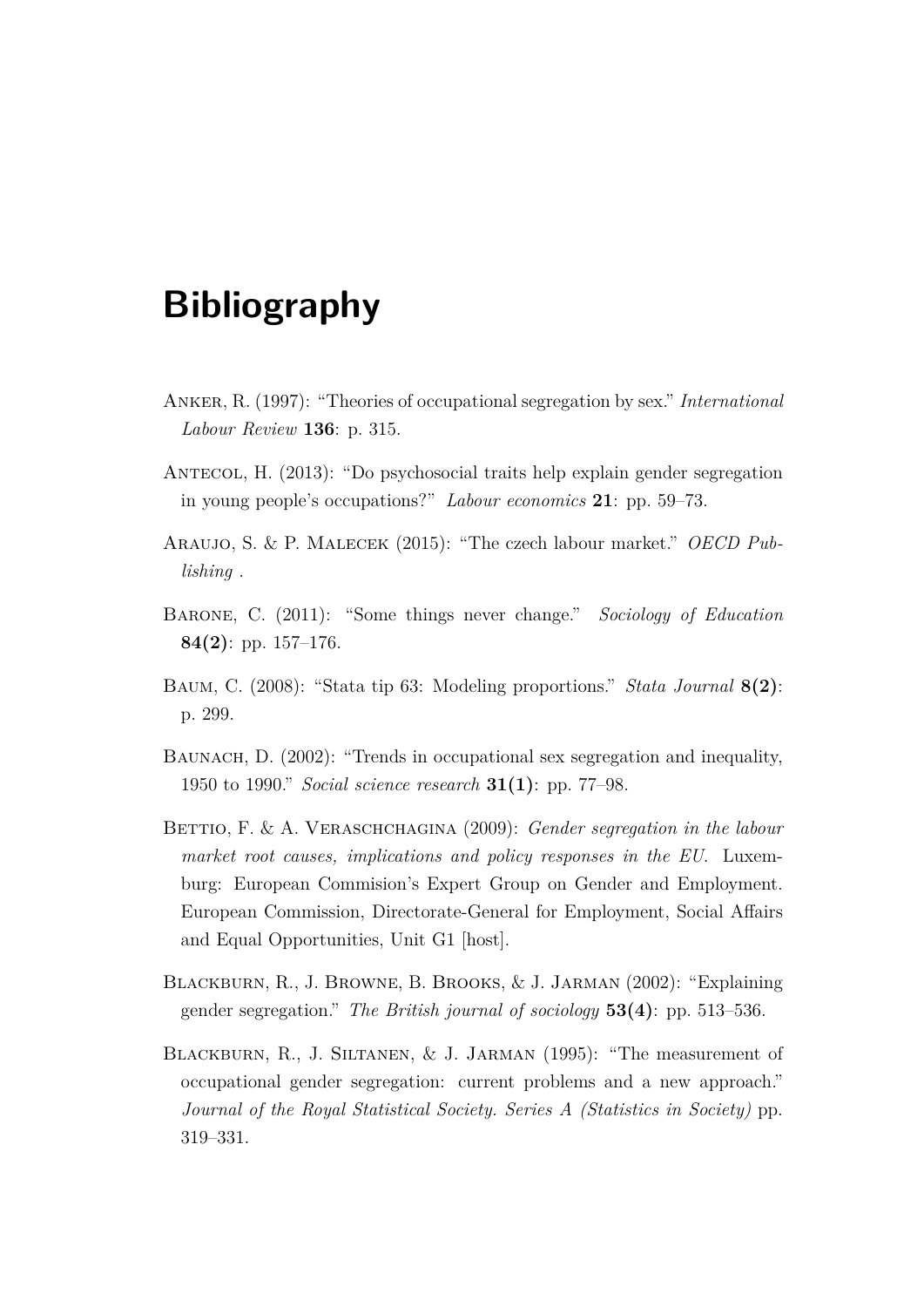- <span id="page-57-4"></span>Blau, F. (2013): "Trends in occupational segregation by gender 1970 – 2009." *Demography* **50(2)**: pp. 471–492.
- <span id="page-57-3"></span>BRIDGES, W. (2003): "Rethinking gender segregation and gender inequality." *Demography* **40(3)**: pp. 543–568.
- <span id="page-57-10"></span>BROWNE, K. (2006): "Evolved sex differences and occupational segregation." *Journal of organizational behavior* **27(2)**: pp. 143–162.
- <span id="page-57-2"></span>Burchel, B., V. Hard, J. Rubery, & M. Smith (2014): *A New Method to Understand Occupational Gender Segregation in European Labour Markets*. Luxemburg: Publications office of the EU.
- <span id="page-57-8"></span>BUSCH-HEIZMANN, A. (2015): "Supply-side explanations for occupational gender segregation." *European sociological review* **31(1)**: pp. 48–64.
- <span id="page-57-6"></span>Charles, M. (1992): "Cross-national variation in occupational sex segregation." *American Sociological Review* **57(4)**: p. 483.
- <span id="page-57-5"></span>Charles, M. (2005): "National skill regimes, postindustrialism, and sex segregation." *Social politics* **12(2)**: pp. 289–316.
- <span id="page-57-1"></span>CHARLES, M. & K. BRADLEY  $(2002)$ : "Equal but separate? a cross-national study of sex segregation in higher education." *American Sociological Review* pp. 573–599.
- <span id="page-57-12"></span>Clark, A. (1997): "Job satisfaction and gender." *Labour economics* **4(4)**: pp. 341–372.
- <span id="page-57-11"></span>Clark, D. C. (2011): "Noncognitive skills, occupational attainment, and relative wages." *Labour economics* **18(1)**: pp. 1–13.
- <span id="page-57-9"></span>CROMPTON, R.  $\&$  F. HARRIS (1998): "Explaining women's employment patterns: 'orientations to work' revisited." *The British Journal of Sociology* **49(1)**: p. 118.
- <span id="page-57-7"></span>Dolado, J. J., F. Felgueroso, & J. F. Jimeno (2003): "Where do women work?: Analysing patterns in occupational segregation by gender." *Annales d'Economie et de Statistique* pp. 293–315.
- <span id="page-57-0"></span>Duncan, O. D. & B. Duncan (1955): "Residential distribution and occupational stratification." *American journal of sociology* pp. 493–503.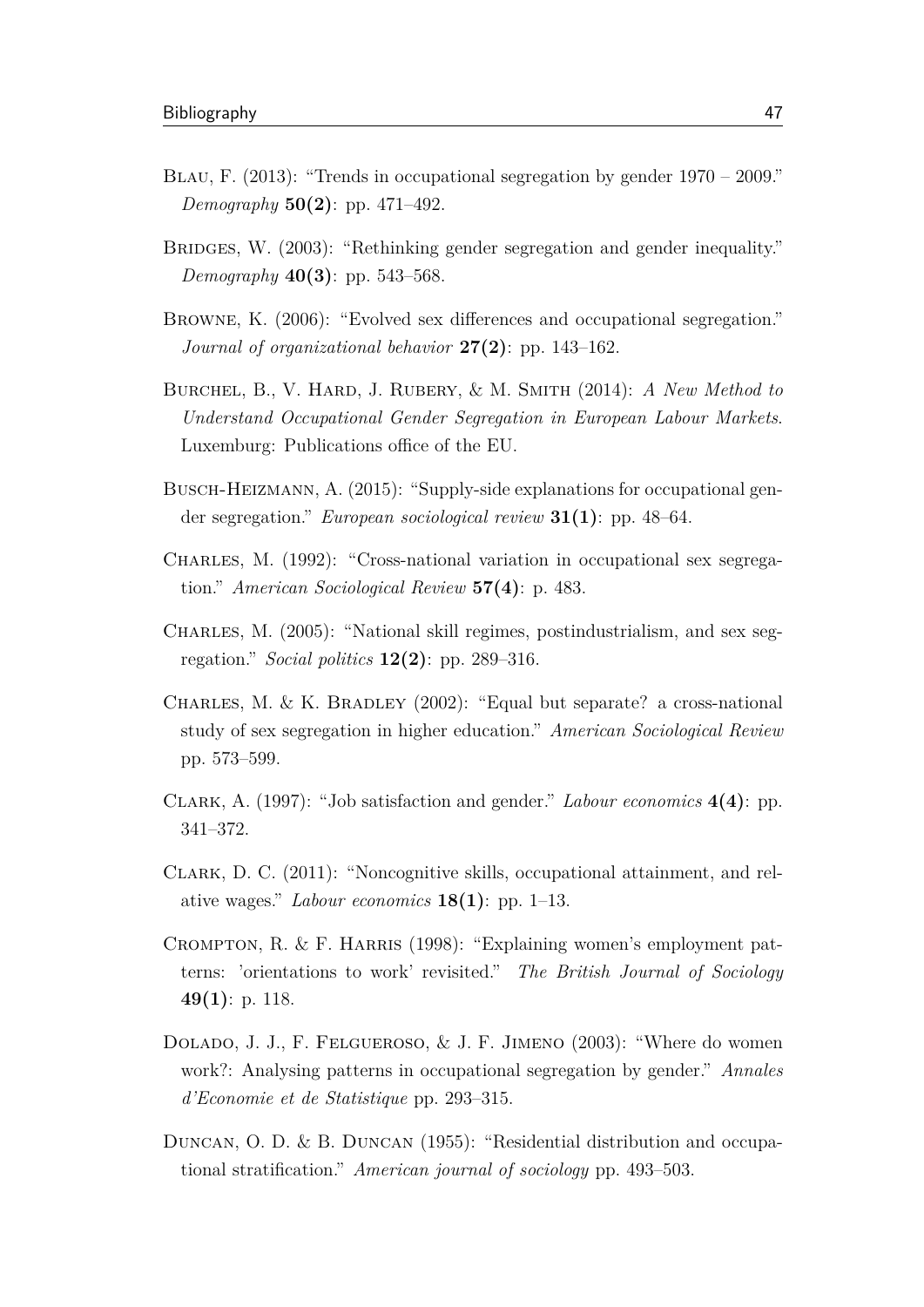- <span id="page-58-0"></span>Epstein, C. F. (1970): *Woman's place: Options and limits in professional careers*. Univ of California Press.
- <span id="page-58-2"></span>Eurostat (2016): "Eurostat statistics explained: Gender statistics."
- <span id="page-58-9"></span>Fortin, N. (2005): "Gender role attitudes and the labour-market outcomes of women across oecd countries." *Oxford Review of Economic Policy* **21(3)**: pp. 416–438.
- <span id="page-58-10"></span>Goldin, C. (2014): "A grand gender convergence." *The American Economic Review* **104(4)**: pp. 1091–1119.
- <span id="page-58-7"></span>Hakim, C. (1991): "Grateful slaves and self-made women." *European sociological review* **7(2)**: p. 101.
- <span id="page-58-5"></span>Humpert, S. (2015): "Gender-based segregation before and after the great recession." *Theoretical and Applied Economics* **22(4 (605), Winter)**: pp. 53–62.
- <span id="page-58-8"></span>Jones, G. (2008): "What is the right number of women? hints and puzzles from cognitive ability research." *Econ Journal Watch* **5(2)**: p. 227.
- <span id="page-58-4"></span>Jurajda, S. & M. Franta (2007): "Occupational gender segregation in the czech republic." *Czech Journal of Economics and Finance* **57(5-6)**: pp. 255–271.
- <span id="page-58-3"></span>Kaliskova, K. & D. Munich (2012): "Cesky: nevzuzity potencial zeme." *IDEA (CERGE/EI) Short Studies* **(3)**.
- <span id="page-58-1"></span>KARMEL, T. & M. MACLACHLAN (1988): "Occupational sex segregation: Increasing or decreasing?" *Economic record* **64(3)**: pp. 187–195.
- <span id="page-58-12"></span>Kieschnick, R. (2003): "Regression analysis of variates observed on (0, 1)." *Statistical Modelling* **3(3)**: pp. 193–213.
- <span id="page-58-6"></span>Lawson, K. M., A. C. Crouter, & S. M. McHale (2015): "Links between family gender socialization experiences in childhood and gendered occupational attainment in young adulthood." *Journal of Vocational Behavior* **90**: pp. 26–35.
- <span id="page-58-11"></span>Lippa, R. (1998): "Gender-related individual differences and the structure of vocational interests." *Journal of personality and social psychology* **74(4)**: pp. 996–1009.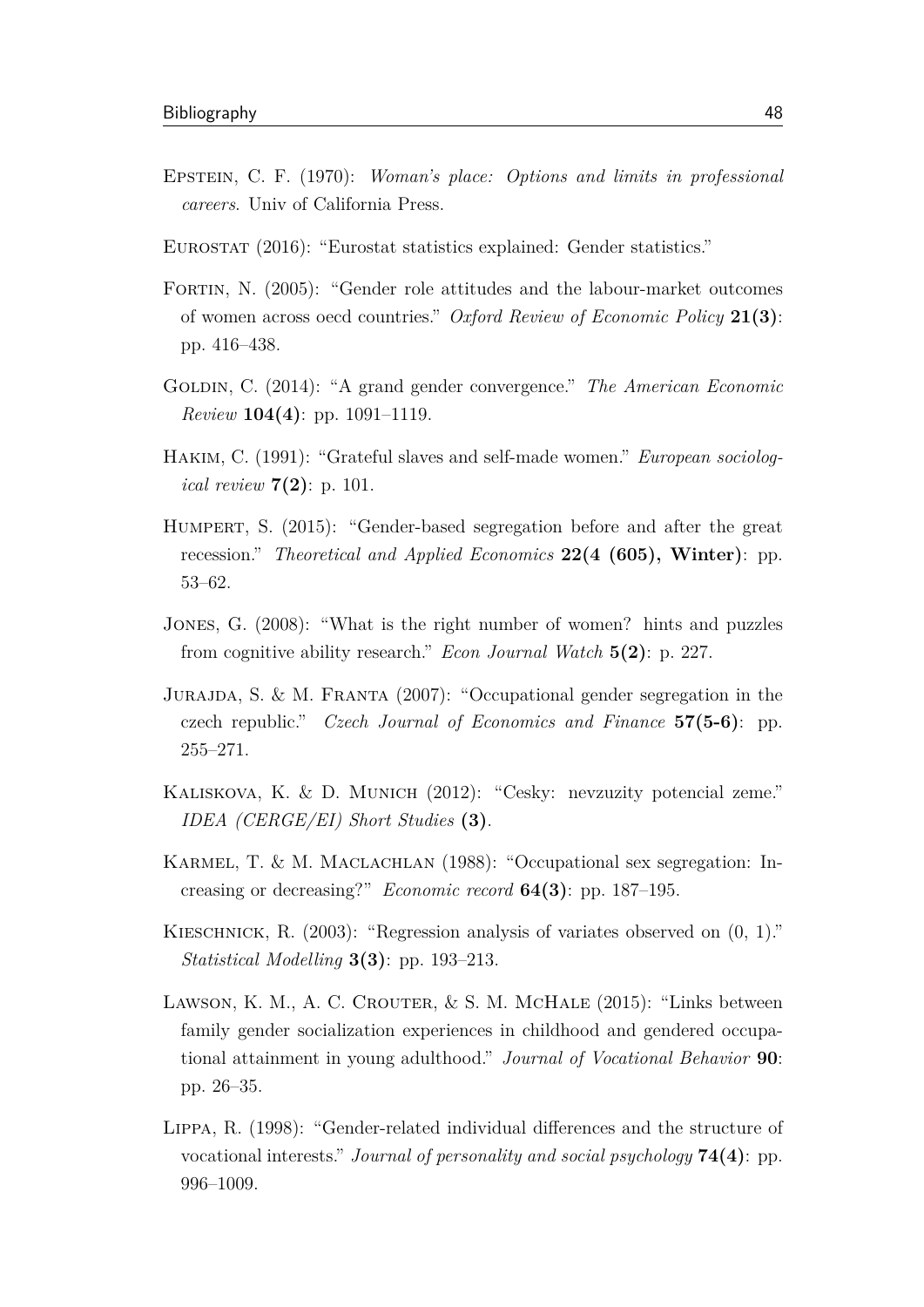- <span id="page-59-13"></span>PAPKE, L. E. & J. WOOLDRIDGE (1993): "Econometric methods for fractional response variables with an application to 401 (k) plan participation rates."
- <span id="page-59-7"></span>PERTOLD-GEBICKA, B. & D. HUSEK (2015): "Female labor force participation and childcare policies." *IES Occasional Paper* **2015(01)**: p. 41.
- <span id="page-59-12"></span>PETO, R. & B. REIZER (2015): "Gender differences in skill content of jobs."
- <span id="page-59-6"></span>POLLERT, A. (2005): "Gender, transformation and employment in central eastern europe." *European Journal of Industrial Relations* **11(2)**: pp. 213–230.
- <span id="page-59-2"></span>Preston, J. A. (1999): "Occupational gender segregation trends and explanations." *The Quarterly review of economics and finance* **39(5)**: pp. 611–624.
- <span id="page-59-4"></span>RACKO, G. & B. BURCHELL  $(2013)$ : "The role of technical progress, professionalization and christian religion in occupational gender segregation." *Work, employment and society* **27(4)**: pp. 581–599.
- <span id="page-59-3"></span>Reskin, B. (1993): "Sex segregation in the workplace." *Annual Review of Sociology* **19(1)**: pp. 241–270.
- <span id="page-59-8"></span>RIDGEWAY, C. & L. SMITH-LOVIN  $(1999)$ : "The gender system and interaction." *Annual Review of Sociology* **25(1)**: pp. 191–216.
- <span id="page-59-1"></span>Semuonov, M. (1999): "Dimensions of gender occupational differentiation in segregation and inequality." *Social Indicators Research* **46(2)**: pp. 225–247.
- <span id="page-59-0"></span>SPARREBOOM, T. (2014): "Gender equality, part-time work and segregation in europe." *International Labour Review* **153(2)**: pp. 245–268.
- <span id="page-59-9"></span>Spelke, E. (2005): "Sex differences in intrinsic aptitude for mathematics and science?" *The American psychologist* **60(9)**: pp. 950–958.
- <span id="page-59-10"></span>TELEB, A. & A. A. AWAMLEH (2012): "Gender differences in cognitive abilites." *Current research in psychology* **3(1)**: pp. 33–39.
- <span id="page-59-5"></span>WHARTON, A. (1989): "Gender segregation in private-sector, public-sector, and self-employed occupations, 1950-1981." *Social Science Quarterly* **70(4)**: p. 923.
- <span id="page-59-11"></span>WRIGHT, D. (2015): "Occupational segregation and psychological gender differences." *Journal of research in personality* **54**: pp. 30–39.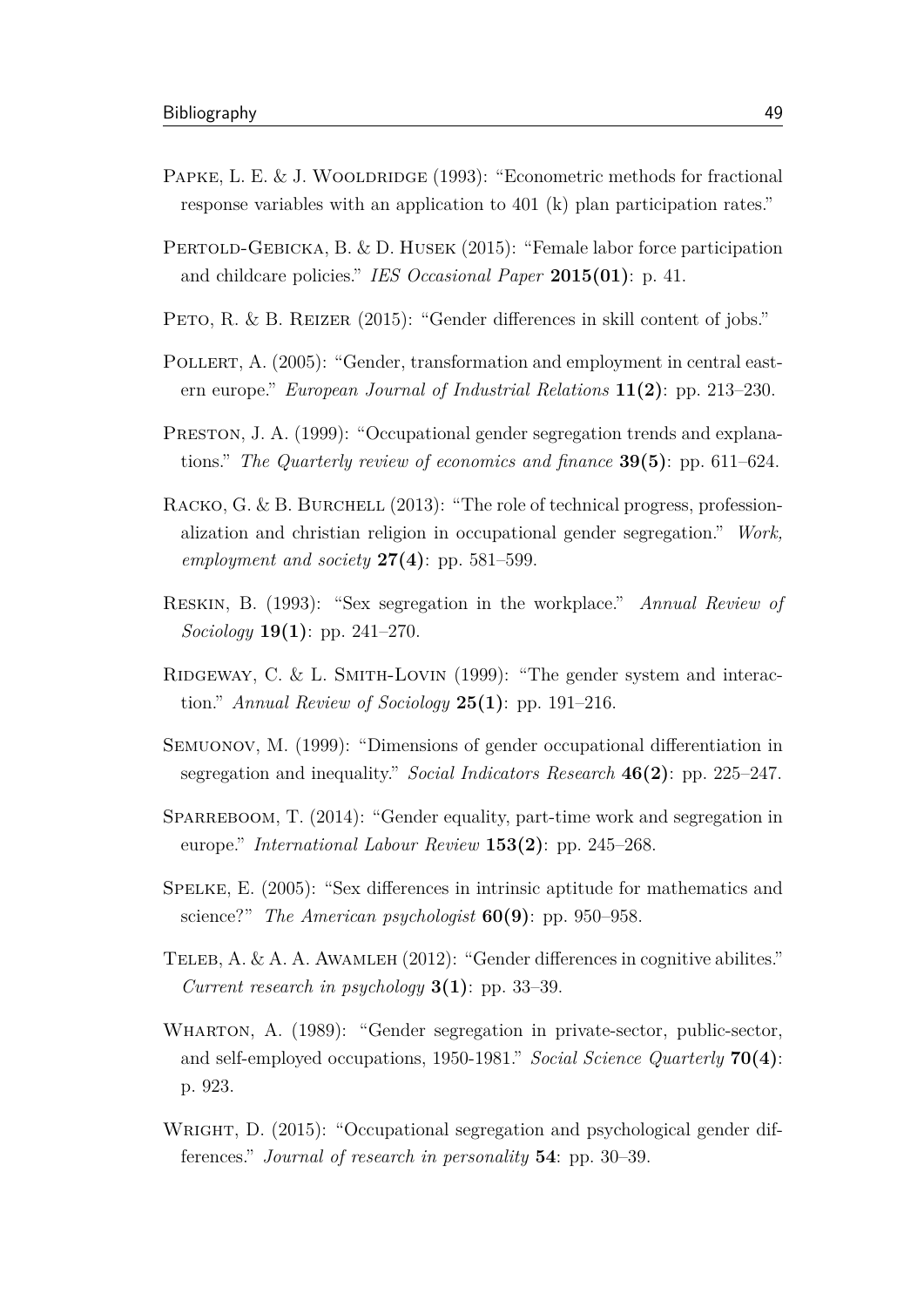<span id="page-60-0"></span>YAMAGUCHI, S. (2014): "Changes in returns to task-specific skills and gender wage gap." *Available at SSRN 2035833* .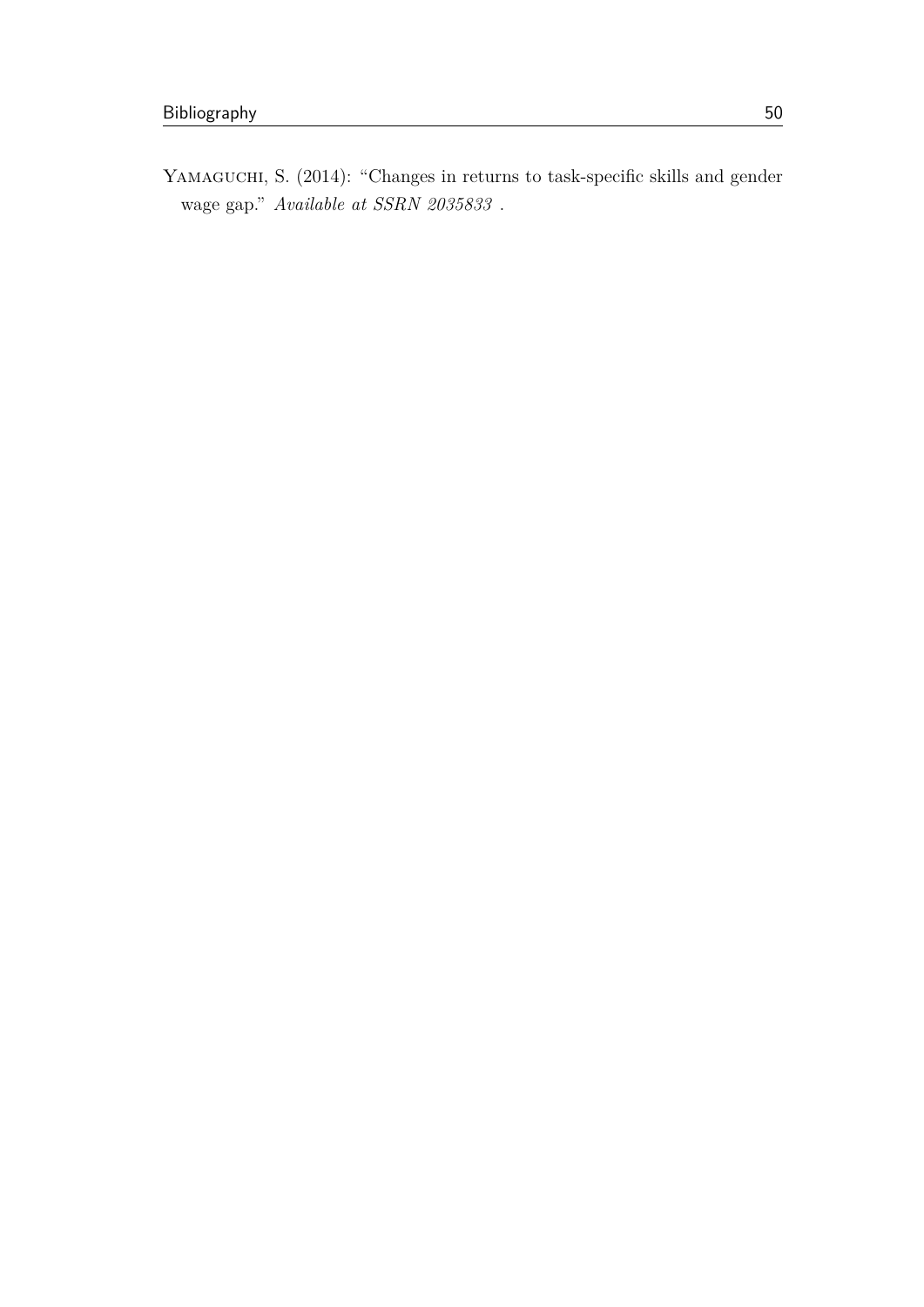# <span id="page-61-0"></span>**Appendix A**

# **Choosing the right estimation method**

Having the proportion of men in an occupation as a dependent variable brings several complications to the analysis. As was already pointed out, the relationship behind the model is necessarily non-linear. Secondly, a decision has to be made whether to weight occupations by their size in the economy. The subsequent paragraphs aim to address these issues.

There are two main reasons why ordinary least squares are not suitable for modelling proportions. Firstly, the dependent variable is bounded on [0*,* 1]. Therefore the relationship between characteristics of occupations and the share of men cannot be linear. OLS is likely to produce insensible predictions about certain occupations having more than 100% or less than 0% of men. Secondly, the variance of the error term is inherently heteroscedastic. When the expected value of the dependent variable moves to one of its bounds, the variance goes to zero (though heteroscedasticity could be dealt with by computing robust standard errors).

An easy way to address these issues is to transform the dependent variable, so it would range over the whole real line. Then the model can be estimated by OLS. The logit transformations (logarithm of the odds ratio) is often used (e.g. by [Busch-Heizmann](#page-57-8) [\(2015\)](#page-57-8) for modelling the share of men in an occupation). However, this approach is usable only for data on (0*,* 1), zeros and ones cannot be transformed. But our data contain many boundary observations (see [Figure A.1](#page-62-0) for both unweighted and weighted distributions). [Kieschnick](#page-58-12) [\(2003\)](#page-58-12) suggest utilizing the Beta function. However, [Papke & Wooldridge](#page-59-13) [\(1993\)](#page-59-13) warn that such methods assume that each value on [0*,* 1] comes with a probability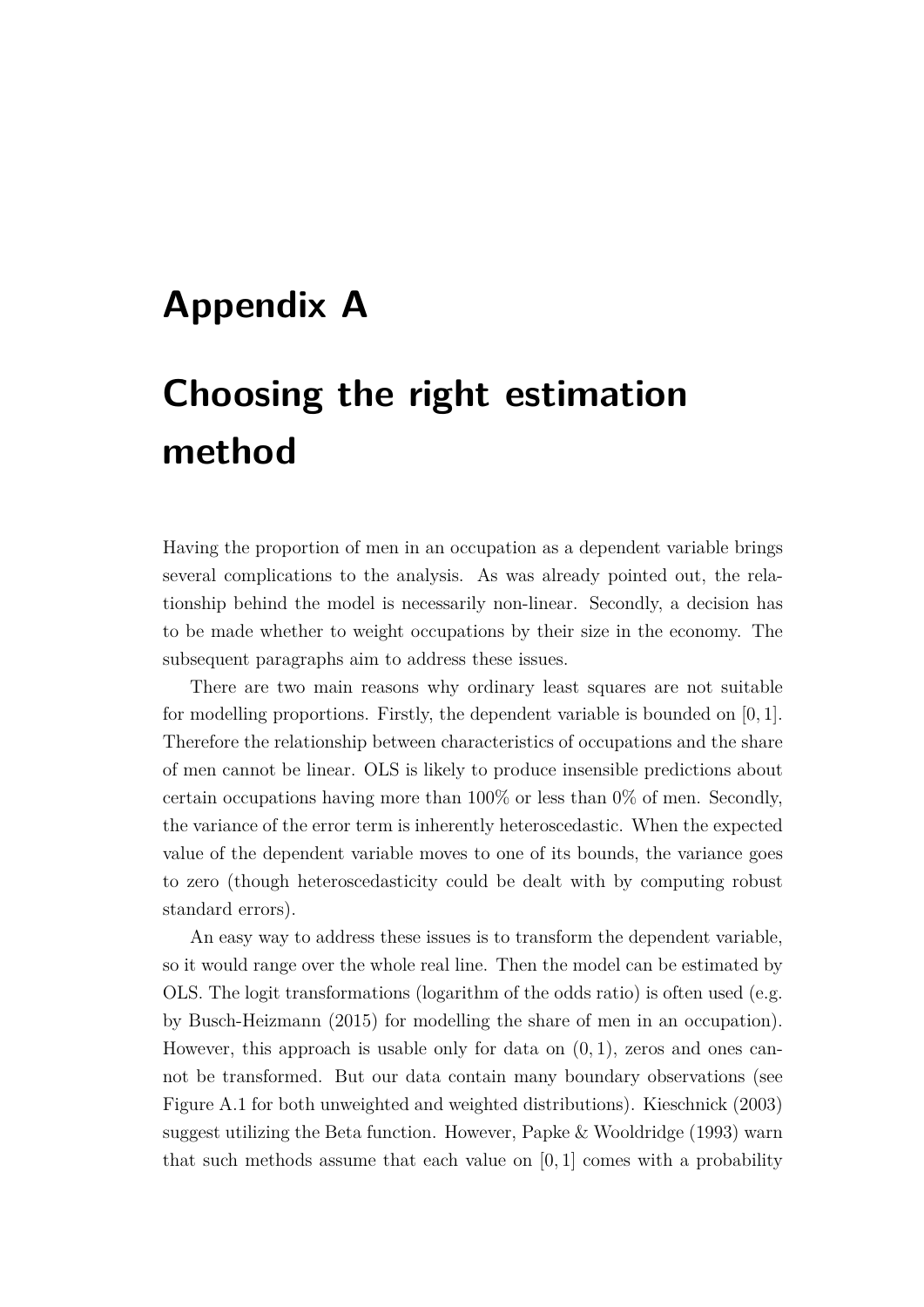<span id="page-62-0"></span>

Figure A.1: Distribution of the dependent variable (the share of men in an occupation)

*Source:* author's elaboration.

of zero. Assuming this seems unjustified given the peak at 100% of men in our sample.

The Tobit model can also be considered. It assumes that there is a latent variable behind the estimated relationship, ranging possibly on the whole real line. If the latent variable had been observed, the relationship with explanatory variables would have been linear. But for a reason the ideal values are censored and therefore the observed values are bounded. However, it is quite unintuitive to think of an ideal share of men in an occupation that could be negative or above 1. By rejecting the alternatives, it seems reasonable to follow the approach recommended by [Papke & Wooldridge](#page-59-13) [\(1993\)](#page-59-13) as well as [Kieschnick](#page-58-12) [\(2003\)](#page-58-12). A logit link was assumed, and a quasi maximum likelihood approach was utilized to make use of the boundary observations.

Weighting the observations by the number of employees is not exactly intuitive. If we tried to find out, how many more women would be employed in an occupation after increasing its demand for a particular ability, there is no straightforward justification for prioritizing some observations. However, the purpose of our empirical analysis is not to predict changes. It is to find out, which factors matter on the labour market. It is to compare which occupational characteristics are significant in shaping the distribution of men and women on the labour market. For this purpose it is reasonable to put more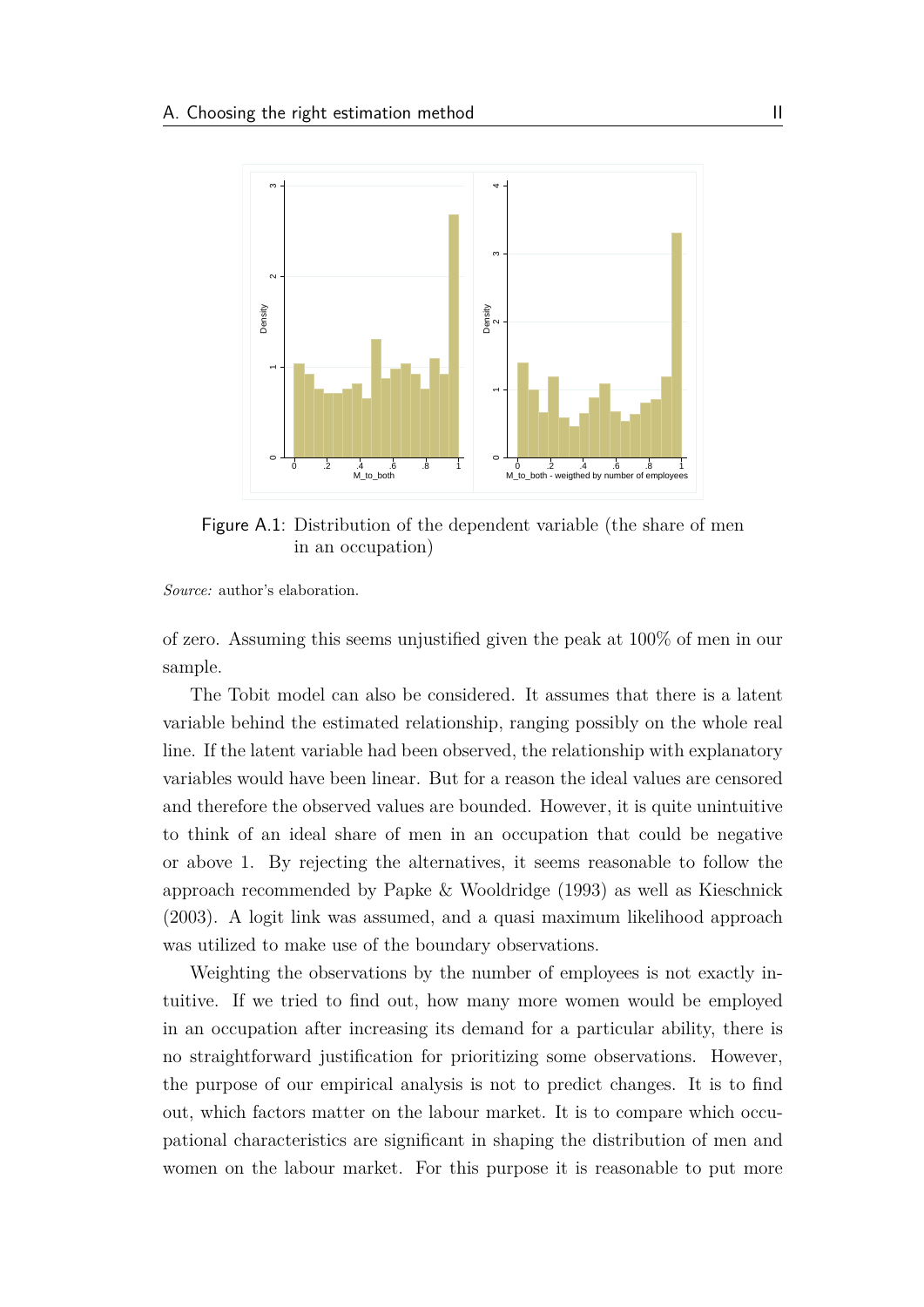weight on those occupations who employ more people. Thanks to that our results are not driven by occupations that are marginal. A second practical reason for weighting is to mitigate the effects of possible measurement errors in computing the share of men. In the beginning all occupations with less than 15 observations were excluded from our analysis. Still evaluating the share of men from just 16 observations is problematic. [Table A.1](#page-63-0) compares the results for weighted and unweighted observations. The biggest difference is for stress tolerance and the value of good relationships. Most effects actually seem stronger when observations are weighted.

<span id="page-63-0"></span>

|                            | $(1 - \text{without weight})$ |           | $(2$ - occupations weighted) |                      |
|----------------------------|-------------------------------|-----------|------------------------------|----------------------|
|                            | M <sub>to_both</sub>          |           |                              | M <sub>to</sub> both |
| Spatial_Orientation        | $0.533***$                    | (4.17)    | $0.698***$                   | (4.38)               |
| Mathematical_Reasoning     | $-0.605***$                   | $(-4.90)$ | $-0.527***$                  | $(-3.41)$            |
| Memorization               | $0.840***$                    | (3.40)    | $0.953***$                   | (3.44)               |
| Manual_Dexterity           | $-0.240**$                    | $(-2.13)$ | $-0.303**$                   | $(-2.11)$            |
| Selective_Attention        | 0.400                         | (1.27)    | $-0.0894$                    | $(-0.22)$            |
| Time_Sharing               | $-0.649**$                    | $(-2.46)$ | $-0.606*$                    | $(-1.70)$            |
| Knowledge_Mechanical       | 0.0416                        | (0.48)    | $-0.0417$                    | $(-0.41)$            |
| Interest_Realistic         | $0.244***$                    | (3.56)    | $0.344***$                   | (4.40)               |
| Interest_Social            | $-0.211**$                    | $(-2.93)$ | $-0.169**$                   | $(-2.11)$            |
| Style_Leadership           | $0.860**$                     | (3.25)    | $0.834**$                    | (2.56)               |
| Style_Effort               | $-1.142***$                   | $(-3.67)$ | $-1.418***$                  | $(-3.64)$            |
| Style_Stress_Tolerance     | $0.485*$                      | (1.80)    | $1.004**$                    | (2.74)               |
| Style_Concern_for_Others   | $-0.695**$                    | $(-2.54)$ | $-0.687**$                   | $(-2.15)$            |
| Style_Integrity            | $-0.336$                      | $(-1.17)$ | $-0.765*$                    | $(-1.86)$            |
| Hazardous_Equipment        | $0.321**$                     | (2.25)    | $0.460**$                    | (2.67)               |
| Competition                | $0.721***$                    | (4.19)    | $0.803***$                   | (3.73)               |
| Responsibility_for_results | $-0.397**$                    | $(-2.48)$ | $-0.576**$                   | $(-2.82)$            |
| Value_Relationship         | 0.0419                        | (0.34)    | $-0.209$                     | $(-1.44)$            |
| Value_Working_Condition    | $0.546***$                    | (3.54)    | $0.727***$                   | (4.53)               |
| Value_Independence         | 0.116                         | (0.85)    | 0.206                        | (1.29)               |
| $\overline{N}$             | 311                           |           | 311                          |                      |

*t* statistics in parentheses

 $\binom{*}{p}$  *k*  $p$  < 0.1, \*\*  $p$  < 0.05, \*\*\*  $p$  < 0.001

Table A.1: The effect of weights

[Figure A.2](#page-64-0) shows the predicted distributions for OLS, Tobit and GLM, both without and with weights. It seems that our selected method is the best at capturing the non-linear nature of the relationship between the share of men and occupational characteristics. However, [Figure A.3](#page-65-0) shows that the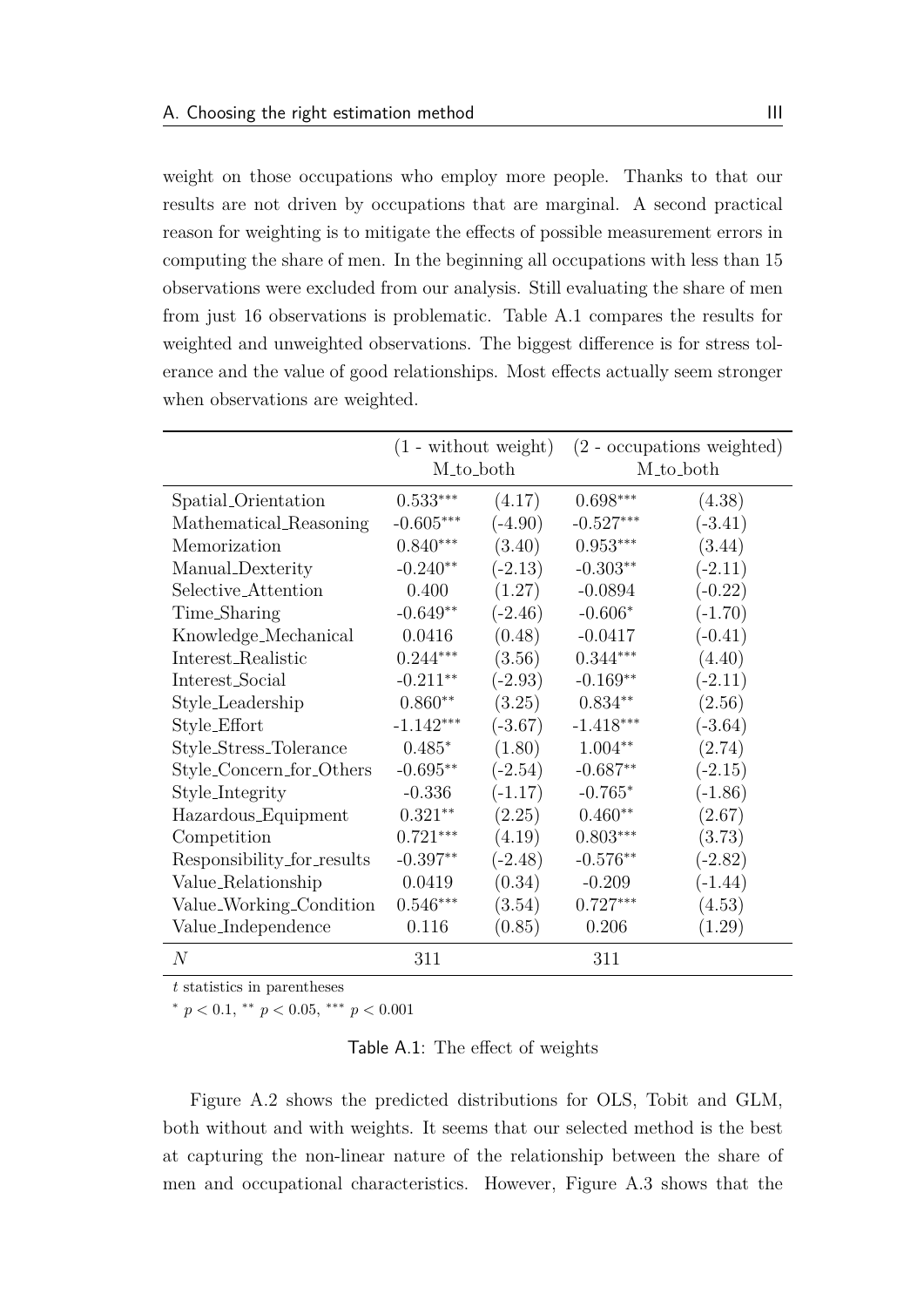results are far from perfect. All methods show a positive relationship between estimated residuals and values of the dependent variable. Such a pattern is problematic and suggests that none of the methods is able to capture all the non-linearity. All of them predict the share of men to be closer to the average than it actually is. All methods underestimate it when it is truly close to 1 and overestimate it when it is close to zero. These results represent a call for new ideas beyond the already used about how to model fractions.

In addition, a possible interpretation is that all of the variables included in the model are not enough to justify the concentration of men and women in different occupations. Even when various differences between occupations are taken into account, the resulting distribution is still too extreme to be explained by these differences. Other forces must play a role. Some of the circular mechanisms strengthening initial causes or rigidities caused by factors that are no longer relevant could be those forces.

<span id="page-64-0"></span>

Figure A.2: Comparison of predicted means from 3 regression methods - OLS, Tobit and GLM with logit link with and without using weights

*Source:* author's elaboration.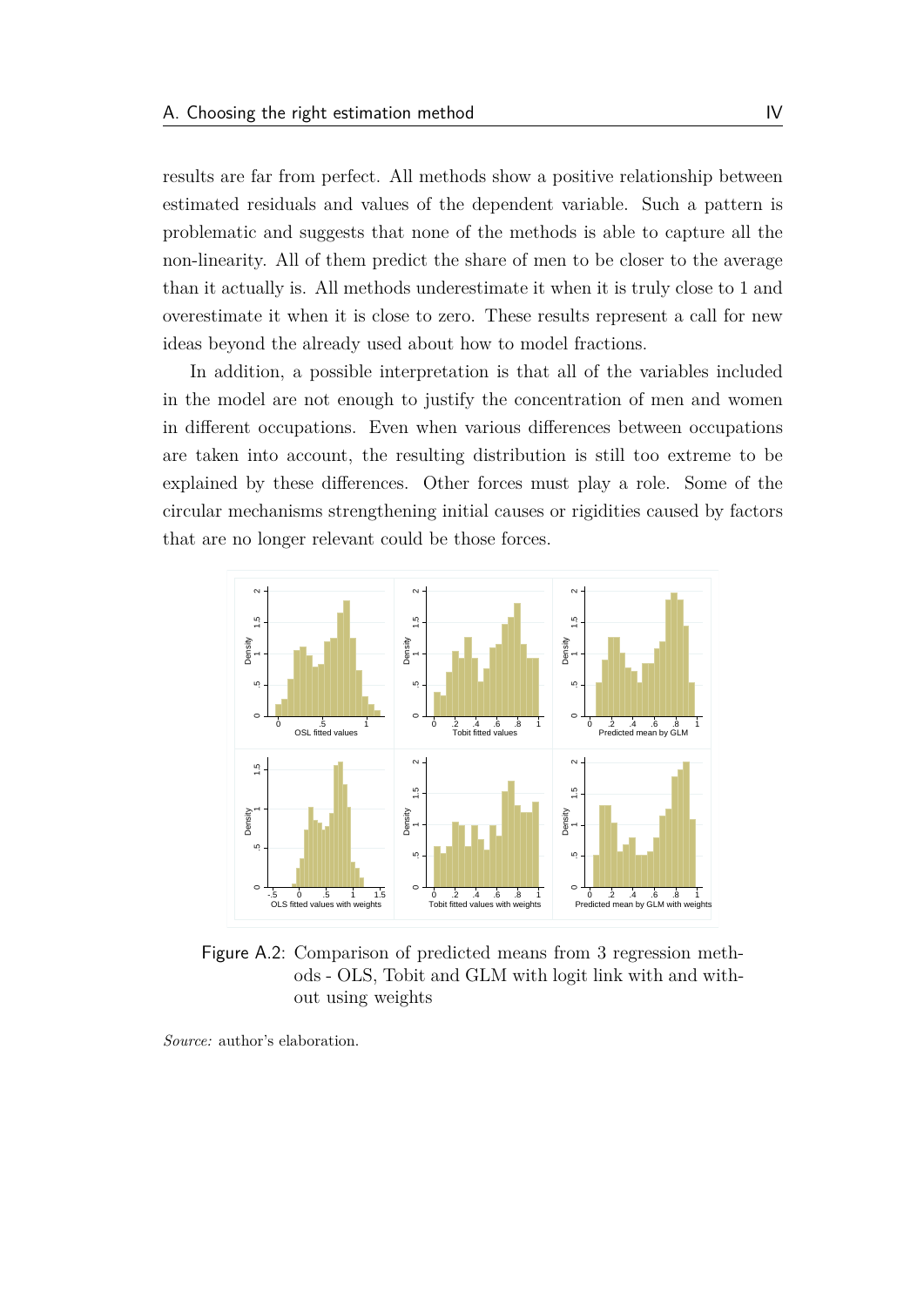<span id="page-65-0"></span>

Figure A.3: Comparison of failing to capture non-linearity by OLS, Tobit and GLM with logit link (with or without weights)

*Source:* author's elaboration.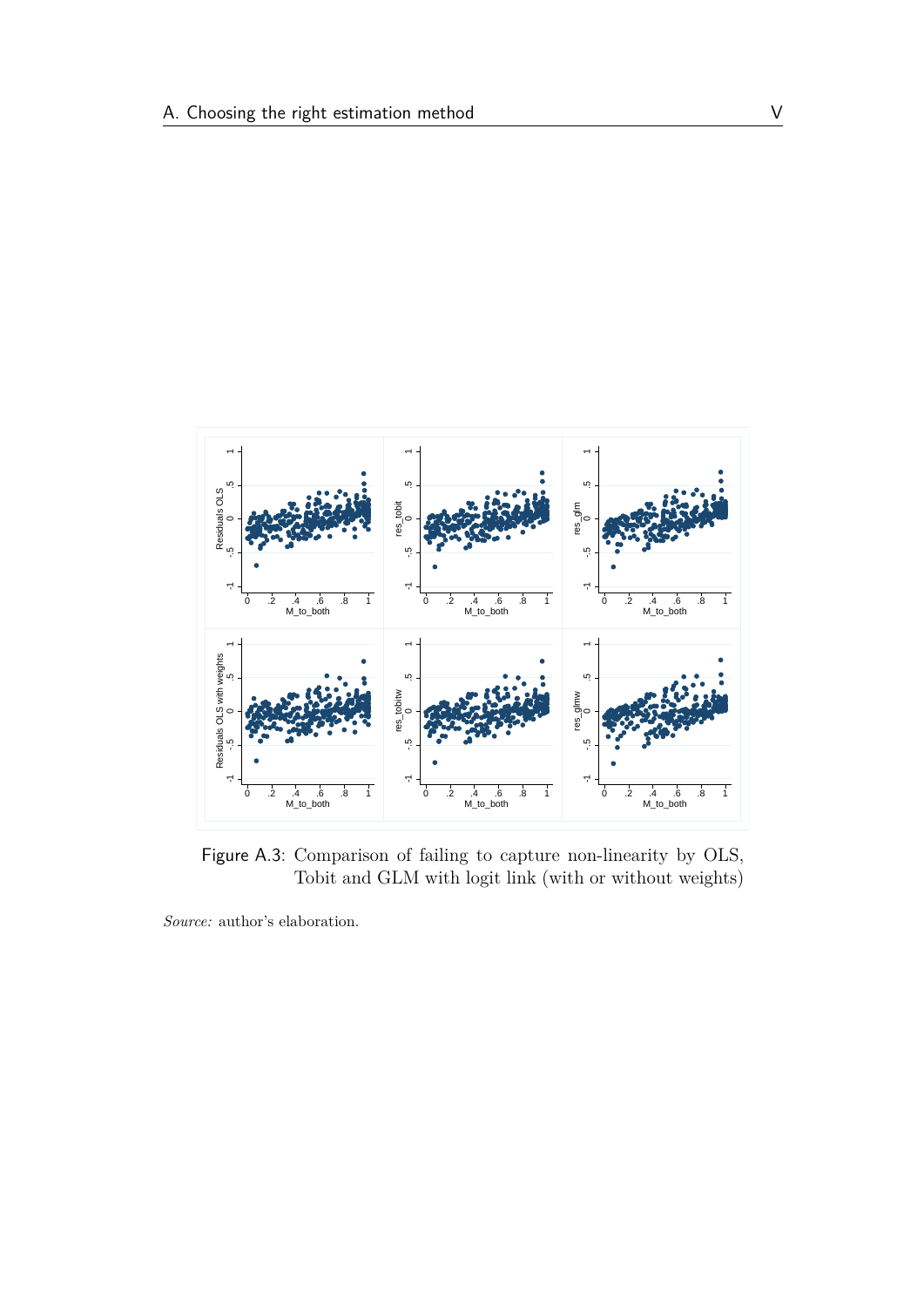## <span id="page-66-0"></span>**Appendix B**

### **Supportive tables**

#### Table B.1: Employed population – the level of education

<span id="page-66-1"></span>

| Level of Education                                | Men Women                     | - All |
|---------------------------------------------------|-------------------------------|-------|
| Finished primary school or lower                  | $3.53\%$ $5.07\%$ $4.22\%$    |       |
| Secondary school finished without the final exams | $42.36\%$ 27.77\% 36.01\%     |       |
| Secondary school finished with the final exams    | $31.65\%$ $40.56\%$ $35.52\%$ |       |
| Tertiary education without PhD                    | $21.68\%$ $26.16\%$ $23.63\%$ |       |
| PhD or similar                                    | $0.78\%$ $0.43\%$ $0.63\%$    |       |

All men employed as well as all women employed represent the 100%.

Among the employed population, women are on average more educated, although in absolute terms they represent a smaller share in each category due to their lower participation rate. *Source:* author's computations based on the Czech LFS for 2013.

| Marital Status | Men    | Women  |
|----------------|--------|--------|
| Single         | 84.39% | 72.69% |
| Married        | 93.48% | 75.54% |
| Divorced       | 86.89% | 80.24% |
| Widowed        | 85.42% | 72.06% |

<span id="page-66-2"></span>Table B.2: Employment among men/women 15-59 excluding students

Among married women, higher share is working than among single women, a result robust to excluding students. However, the jumps for married men and divorced women show the importance of bread-winners.

*Source:* author's computations based on the Czech LFS for 2013.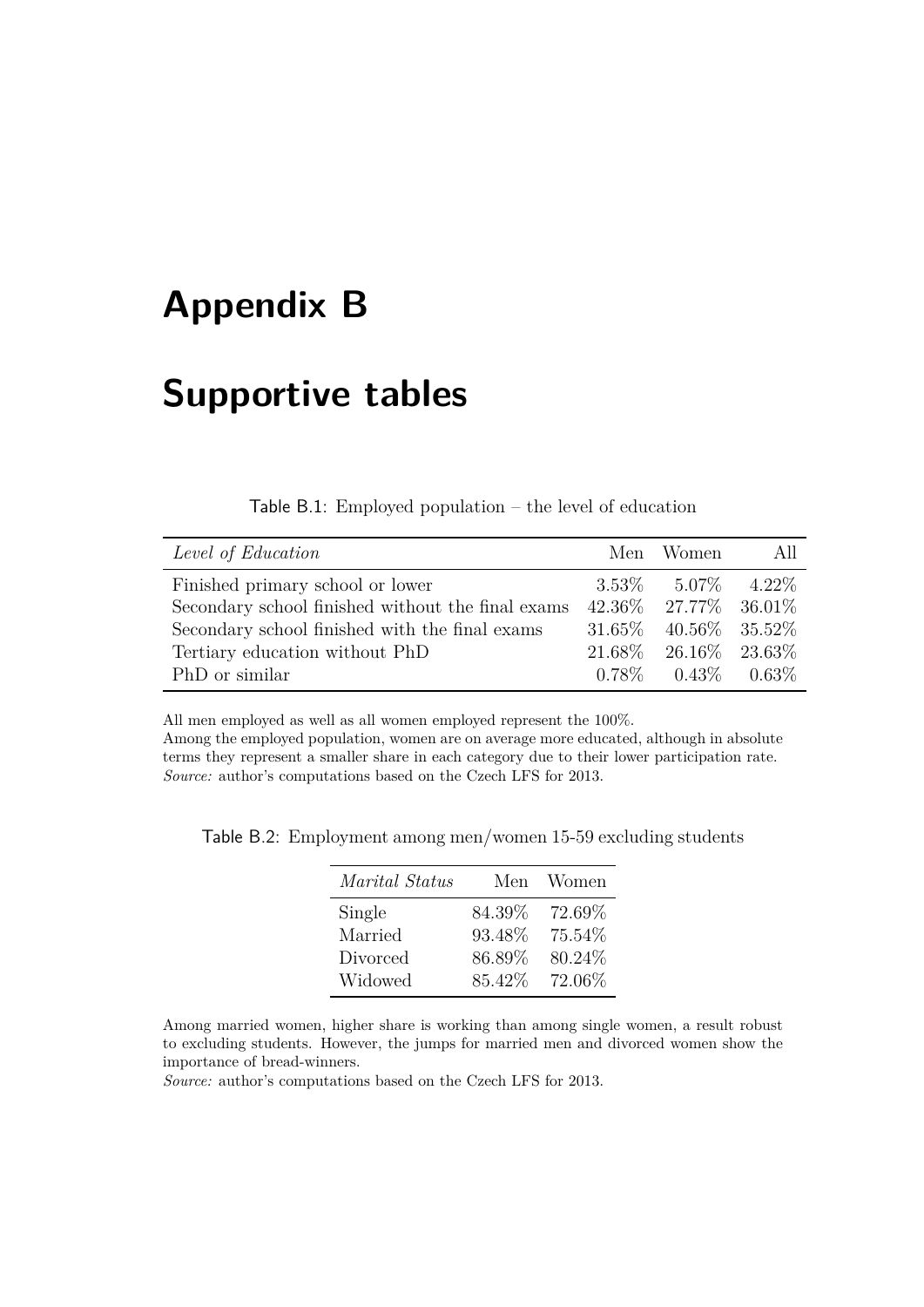| Level                                            |           |
|--------------------------------------------------|-----------|
| Primary school or lower                          | 46.46\%   |
| Secondary school finished without the final exam | 53.09%    |
| Secondary school finished with the final exam    | $61.10\%$ |
| Higher                                           | 40.89%    |

<span id="page-67-0"></span>Table B.3: Index of dissimilarity by the level of education

In the first category a predominantly role is played by cleaners and helpers with 90% of women. In the second and third group segregation is driven by various blue-collar jobs as well as clerks and health associate professionals such as nurses. In the highest group occupations contributing most to segregation are teachers and medical doctors on one side and IT specialists and engineers on the other.

<span id="page-67-1"></span>*Source:* author's elaboration based on the Czech LFS for 2013 using the 2-digits ISCO-08 classification.

| Marital Status | $\Box$ | ID restricted $(1)$ |
|----------------|--------|---------------------|
| Single         | 51.85% | 52.21\%             |
| Married        | 54.38% | 54.89%              |
| Divorced       | 55.01% | 55.93%              |
| Widowed        | 61.76% |                     |

Table B.4: Index of dissimilarity by marital status

(1) In the last column, people who reported to be in retirement or educating themselves, as well as people above 60 were excluded. The widowed category has now too few observations. *Source:* author's elaboration based on the Czech LFS for 2013 using the 2-digits ISCO-08 classification..

<span id="page-67-2"></span>Table B.5: Index of dissimilarity by the degree of urbanization

| Level                     | ID      |
|---------------------------|---------|
| Densely populated area    | 50.59%  |
| Intermediate density area | 53.30%  |
| Thinly populated area     | 56.37\% |

DEGURBA (Degree of Urbanization) is an Eurostat classification of the density of population.

*Source:* author's elaboration based on the Czech LFS for 2013 using the 2-digits ISCO-08 classification..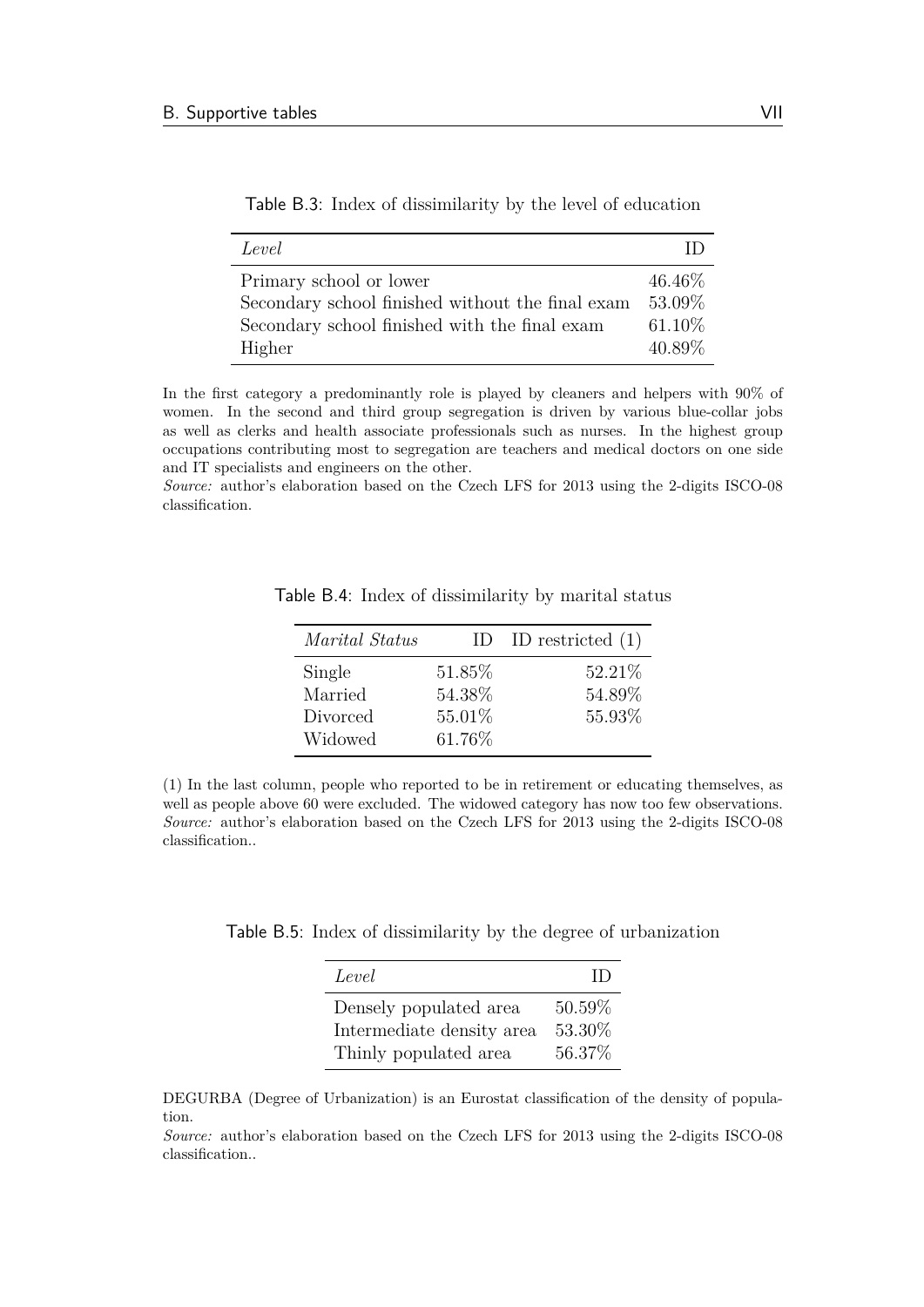<span id="page-68-0"></span>

| Variable                       | Mean   | Std. Dev. | Min.             | Max.           |
|--------------------------------|--------|-----------|------------------|----------------|
| M <sub>to_both</sub>           | 0.564  | 0.311     | $\boldsymbol{0}$ | $\mathbf{1}$   |
| Mathematical_Reasoning         | 2.321  | 0.837     | 0.13             | 4.63           |
| Memorization                   | 2.206  | 0.527     | 0.5              | 3.38           |
| Spatial_Orientation            | 0.79   | 0.77      | $\overline{0}$   | 3.25           |
| Selective_Attention            | 2.93   | 0.304     | 2.12             | $\overline{4}$ |
| Time_Sharing                   | 2.482  | 0.354     | 0.38             | 3.438          |
| Rate_Control                   | 1.227  | 1.014     | $\overline{0}$   | 3.2            |
| Static_Strength                | 1.734  | 1.186     | $\overline{0}$   | 4.065          |
| Oral_Comprehension             | 3.811  | 0.527     | 1.88             | 5.185          |
| Manual_Dexterity               | 2.16   | 1.064     | $\boldsymbol{0}$ | 4.408          |
| Interest_Artistic              | 2.056  | 1.315     | $\mathbf{1}$     | $\overline{7}$ |
| Interest_Conventional          | 4.361  | 1.326     | 1.165            | $\overline{7}$ |
| Interest_Enterprising          | 3.875  | 1.794     | $\mathbf{1}$     | $\overline{7}$ |
| Interest_Investigative         | 2.823  | 1.551     | $\mathbf{1}$     | $\overline{7}$ |
| Interest_Realistic             | 4.747  | 1.99      | $\mathbf{1}$     | $\overline{7}$ |
| Interest_Social                | 2.66   | 1.678     | $\mathbf{1}$     | $\overline{7}$ |
| Style_Leadership               | 3.631  | 0.508     | 2.356            | 4.83           |
| Style_Dependability            | 4.395  | 0.243     | 3.41             | 4.9            |
| Style_Concern_for_Others       | 3.775  | 0.447     | 2.49             | 4.775          |
| Style_Social_Orientation       | 3.402  | 0.5       | 1.73             | 4.51           |
| Style_Effort                   | 3.762  | 0.336     | 2.9              | 4.59           |
| Style_Stress_Tolerance         | 3.965  | 0.415     | 2.94             | 4.770          |
| Style_Flexibility_Adaptability | 3.93   | 0.341     | 3                | 4.71           |
| Style_Attention_to_detail      | 4.363  | 0.278     | 3.25             | 4.884          |
| Style_Integrity                | 4.25   | 0.405     | 2.895            | 4.98           |
| Hazardeous_Equipment           | 2.184  | 1.051     | $\mathbf{1}$     | 4.91           |
| Competition                    | 3.028  | 0.498     | 1.59             | 4.76           |
| Skill_Reading_Comprehension    | 3.439  | 0.72      | 1.75             | 5.227          |
| Skill_Mathematics              | 2.385  | 0.796     | $\overline{0}$   | 4.88           |
| Skill_Social_Perceptiveness    | 3.026  | 0.59      | 1.62             | 5.064          |
| Skill_Service_Orientation      | 2.815  | 0.561     | 1.38             | 4.092          |
| Value_Achievment               | 3.903  | 1.276     | 1.557            | $\overline{7}$ |
| Value_Independence             | 4.229  | 1.135     | 1.67             | 6.835          |
| Value_Recognition              | 3.409  | 1.21      | $\mathbf{1}$     | 6.5            |
| Value_Relationship             | 4.433  | 1.019     | 1.67             | $\overline{7}$ |
| Value_Support                  | 4.379  | 0.774     | $\overline{2}$   | 6              |
| Value_Working_Condition        | 3.868  | 1.095     | 1.5              | 6.5            |
| Responsibility_for_results     | 3.298  | 0.548     | 1.65             | 4.743          |
| Time <sub>-pressure</sub>      | 3.835  | 0.411     | 1.91             | 4.8            |
| Knowledge_Mechanical           | 2.292  | 1.397     | 0.125            | 6.12           |
| parttime_perc                  | 7.376  | 8.645     | $\boldsymbol{0}$ | 55.511         |
| public_perc                    | 8.289  | 20.536    | $\overline{0}$   | 100            |
| selfempl_perc                  | 15.586 | 18.702    | $\overline{0}$   | 81.458         |
| N                              |        | 277       |                  |                |

Table B.6: Summary statistics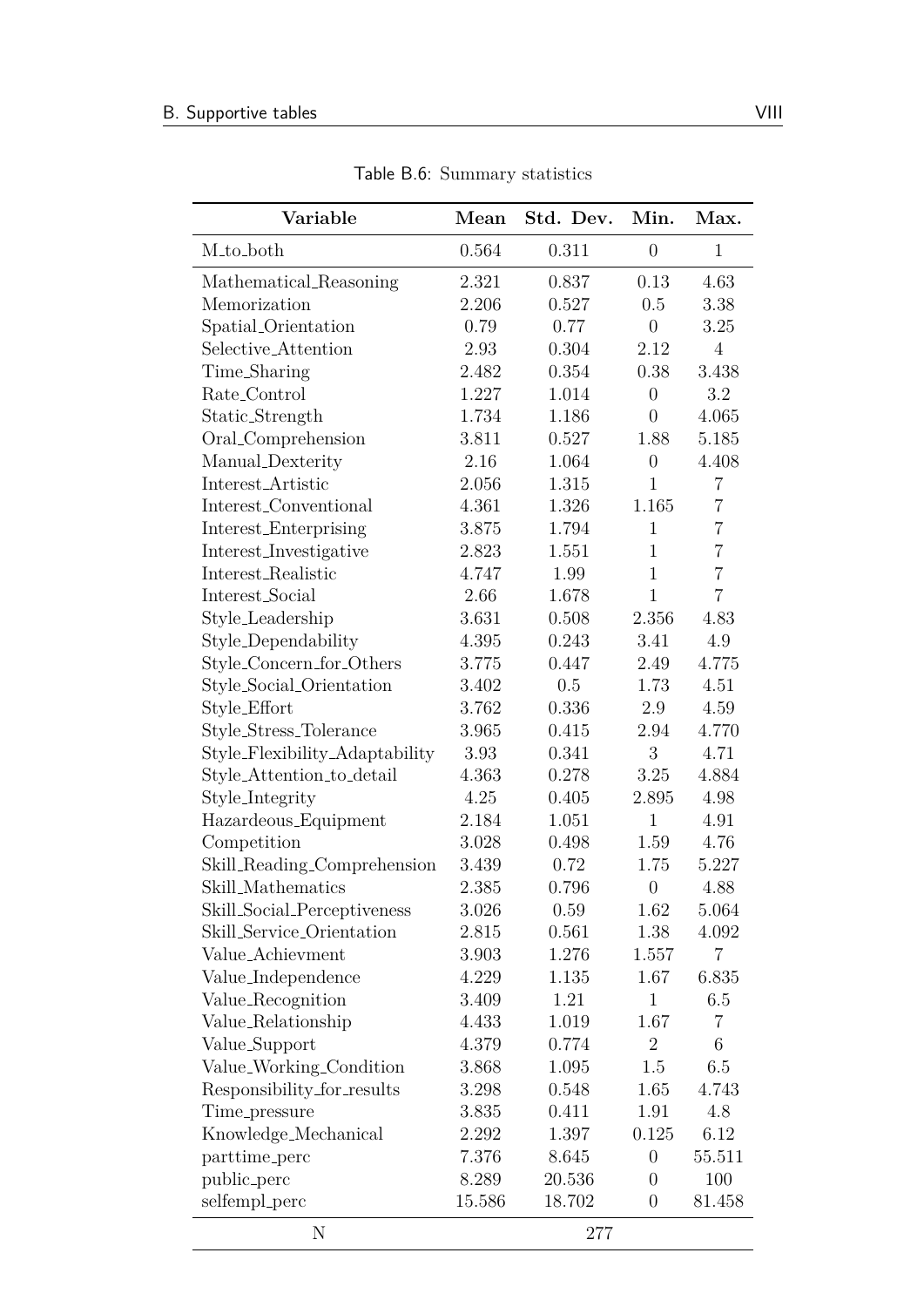<span id="page-69-0"></span>

|                              | B. Supportive tables               | $\mathsf{IX}$                                                                                                                                                                                                                                                                                                                                                                          |
|------------------------------|------------------------------------|----------------------------------------------------------------------------------------------------------------------------------------------------------------------------------------------------------------------------------------------------------------------------------------------------------------------------------------------------------------------------------------|
|                              | иогу-Соп                           | 0.88<br>00.1                                                                                                                                                                                                                                                                                                                                                                           |
|                              | Relation                           | 0.34<br>0.36<br>00 <sub>1</sub>                                                                                                                                                                                                                                                                                                                                                        |
|                              | Resp_res                           | 0.04 0.04<br>$1.00\,$                                                                                                                                                                                                                                                                                                                                                                  |
|                              | Comp                               | 0.28<br>1.00                                                                                                                                                                                                                                                                                                                                                                           |
|                              | bissaH                             | $-0.280.500.36$<br>$-0.270.530.39$<br>$-0.52$<br>$-0.0 -$<br>0.28<br>$1.00\,$                                                                                                                                                                                                                                                                                                          |
|                              | Integr                             | $-0.60$<br>$0.06$<br>0.25<br>0.62<br>1.00<br>$0.61\,$<br>0.61                                                                                                                                                                                                                                                                                                                          |
|                              | Сопсети                            | $-0.40$<br>$-0.08$<br>0.57<br>0.09<br>0.24<br>0.19<br>1.00<br>0.80                                                                                                                                                                                                                                                                                                                     |
|                              | T_ase112                           | $-0.42$<br>$0.25\,$<br>0.68<br>0.24<br>0.65<br>0.48<br>0.49<br><b>19:0</b><br>$1.00\,$                                                                                                                                                                                                                                                                                                 |
|                              | Effort                             | $-0.32$<br>0.59<br>0.50<br>0.22<br>$0.31$<br>$0.73$<br>$0.60\,$<br>0.70<br>1.00<br>0.21                                                                                                                                                                                                                                                                                                |
|                              | Leader                             | 0.55<br>0.52<br>0.40<br>0.73<br>0.65<br>0.59<br>$0.70$<br>75.0<br>$-0.21$<br>0.61                                                                                                                                                                                                                                                                                                      |
|                              | $\log$ - $\text{u}$ <sub>I</sub>   | $-0.57$<br>$-0.05$<br>$-0.07$<br>0.76<br>0.79<br>0.58<br>$0.60\,$<br>0.39<br>0.48<br>0.29<br>001<br>0.31                                                                                                                                                                                                                                                                               |
|                              | Int_Real                           | $-0.62$<br>$-0.63$<br>$-0.47$<br>$-0.46$<br>$-0.18$<br>$-0.54$<br>$-0.45$<br>$-0.67$<br>0.10<br>$-0.44$<br>0.73<br>$1.00\,$                                                                                                                                                                                                                                                            |
|                              | <b>N-wonX</b>                      | $-0.02 - 0.48$<br>$-0.00$ .<br>$-0.48$<br>$-0.06$<br>$-0.10$<br>$-0.33$<br>$-0.40$<br>$-0.55$<br>$-0.42$<br>0.69<br>0.33<br>0.81<br>$1.00$<br>0.07                                                                                                                                                                                                                                     |
| B.7: Cross-correlation table | da_omiT                            | $-0.07$<br>0.25<br>0.29<br>0.16<br>0.45<br>0.45<br>0.39<br>0.35<br>0.32<br>0.28<br>0.18<br>$2\overline{1}$<br>0.12<br>1.00<br>0.21                                                                                                                                                                                                                                                     |
|                              | $11a$ - $192$                      | $-0.06$<br>$-0.10$<br>$-0.14$<br>0.35<br>0.52<br>0.18<br>0.29<br>0.32<br>0.13<br>0.25<br>0.14<br>0.04<br>0.37<br>0.20<br>1.00                                                                                                                                                                                                                                                          |
| $\mathbb O$<br><b>IdeT</b>   | x <sub>9</sub> Q_nsM               | 42<br>$\ddot{4}$<br>42<br>$\mathbb{Z}^4$<br>$\ddot{4}$<br>$\frac{8}{3}$<br>42<br>$\overline{0}$<br>$0.82\,$<br>$\Xi$<br>$66\,$<br>$\begin{array}{c} 0.01 \\ 0.58 \end{array}$<br>$\pm$<br>$\overline{14}$<br>12<br>S<br>$\overline{C}$<br>$\dot{\circ}$<br>$\circ$<br>$\bigcirc$<br>$\frac{1}{\sqrt{2}}$<br>$\bigcap$<br>$\cup$<br>$\bigcirc$<br>$\cup$<br>$\bigcap$<br>ု<br>$\bigcap$ |
|                              | <b>Лешогу</b>                      | $-0.13$<br>$-0.32$<br>$-0.52$<br>0.40<br>$-0.49$<br>0.39<br>0.56<br>$0.28\,$<br>0.72<br>0.23<br>0.66<br>0.55<br>0.55<br>0.50<br>0.44<br>0.27<br>00.1<br>0.61                                                                                                                                                                                                                           |
|                              | Oral_Com                           | $-0.56$ .<br>$-0.42$ .<br>$-0.18$<br>$-0.57$<br>0.40<br>0.79<br>0.43<br>0.33<br>0.59<br>$0.35\,$<br>0.43<br>0.82<br>0.53<br>$0.70\,$<br>0.20<br>$0.74\,$<br>0.64<br>1.00<br>0.31                                                                                                                                                                                                       |
|                              | dtall                              | $-0.48$ .<br>$-0.23$<br>$-0.40$<br>0.76<br>0.03<br>0.32<br>0.10<br>$0.40\,$<br>0.76<br>0.34<br>0.56<br>0.54<br>0.66<br>0.32<br>0.16<br><b>170</b><br>0.00<br>0.77<br>0.31<br>001                                                                                                                                                                                                       |
|                              | q <sub>1</sub> 3uə.11 <sub>S</sub> | $-0.48$<br>0.70<br>0.83<br>0.13<br>0.74<br>0.17<br>1.00<br>0.51                                                                                                                                                                                                                                                                                                                        |
|                              | Rate_cont                          | $-0.18 - 0.44 - 0.56$<br>$-0.56 - 0.60$<br>$-0.00 - 0.32 - 0.26$<br>$-0.14 - 0.30 - 0.13$<br>$-0.66 - 0.59$<br>$-0.11 - 0.38 - 0.44$<br>$-0.44 - 0.49$<br>$-0.07 - 0.18 - 0.26$<br>$-0.50 - 0.31$<br>0.82<br>0.23<br>0.78<br>0.82<br>0.26<br>0.10<br>0.65<br>00.1<br>0.81                                                                                                              |
|                              | Ypatial_or                         | $-0.13 - 0.45$<br>$-0.39$<br>$-0.27$<br>0.68<br>$-0.31$<br>0.48<br>0.55<br>0.69<br>0.68<br>0.40<br>0.31<br>0.55<br>0.27<br>1.00                                                                                                                                                                                                                                                        |
|                              | M_to_both                          | $-0.15 - 0.23 - 0.43 - 0.36$<br>$0.20 - 0.17 - 0.43 - 0.53$<br>$-0.46 - 0.33 - 0.50 - 0.28$<br>$-0.36 - 0.25$<br>$-0.38$ .<br>$-0.28$<br>0.56<br>0.12<br>0.54<br>0.10<br>0.32<br>0.17<br>0.06<br>0.25<br>0.42<br>0.03<br>$0.60\,$<br>0.28<br>$\,0.44$<br>0.20<br>0.31<br>0.00<br>0.41<br>1.00                                                                                          |
|                              | Variables                          | M <sub>-to-both</sub><br>Work_Con<br>Spatial_or<br>Oral_Com<br>Rate_cont<br>Man_Dex<br>Strength<br>Know_M<br>Resp_res<br>Relation<br>Memory<br>Time_sh<br>Stress <sub>-T</sub><br>Concern<br>$Int\_Real$<br>Hazard<br>$\operatorname{Sel}\!-\!\operatorname{att}$<br>Leader<br>InSoc<br>Effort<br>Comp<br>Integr<br>Indep<br>Math                                                      |